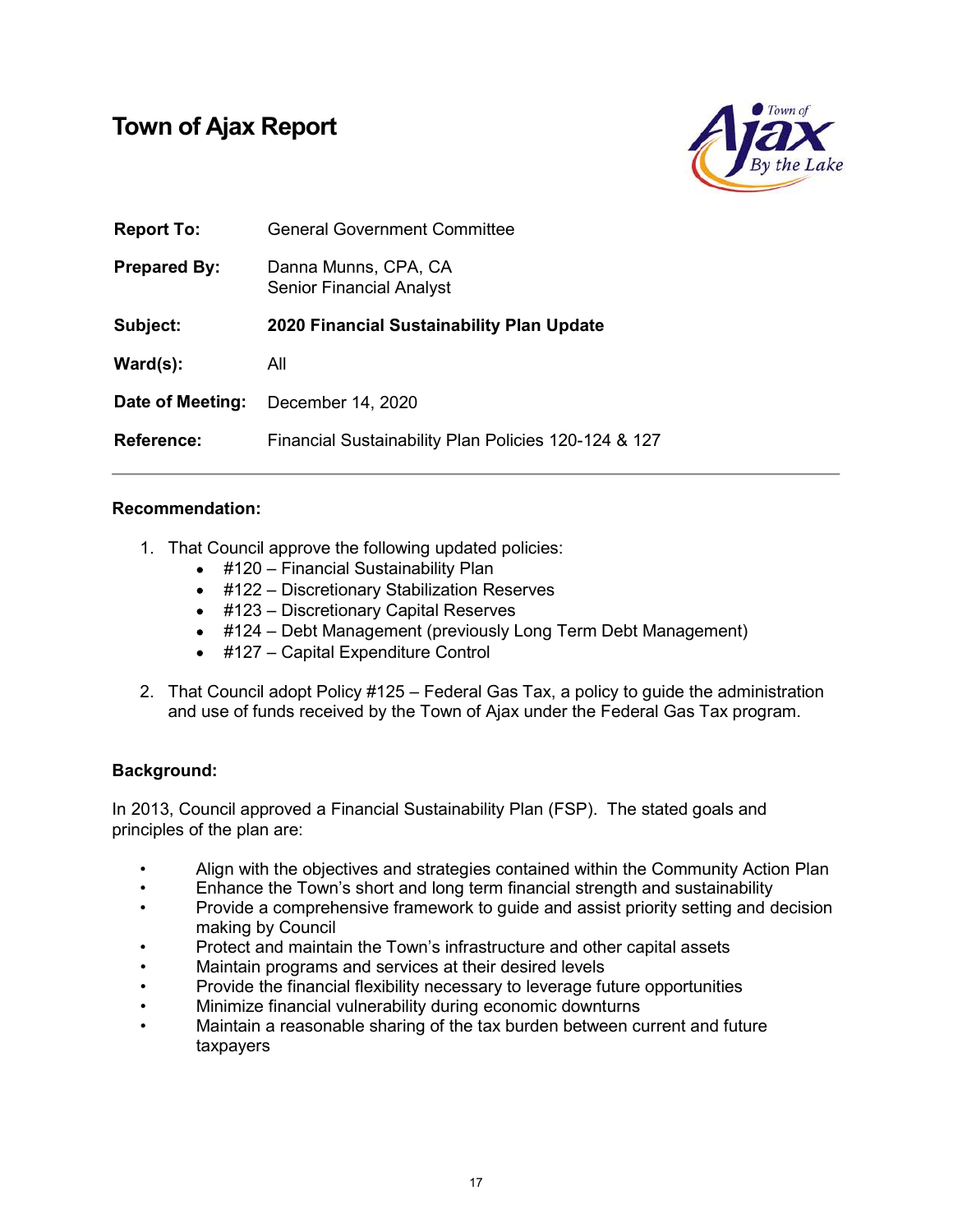In 2015, several updates to the plan's underlying policies were made to reflect the changing needs of the Town. Since 2015, the environment in which the Town operates has continued to evolve. Strong financial leadership continues to be essential in maintaining the positive trajectory established by the original FSP.

Chart 1 shows how the Town's discretionary capital reserves have increased since the inception of the FSP in 2014, growing at a similar pace to the increase in Town-owned assets. At the highest level, this demonstrates that goals of the FSP are in fact being realized, slowly and over time.



## Chart 1 – FSP Outcomes

# Discussion:

This report explores some of the results of the 2020 benchmarking and FSP review undertaken by staff, examining various metrics that measure the Town's financial health. It also updates and recommends actions that will help to maintain a sustainable financial policy framework, guide decision making and support the achievement of Council's goal of a thriving community. This report and phase one of the FSP review recommend high level administrative adjustments to various financial policies to provide additional flexibility as the Town continues to evolve.

The first step in the FSP review process was completing a SWOT analysis, considering the Strengths, Weaknesses, Opportunities and Threats currently facing the Town. Table 1 summarizes the findings.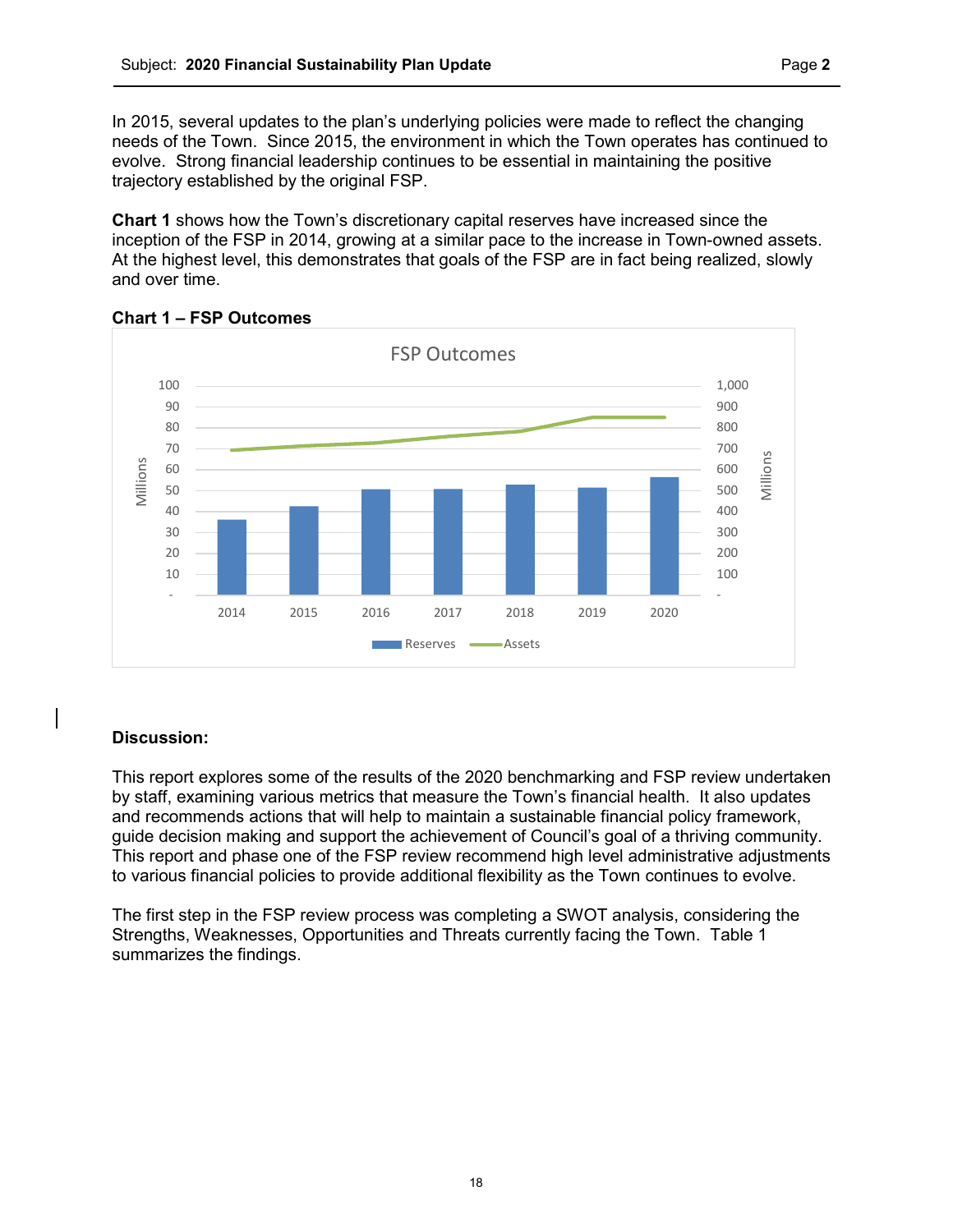# Table 1 – SWOT Analysis

| <b>Strengths</b>                                                                                                                                                                                                                                                                                                                                                                                                                                                                                                                        | <b>Weaknesses</b>                                                                                                                                                                                                                                                                                                                                                                                                                                                                                                                                                                                                                                                                                                                                                                                                                                                                                                                                |
|-----------------------------------------------------------------------------------------------------------------------------------------------------------------------------------------------------------------------------------------------------------------------------------------------------------------------------------------------------------------------------------------------------------------------------------------------------------------------------------------------------------------------------------------|--------------------------------------------------------------------------------------------------------------------------------------------------------------------------------------------------------------------------------------------------------------------------------------------------------------------------------------------------------------------------------------------------------------------------------------------------------------------------------------------------------------------------------------------------------------------------------------------------------------------------------------------------------------------------------------------------------------------------------------------------------------------------------------------------------------------------------------------------------------------------------------------------------------------------------------------------|
| • External funds are not used to support the<br>operating budget which allows more time<br>and flexibility to respond to changes in<br>funding levels<br>• FSP policies have supported growth in<br>Town reserves<br>• Taxes are relatively affordable in Ajax<br>• Debt levels are low due to prudent use of<br>Slots revenues and Elexicon dividends                                                                                                                                                                                  | The tax burden rests largely on residential tax<br>$\bullet$<br>payers and is increasing<br>The Asset Management Plan (AMP) is still in its<br>$\bullet$<br>infancy and the long term cost of asset<br>maintenance is only broadly understood. The<br>AMP is based on asset age, not condition<br>which impacts the timing of funding needs.<br>The Capital Contingency Reserve has been<br>$\bullet$<br>depleted and Stabilization Reserve remains<br>below target increasing vulnerability to financial<br>shocks<br>Reliance on external funding sources to support<br>٠<br>the capital plan puts priority projects at risk<br>The Town under-contributes to capital as<br>$\bullet$<br>compared to peers and best practices<br>Significant future financial obligations exist<br>$\bullet$<br>related to CIP commitments                                                                                                                     |
| <b>Opportunities</b>                                                                                                                                                                                                                                                                                                                                                                                                                                                                                                                    | <b>Threats</b>                                                                                                                                                                                                                                                                                                                                                                                                                                                                                                                                                                                                                                                                                                                                                                                                                                                                                                                                   |
| • Reserves can be optimized to achieve<br>certain financial objectives<br>• Federal & Provincial grants may assist with<br>the COVID shortfalls<br>• Reinvigorated economic development<br>strategy could lead to new<br>partnerships/sponsorships<br>• Changes in DC legislation removed the<br>10% statutory reduction and decrease the<br>Town's required contributions to growth<br>projects<br>• Healthy reserves have enabled the Town to<br>use internal borrowing to balance needs in<br>short term, minimizing financing costs | Erosion of Casino Ajax revenues, a key funding<br>$\bullet$<br>source for the capital program<br>Impact of COVID on the Town's Casino<br>$\bullet$<br>revenues, Elexicon dividends, operating<br>revenues and stabilization reserves as well as<br>the financial stress facing many of our<br>taxpayers<br>As the Town moves closer to buildout the time<br>٠<br>horizon to recover costs through DCs is<br>shrinking<br>An uncertain development future impacts the<br>٠<br>timing and recovery of infrastructure<br>investments<br>A prolonged low interest rate environment<br>$\bullet$<br>creates a gap between construction inflation<br>and reserve growth through investment income<br>Recent major investments in new community<br>$\bullet$<br>facilities, parks and roads must be maintained<br>over time, creating pressure on the operating<br>budget<br>Climate change impacts infrastructure cost and<br>maintenance requirements |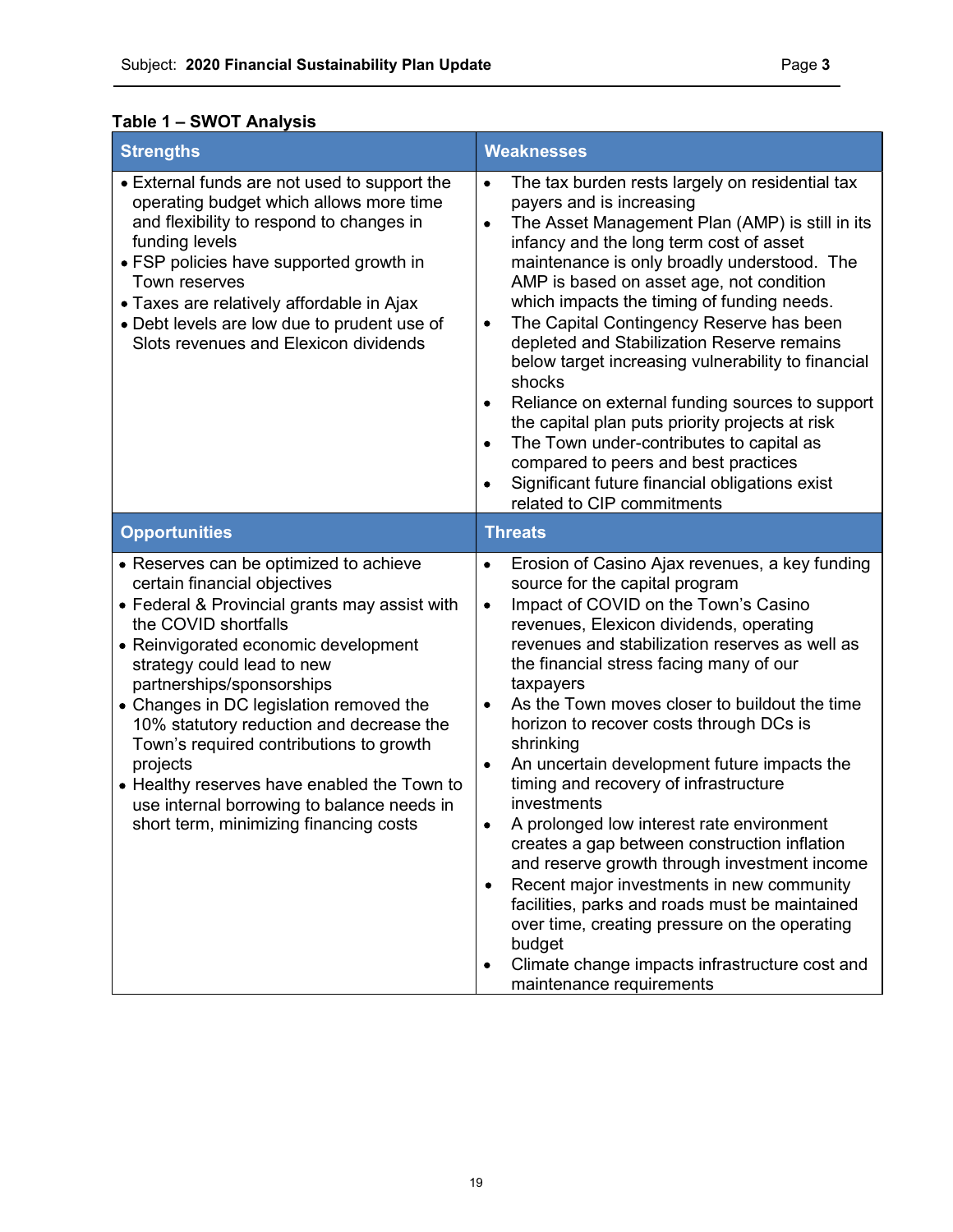#### Benchmarking Results

There are several key indicators that measure a municipality's financial health. Reviewing these indicators alongside historical and comparator information allow management, Council and the public to determine how the Town compares to similar municipalities, analyze the Town's performance over time, assess trends, and identify risk areas for priority attention.

The Town has a number of strengths as well as several areas where additional actions are needed to improve the Town's overall financial condition. Recent economic shocks including the 2020 pandemic and related Slots and Elexicon revenues shortfalls, have impacted the Town's long term financial sustainability and will necessitate a disciplined approach to policy development and the budget process.

The analysis in this report is based on the information contained in the 2017 and 2018 Financial Information Returns (FIR), as posted on the Association of Municipalities of Ontario's MIDAS FIR portal, for the Town of Ajax and it's comparators as well as the Town's historical budget and financial reporting information. 2019 data was not yet available for the comparator group at the time this report was prepared.

#### MUNICIPAL COMPARATORS

Staff selected a comparator group correlated to the Town of Ajax based on population and density. Where comparative data is available from the municipal FIR returns, the median of this comparator group is presented.

| <b>Municipality</b> | <b>Population</b> | <b>Households</b> | <b>Land Area</b> | <b>Density</b> |
|---------------------|-------------------|-------------------|------------------|----------------|
| Pickering           | 91,771            | 31,630            | 232              | 396            |
| Clarington          | 92,013            | 33,384            | 611              | 151            |
| Waterloo            | 104,986           | 46,096            | 64               | 1,640          |
| Milton              | 110,128           | 35,537            | 363              | 303            |
| <b>Ajax</b>         | 119,677           | 38,105            | 67               | 1,788          |
| Whitby              | 128,377           | 44,195            | 147              | 875            |
| Cambridge           | 129,920           | 49,388            | 113              | 1,150          |
| Oshawa              | 159,458           | 64,883            | 146              | 1,095          |
| Oakville            | 193,832           | 68,617            | 139              | 1,396          |

#### Table 1 – Municipal Comparators

## A. SOCIO-ECONOMIC INDICATORS

Socio-economic indicators describe the Town's overall economic condition and provide insight into the community's ability to pay for public services. Monitoring demographic and social changes over time can help Council and staff to identify when to shift priorities or propose changes in service delivery. Finance staff have not replicated the work previously presented to Council in the Economic Development Action Plan prepared by MDB Insights, but complement it by focusing on metrics that contribute to understanding the financial health and capacity of the Town.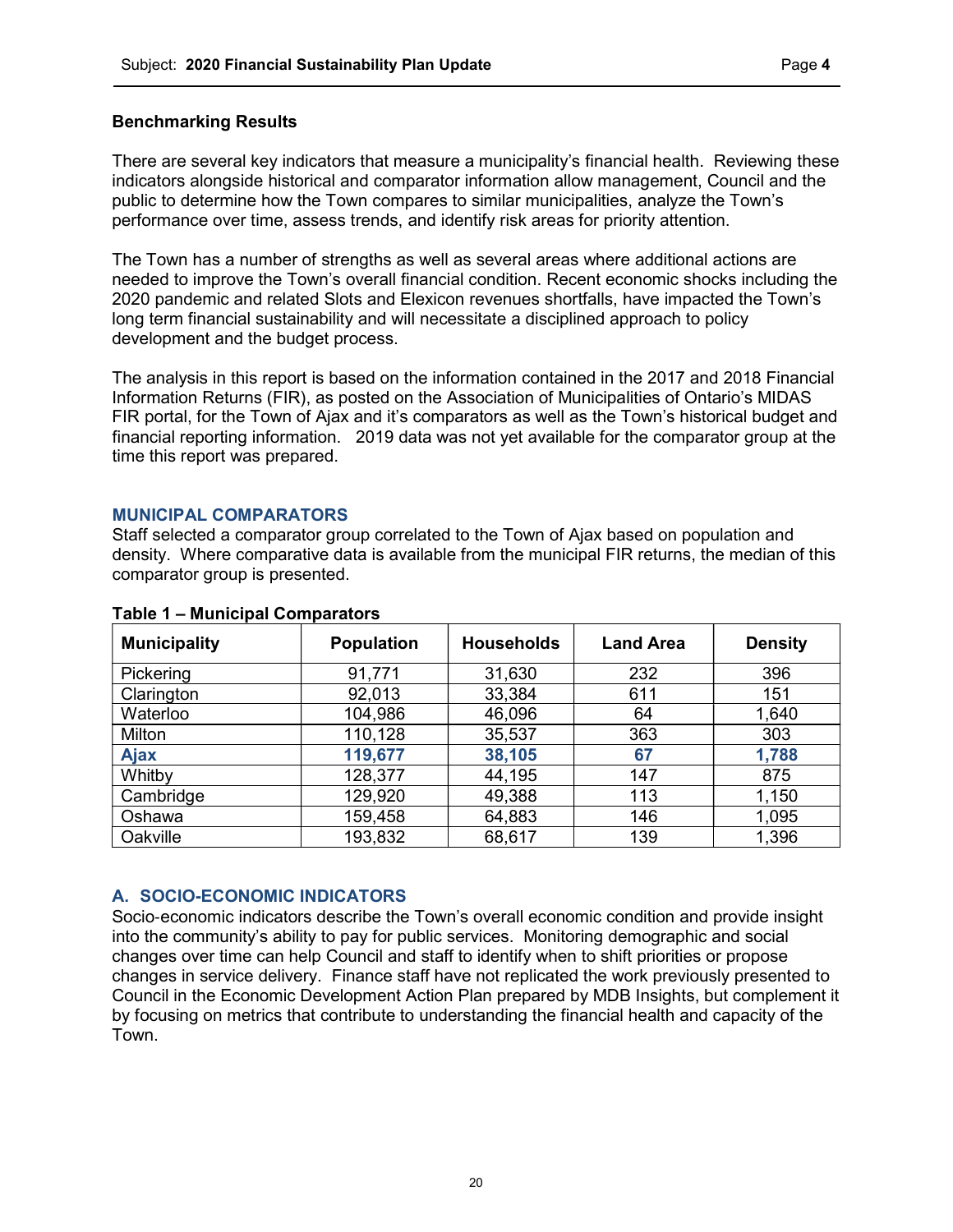| Indicator          | 2018<br>Ajax | 2018<br><b>Median</b> |
|--------------------|--------------|-----------------------|
| Density            | 1,901        | 1,095                 |
| Household Income   | \$104,000    | \$106,080             |
| Median House Value | \$456,000    | \$414,000             |

#### Table 2 – Socio-Economic Indicators

Growth & Density – Population density indicates the number of residents living in a square kilometer. This indicator has been increasing over time (2016: 1.857) in Ajax and this trend, as well as our density compared to the median group, is a positive indicator, as the Town is able to serve a growing population using infrastructure and resources more effectively. It is also an indicator that the Town is reducing its overall carbon footprint. Density will increase as the Town moves closer toward build out.

The Town's 2018 Development Charge Background Study (DCBS) forecasts the Town's population growth to continue on this trajectory:

# Table 3 - Growth Projections

|                    | <b>Low Density</b> | <b>Medium Density</b> | <b>High Density</b> |
|--------------------|--------------------|-----------------------|---------------------|
| 2007-2016 Actual   | 63%                | $27\%$                | 10%                 |
| 2018-2031 Forecast | 15%                | 26%                   | 59%                 |

These density trends signal changing community needs related to planning, transportation, and housing that are already being reflected in the Town's capital plan and program offerings.

The DCBS also forecasts the expected cost of servicing future development. The total cost of growth-related capital is estimated at \$257.6 million. \$152.1 million will be recovered through development charge revenues, and the Town must contribute \$105.5 million. Some of these costs have already been incurred, such as Audley Recreation Centre Phase 2 construction but much remains to be funded in the future. The Town makes annual reserve contributions to the Development Reserve to fund these growth-related costs (2018: \$2.7 million). However as will be discussed further in Section 3, most of this funding comes from external sources (Casino Ajax and Elexicon revenues). Declining revenues will limit the available funding to support growth projects and may necessitate deferral of projects or debt financing.

Household income – The average household income is slightly below the average of our comparator group. Supporting economic development and prosperity for residents is an important focus of the strategic plan and should remain a key action area.

Median House Value – Property values indicate the strength of the Town's assessment base and are critical to the municipality's ability to raise revenues from taxation. It is the basis on which property taxes are levied. The Town of Ajax's median home value is higher than its comparators. This is a positive measure for the municipality.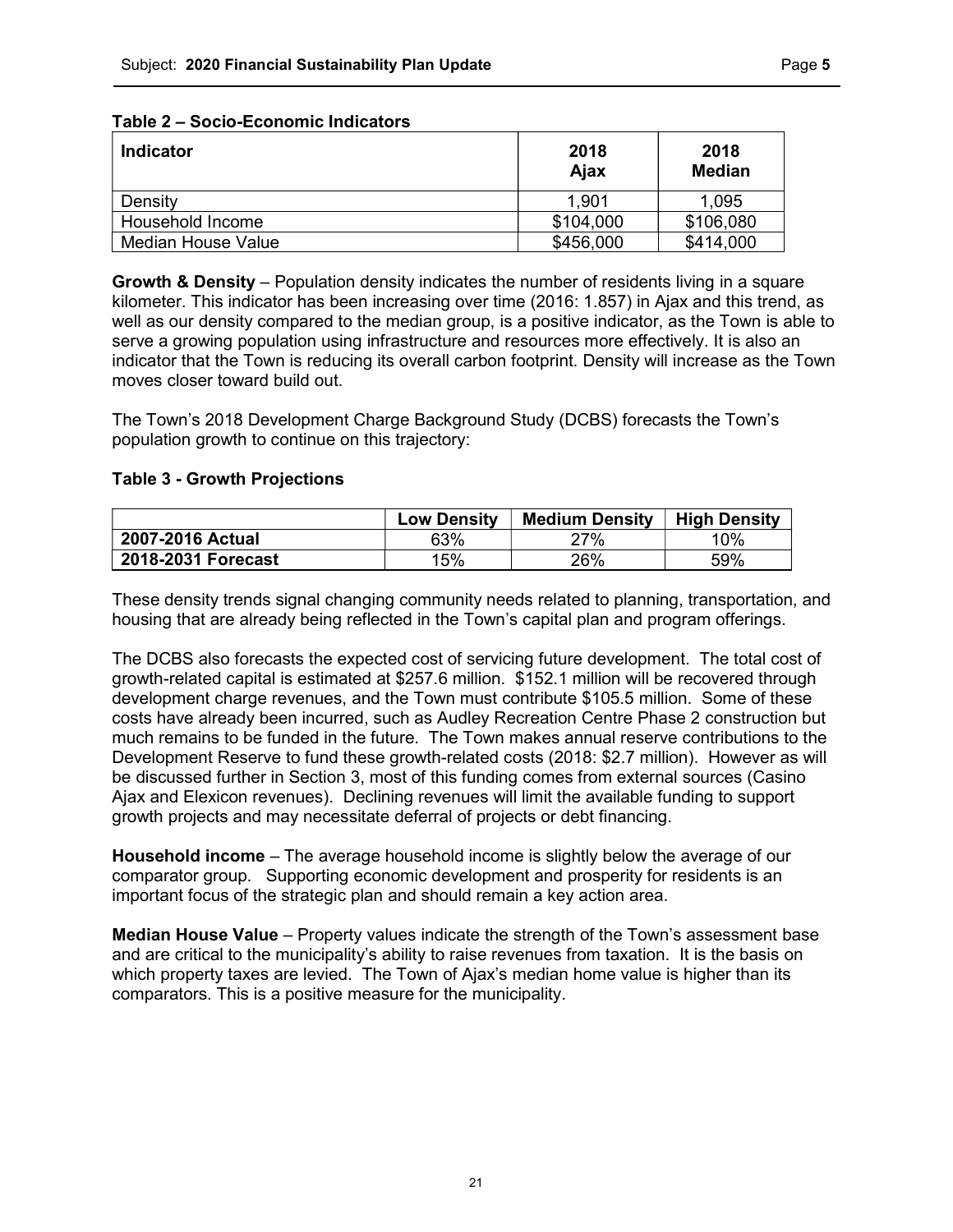## Residential Tax Burden



#### Chart 1 – Residential Tax Burden

Residential assessment weighting has been declining relative to non-residential assessment. This may be due in part to a shift in the number of businesses relative to homes, but also reflects the faster escalation in residential property values relative to commercial and industrial values (common throughout the GTA). The high reliance on the residential tax base increases financial pressures on the Town's residents who must bear a higher share of the costs of running the Town.

Recommended Actions: While the overall socio-economic position of the Town is positive, the Town should continue to monitor levels of non-residential development and take steps to decrease dependence on residential tax base where possible. Growth levels should continue to be tracked against targets, particularly for employment-related development as this has lagged expectations and forecasts. The Town should also continue to work with the Region of Durham and other levels of government to ensure key lands are serviced in a timely manner and accelerated where possible to facilitate industrial and commercial development.

Changes to the Debt Management policy, summarized in Attachment 1 and detailed in the revised policy in Attachment 5, expand the allowable uses and terms for debt issuance, and are being recommended to create the additional financial flexibility needed to fund growth-related projects in the face of declining Slots revenues.

#### B. FINANICAL INDICATORS

The financial indicators selected for benchmarking evaluate the Town's financial health. Regularly monitoring key metrics can provide early indications of changing conditions and point to areas where remedial actions may be required to protect the organization's long-term fiscal sustainability.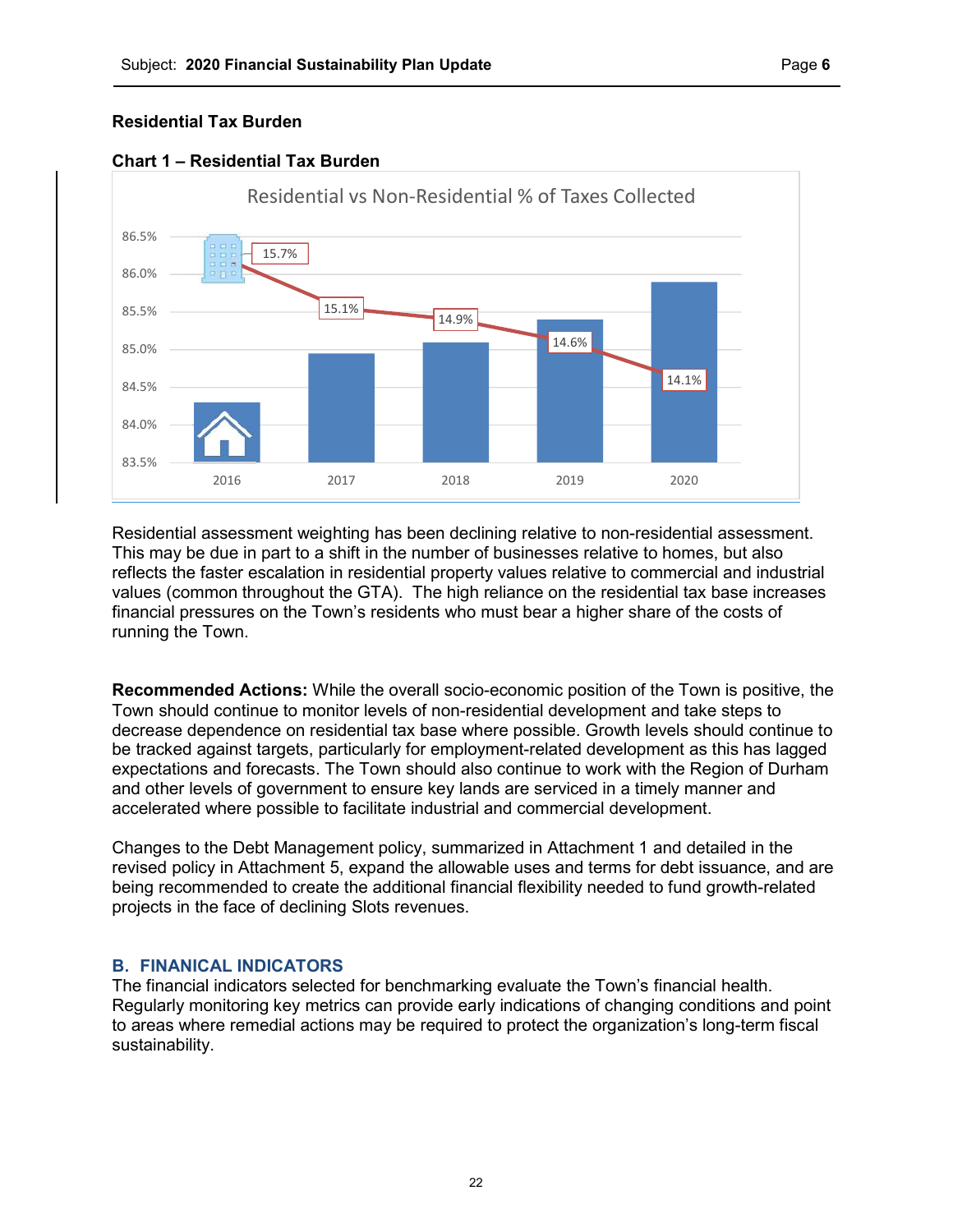#### 1. FLEXIBILITY INDICATORS

Flexibility indicators assess a municipality's ability to absorb shocks that arise outside its control, such as mandates from other levels of government and adverse economic conditions, and to respond effectively to shifts within its control such as changing demographics and community priorities.

Recent examples of external impacts include: Planning Act changes which create tighter deadlines for approvals and strains the existing staff complement, changes to the Development Charge Act which impact the timing and collection of development charge revenues, and the introduction of a Traffic Signal Head Replacement policy by the Region of Durham creating new capital funding requirements. In addition to impacts from other levels of government, fiscal challenges within our community have resulted in the upload of facilities from community groups to the Town, including the Quaker Meeting House, Hartrick House and the Ajax Cricket clubhouse. Sound financial policies and practices have enabled the Town to respond effectively to these developments, but will continue to put pressure on future operating budgets.

#### (a) Financial Policies & Cost Structure

| <b>Indicator</b>                                 | 2017  | 2018  | 2019  | 2018 Median |
|--------------------------------------------------|-------|-------|-------|-------------|
| User Fees as % of Total<br>Income                | 13.8% | 13.3% | 11.3% | 17%         |
| External Revenues as % of<br><b>Total Income</b> | 16.7% | 17.5% | 21.2% | 9.4%        |
| Reserves per Capita                              | \$665 | \$642 | \$664 | \$650       |

#### Table 4 – Financial Policies & Cost Structure Indicators

#### Analysis:

As noted in the SWOT analysis, the Town has both strengths and weaknesses in this area.

#### User Fees

Well-designed user fees are an important part of a balanced funding model for any municipality. User fees allow the municipality to allocate the cost of services to the direct beneficiaries of the service where a clear nexus exists and shift costs to the general tax base when the benefits are shared by the community at large. User fees as a percentage of total income is a metric that can illustrate if the right balance is being struck. As can be seen above, the Town trails the median of our comparator group in terms of User Fees as a % of Total Income. Several fee adjustments were introduced in the 2020 budget to address this shortfall. As noted in the User Fees report to Council on June 15, 2020, user fees increases have not kept pace with inflation and recommendations will continue to be brought forward to address this gap over time.

#### External Revenues Support Capital Budget

The decision to direct external revenues from the Casino Ajax gaming operations and the Town's investment in Elexicon to the capital reserves has been a distinct advantage in 2020. The Town has been able to absorb much of the shock of the pandemic through management directed mitigation strategies across Town operations, avoiding non-essential service cuts.

Total external revenues, which includes all revenues that are not from taxation, has increased year over year and is well over our comparators, primarily due to the income from Casino Ajax. This has been a positive indicator. In addition, salaries and benefits have remained consistent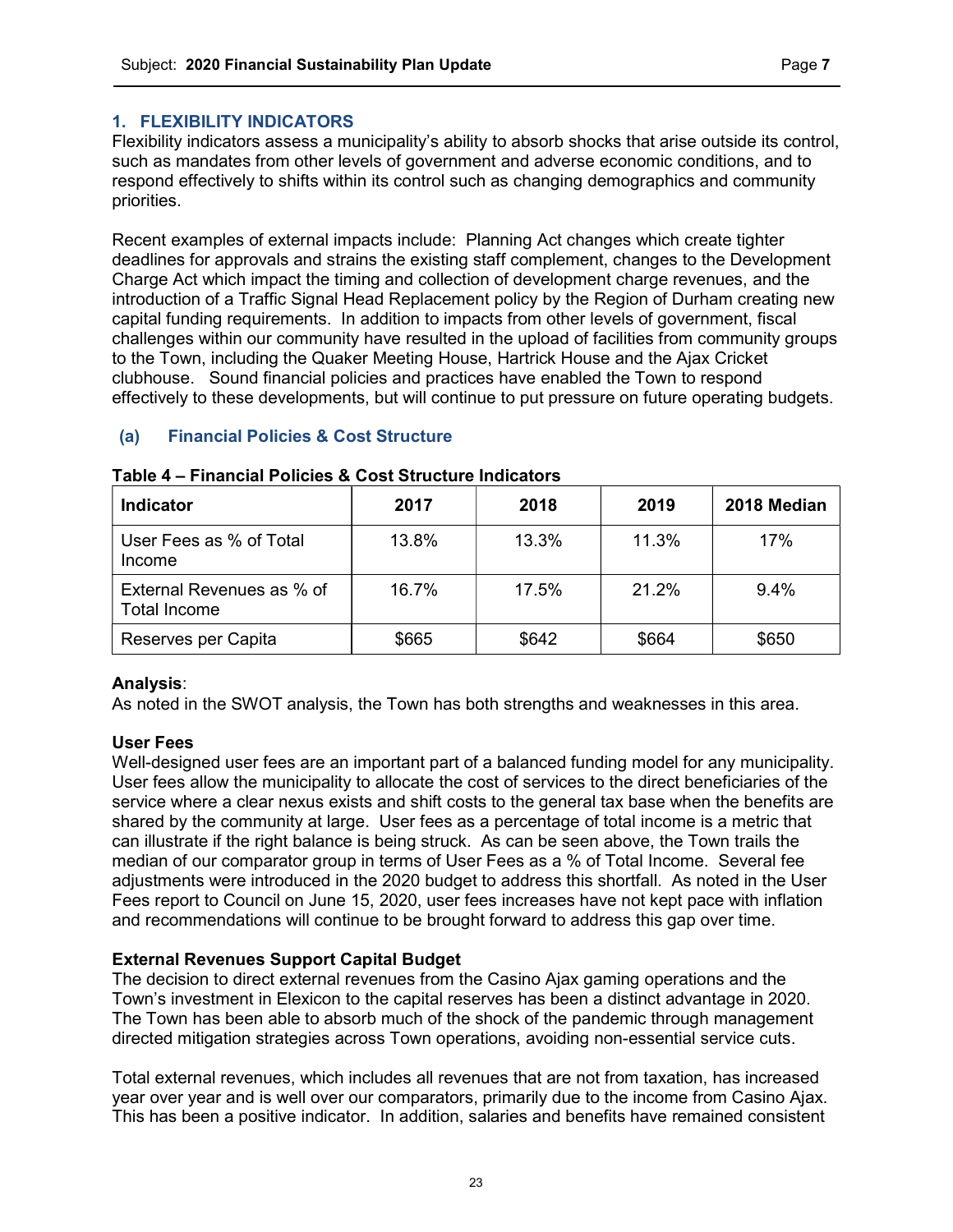relative to total costs and revenues have kept pace with total costs, signaling that costs are being well controlled.

#### Reserves per Capita

Reserves provide the foundation of financial flexibility, acting as a buffer against unexpected events such as a sudden funding change from an upper tier of government, infrastructure failures from erosion (sinkholes, trail and culvert washouts), as well as extreme weather events. Reserves can also reduce the cost of financing capital projects, allowing the municipalities to avoid costly interest payments on debt. Credit rating agencies consider municipalities with higher reserves to be more financially stable and of lower risk.

The use of reserves to fund the capital budget affords the municipality time to deploy temporary solutions to mitigate the impact of significant shocks while a permanent solution can be identified. The lost gaming revenues and Elexicon dividends significantly reduced expected capital revenues, but the 2020 capital program was not cut as the projects were funded from capital reserve balances in the short term. The FSP policy of capping the capital program spending at 65% of the expected revenues also creates a natural alignment between income and expenditures for the 2021-2025 capital plan.

In addition, the availability of reserves has allowed the Town to take advantage of grant opportunities that require municipal-matching. For example, \$1.5M in improvements to the Town's stormwater network were completed with the Town contributing \$0.4M. Similarly a \$500,000 multi-use trail along Bayly from Harwood to Salem was possible because the Town had reserves from which to contribute its percentage share.

#### Recommended Actions:

In uncertain times, it is essential to safeguard the financial health of the organization so that it can continue to support and service the community. Staff's response to date has prioritized cost containment, high staff internal utilization and prudent financial management.

- Staff support Council in recommending that the MPI model be applied to user fees.
- Recommendations related to reserves are included in the Sustainability section below.

## (b) Liquidity & Debt

#### Table 5 – Liquidity & Debt Indicators

| <b>Indicator</b>                     | 2017          | 2018          | 2019          |
|--------------------------------------|---------------|---------------|---------------|
| <b>Working Capital</b>               | 3.1           | 3.1           | 3.1           |
| <b>Stabilization Reserves</b>        | 5.2%          | 5.0%          | 5.1%          |
| <b>Capital Contingency</b>           | \$1.4 million | \$1.7 million | \$1.0 million |
| Debt Per Capita                      | \$113         | \$122         | \$152         |
| <b>External Debt Servicing Costs</b> | 0.6%          | 0.5%          | 0.3%          |
| Debt to Reserves                     | 0.17          | 0.19          | 0.23          |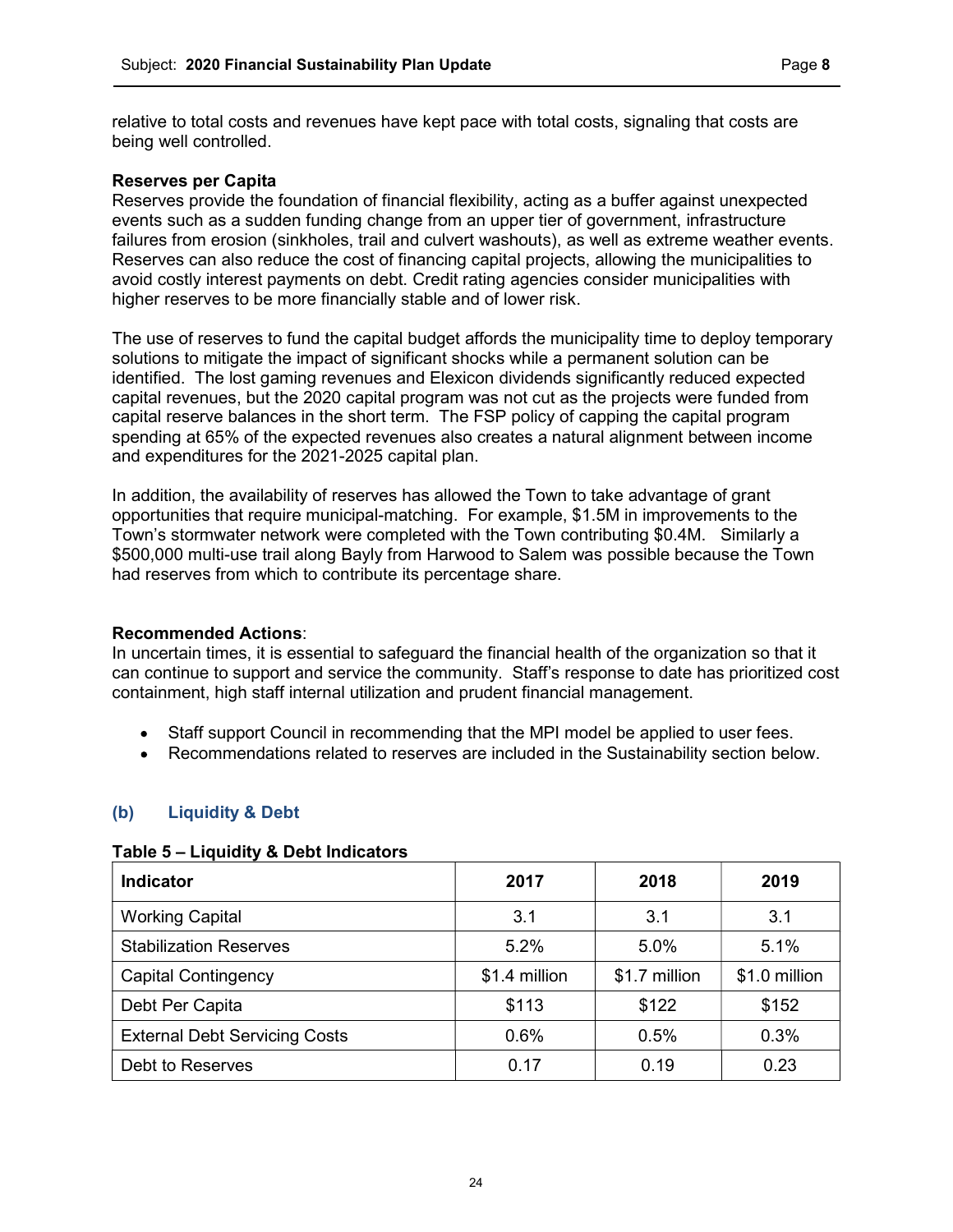## Analysis:

## Working Capital

The working capital position of Ajax is strong due to its overall reserve health. A ratio of greater than 1.5 is considered very low risk and Finance staff manage cash flows to ensure that the ratio is always above the target of 1.5. Recent development applications have corrected a projected shortfall in Development Charge reserve funds further stabilizing cash flows.

Unfunded obligations related to the Town's Community Improvement Areas may exist and work is ongoing to quantify these and establish appropriate long-term funding strategies. Staff continue to work on this portfolio and will report back to Council as information is finalized in the next phase of the FSP update.

#### Stabilization Reserves

Stabilization reserves are funds that are set aside to ease the financial impact of temporary economic conditions or exceptional events that would otherwise require a significant tax rate increase or cause a deficit. These reserves also provide funds to assist with short-term cash flow pressures that may arise due to uncollected taxes or other revenue shortfalls or delays. Recent examples where the reserves have helped the Town maintain its financial health in the face of extraordinary events include the current pandemic, the 2015 ice-storm and the cash flow challenges that occurred throughout 2019 and 2020 due to slower than expected development charge revenues.

The Town has two such stabilization reserves:

- The Stabilization Reserve used to stabilize the operating budget and working capital needs as described above.
- The Capital Contingency Reserve used for in-year emergency or unbudgeted capital requirements.

As outlined in policy #122 – Discretionary Stabilization Reserves, the reserves should be replenished to their target balances from the operating budget surplus, if it occurs.

The Town's Stabilization Reserve target is set at 5% of the prior year's net revenues per the annual Financial Information Return. The Government Finance Officers Association, who represent public finance officials throughout the United States and Canada, provide guidance on stabilization reserves as follows:

- Low risk is great than 15%
- Moderate risk is between 5% and 15%
- $\bullet$  High risk is less than 5%

For Ajax, 5% represents is approximately \$5 million. \$744,400 was drawn from this reserve in 2020 to ease in the tax impact of expanded operations at the Audley Recreation Centre and Library, leaving a balance of \$4.3 million. Due to Covid, there is unlikely to be a surplus in 2020 to replenish this reserve which will leave this reserve in the high risk band in 2021.

#### Capital Contingency

Similarly, the Capital Contingency Reserve is below its target of \$2.5 million and is unlikely to receive any additional funds in 2020. Emergency and unbudgeted projects continue to deplete this reserve and in 2020, the forecast year-end balance has declined to approximately \$400,000. Operating with such a depleted reserve level will impair the Town's ability to respond to grant matching opportunities and emergencies in the future.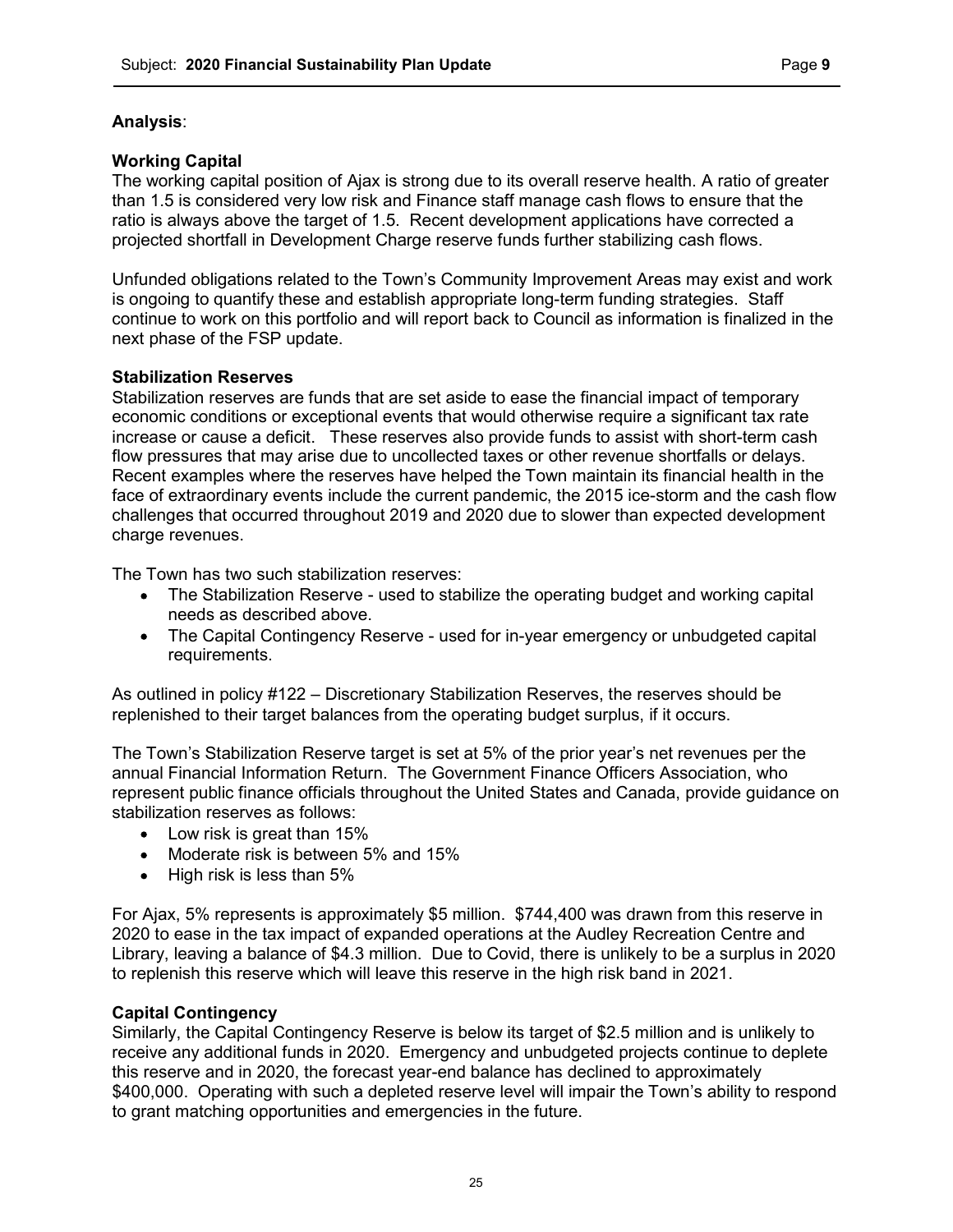#### Debt Indicators

Strong debt management practices balance the need to finance longer life infrastructure and infrastructure related to growth that is not fully recovered through development charges with the need to minimize interest costs and maintain future financial flexibility.

The Ministry of Municipal Affairs & Housing recognizes the 3 debt metrics in Table 5 as important in assessing a municipality's financial risk associated with debt. Ajax's Debt per Capita, Debt Servicing Cost and Debt to Reserves metrics are all considered to be in the very low risk range, indicating capacity to finance a broader range of high priority capital projects if required. The low interest rate environment and inflationary trends on construction projects also suggest that this policy change could provide a net-benefit to the community by accelerating projects that otherwise could not be funded with available and projected revenues and reserves.

Chart 3 shows the current debt retirement forecast. No new debt is projected in the current long range capital plan and all outstanding debentures will be repaid by 2034.



Chart 3 – Debt Repayment Forecast

Using debt strategically can provide capital funding flexibility by allowing essential infrastructure to be built before the related revenue has accumulated to offset the needed investment. Debt financing also achieves inter-generational equity by spreading the cost of new projects over a longer period, sharing the cost between current and future beneficiaries of the assets. In determining debenture terms, debt financing should not extend beyond the life of the underlying assets.

## Recommended Actions:

There are a number of recommendations arising from this area of the benchmarking analysis set out below:

The uncertain economic environment ahead of us brings into focus the need for strong  $\bullet$ stabilization reserves. Staff recommend revisions to Policy 122 – Discretionary Stabilization Reserves to allow for an increase in the Stabilization reserve to a maximum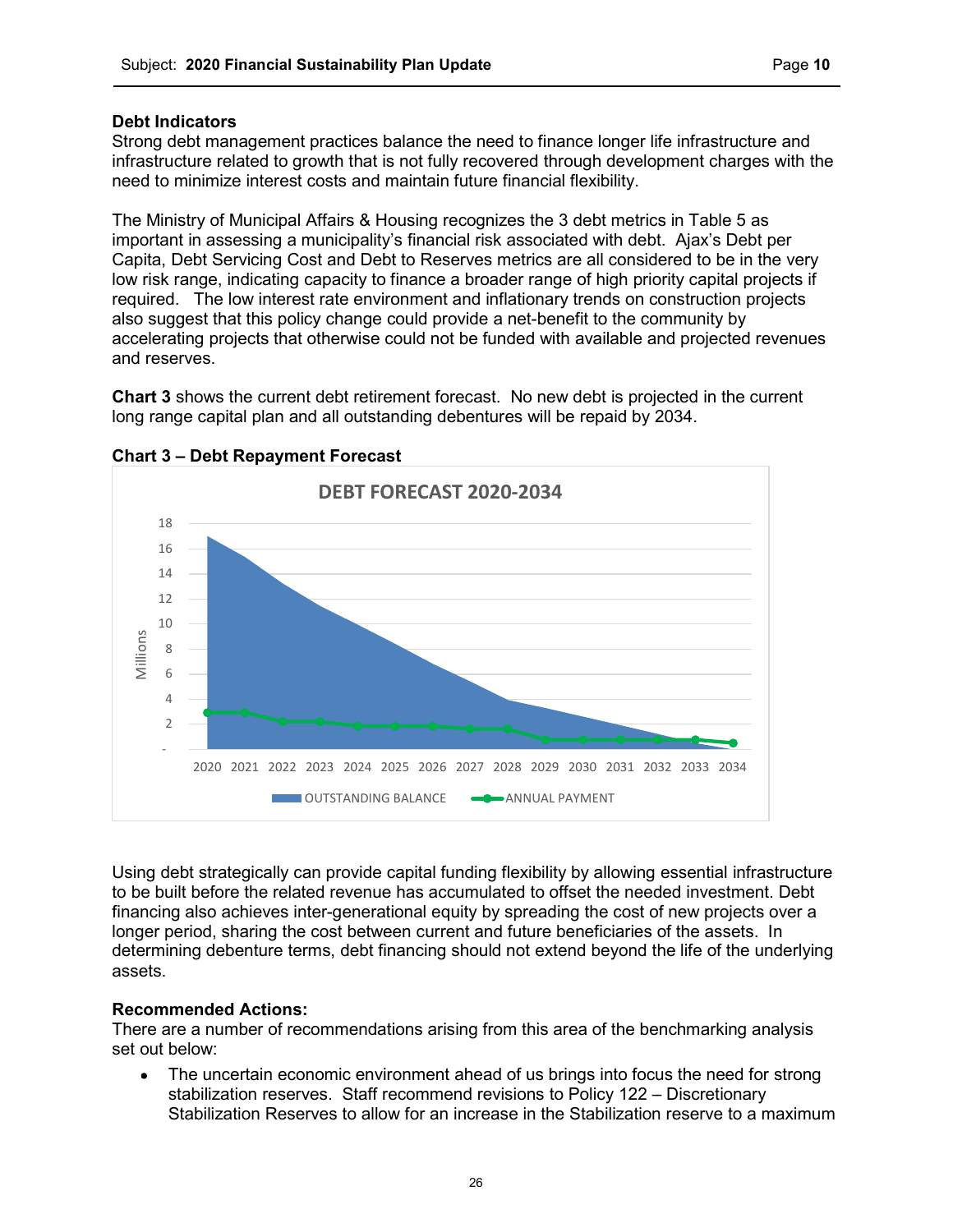of 15% of revenues. The minimum of 5% would remain unchanged. As noted above, range of 5-15% is considered a best practice by the GFOA.

- The pressures on the Capital Contingency Reserve are beyond the available funding and changes are necessary. Staff recommend revising Policy 127 – Capital Expenditure Control to allow unbudgeted or emergency projects to be funded from the source that would have been used had the project been included in the capital budget. This will relieve pressure on the Capital Contingency reserve and provide the Town with the flexibility to pursue grant funding opportunities where Town-matching is required.
- Staff recommend broadening the eligible uses and financing terms set out in Policy 124 Debt Management to create more opportunities for strategic use of debt where it is considered to be beneficial to the community. Community consultation processes should continue to be employed to ensure that taxpayers support the recommended timing and scope of proposed investments.

Proposed revisions to the various policies are summarized in **Attachment 1 – Summary of** Recommended Policy Changes. The revised policies are included in Attachments 2 – 7.

# 2. SUSTAINABILITY INDICATORS

Sustainability indicators describe the Town's ability to support its financial obligations both in respect of its service commitments to the public and financial commitments to suppliers, employees and others, without issuing debt or increasing the tax burden.

Strong capital reserves ensure that funds are available when they are needed to maintain infrastructure, and support the vitality of the Town. Well maintained roads, buildings and parks are a large part of what makes Ajax an amazing place to live, work and play.

Using reserves, instead of a pay-as-you-go approach also smooths tax rates by establishing stable, predictable contributions each year. This provides a buffer when major projects such the ARC, Pat Bayly square and the widening of Rossland Road are undertaken; the spike in capital funding needs is drawn from reserves and does not immediately necessitate a corresponding increase in the tax rate in the year of construction.

| <b>Indicator</b>                                        | 2017 | 2018 | 2019 | 2018<br><b>Median</b> |
|---------------------------------------------------------|------|------|------|-----------------------|
| Discretionary Reserves to Own<br><b>Source Revenues</b> | 93%  | 86%  | 87%  | 74%                   |
| Total Capital Contributions as a %<br>of Amortization   | 72%  | 70%  | 71%  | <b>NA</b>             |
| *Own Source Capital contributions                       | 25%  | 25%  | 20%  |                       |
| <b>Asset Consumption</b>                                | 38%  | 39%  | 39%  | 40%                   |

#### Table 6 - Sustainability Indicators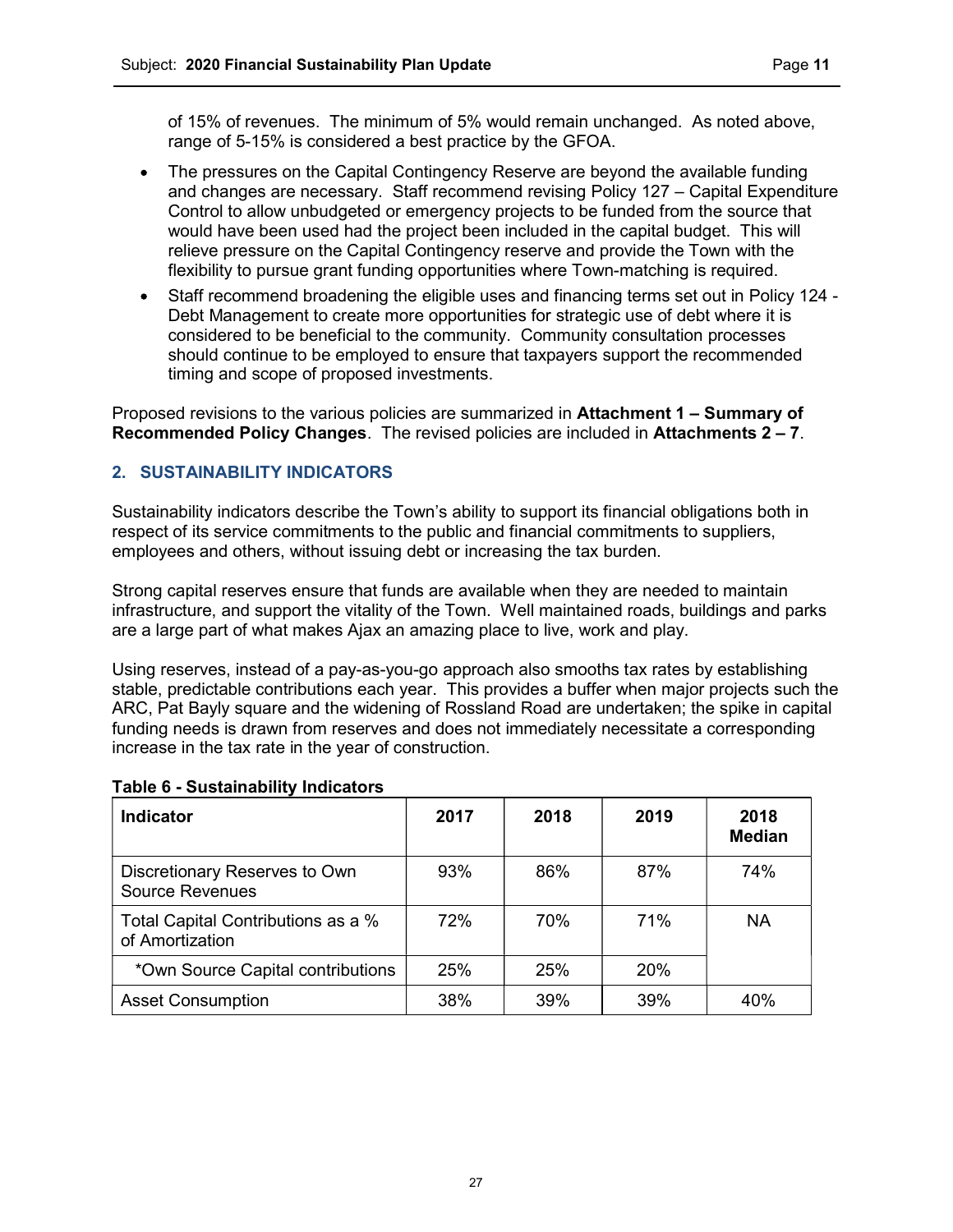# Discretionary Reserves & Stabilization Reserves to Own-Source Revenues

Discretionary reserves provide funding for future capital requirements and can be used to stabilize the tax rate in the face of uncontrollable external factors.

The Town's reserves have been used to minimize debt levels, lowering the overall cost of significant community projects such as Audley Recreation Centre. Reserves also help staff to effectively manage cash flow requirements and provide a measure of protection against unknown future liabilities such as:

- Climate changes impacts due to extreme weather events like the ice storm
- Public health emergencies such as the current Covid pandemic
- Environmental damage or unidentified site contamination on Town owned properties
- Unforeseen infrastructure repairs or rehabilitation such as the recent culvert and trail washouts along the waterfront trail and various smaller sink holes throughout the Town

The ratio of Discretionary Reserves to Own Source Revenues is a key sustainability indicator that measures the organization's long-term financial capacity. Overall the Town's discretionary reserves are healthy and above the median group. This is due in large part to the FSP policies which allow 65% of annual capital funding to be spent and 35% to be saved for future capital needs. The splits are guidelines only and over the last 5 years, the actual split has been approximately 88% for spending and 12% to savings. Essential capital projects such as roof and fire vehicle replacements have necessitated approvals beyond the spending guidelines.

The reserves have grown above the median as a result of these policies. For Ajax, this is the right place to be because of the Town's high reliance on external funding for the capital program. These reserves provide the Town with additional time to respond to fluctuations in revenues. To illustrate, in 2020, the Town is facing a combined shortfall in capital funding of approximately \$6 million. That represents almost 10% of the Town's total discretionary capital reserves. In the absence of well-funded reserves, immediate cuts would have been required to the 2020 capital program, jeopardizing essential infrastructure projects in the Town. In this economic environment, such cuts would not only pose challenges for Ajax itself, but it would cut off jobs and income for the businesses that undertake capital works for the Town.

## Casino Ajax

 $\circ$  Revenues were \$8.33 million in 2019. In planning for 2020, because of the projected opening of Durham Live and the limits to the number of slot machines allowed to be operated in Ajax under the new agreement, staff projected revenue of \$6 million in 2020 and \$4 million annually from 2021-2024. This decline in funding was not replaced by tax-funded contributions. Instead, the 5-year capital program was curtailed through the mechanism of the spending caps to the new funding levels. Projects that would otherwise have been brought forward were deferred or cancelled.

The current agreement for Casino Ajax ends in 2025 at which time the Provincial government may or may not renew it. If Council determines that the level of service that can be offered with a lower level of funding does not meet the needs of the community, tax-based contributions will be required to offset the lost revenues. By 2026, the loss could be \$8 million per year. If not mitigated, a tax increase of almost 12% would be required to fill this gap at that time.

o In March of 2020, the pandemic closed the Casino and no revenues are expected to be received after the first quarter payment of \$1.2 million. Since the 2020 capital program was already approved and in progress, no projects were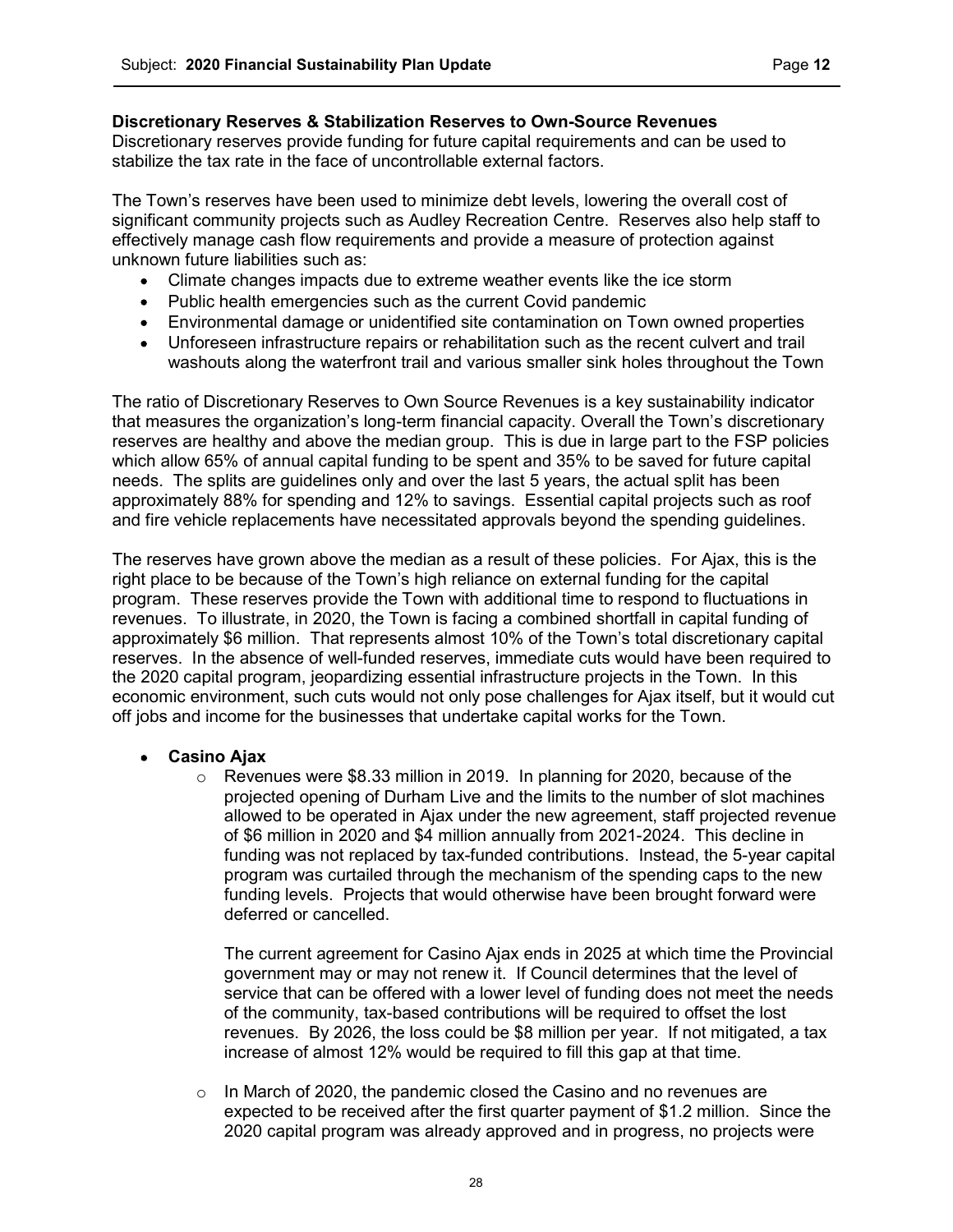cut. The \$4.7 million shortfall in revenues would have directly reduced the reserve balances. The receipt of the Safe Restart Grant funding will help to mitigate the revenue shortfall.

- Elexicon
	- $\circ$  Dividends and interest from Elexicon also support the capital program. In 2020, dividends of \$2.5 million were expected. Covid put economic pressures on Elexicon's operations and only \$617,000 is expected. As with the slots revenue shortfall above, in the absence of grants or other funding, this shortfall would be directly absorbed by Town reserve balances, allowing the capital program to remain stable for 2020.

#### Capital Reserve Contributions as a Percentage of Amortization

This ratio calculates the extent to which the Town's contributions to reserves are keeping pace with the wear and tear on assets over time. Since this metric is calculated by reference to the historical cost and age of the assets, it does not take into account the impact of inflation, nor does it accurately reflect the specific timing of required cash flows. Asset conditions are a more accurate predictor of reinvestment needs and staff continue to develop condition-based asset inventories to guide capital planning. However, amortization is a recognized proxy for the detailed information and a common metric used for assessing sustainability.

The Town is responsible for maintaining assets with a historical cost of over \$700 million and a replacement cost that exceeds \$1.3 billion. Discretionary capital reserves are healthy at \$56 million, representing about 4% of replacement cost.

Although the contribution rates have been relatively stable, even including both internal and external revenues, the Town is only contributing 70% of the indicated annual requirement. A significant shortfall in required funding exists. The Town's 2017 Asset Management Plan (AMP) showed similar findings to the benchmark analysis. The AMP financing analysis, which was based on funding at 2015 levels, identified an annual infrastructure funding gap of \$3.6 million annually. Inflation, new assets and the loss of future gaming revenues, if not replaced with a new funding stream, will continue to widen this gap. Using the most conservative estimates based on amortization, the annual deficit grew to over \$6 million by 2018. It is clear from both measures, that sufficient funds are not likely to be available to replace assets when required at current contribution rates.

Chart 4 extends the review of the Town's investment rate back to 2014. While increases in capital contributions occurred in years when the Town received additional external funding in the form of additional Federal Gas Tax or higher slots revenues, the Town is not funding its capital program sufficiently to meet the future replacement and rehabilitation requirements. This chart also illustrates the Town's reliance on external funding to support the capital program. If no external funding were received, the Town's contributions would be only 25% of the requirement.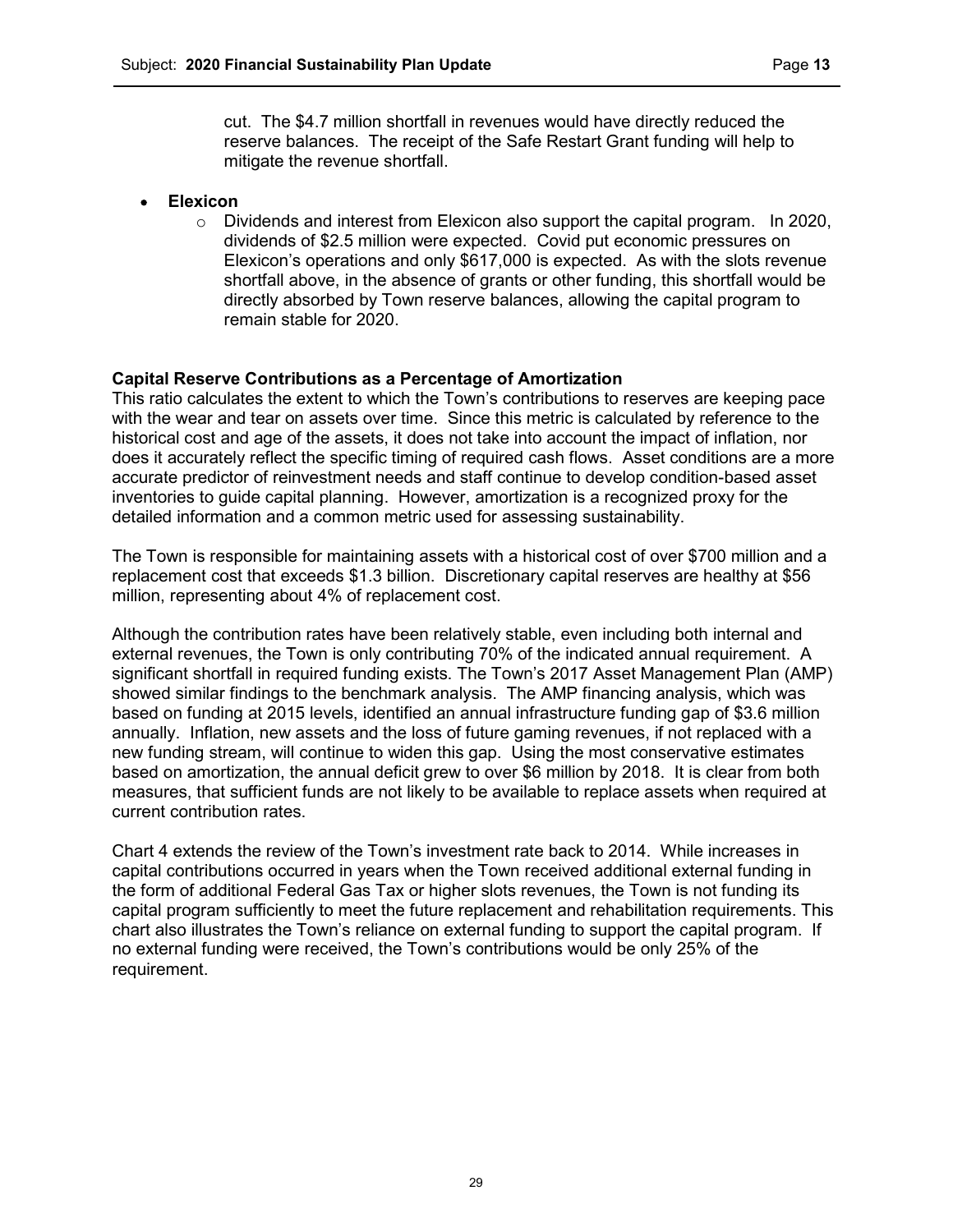

Chart 4 – Reserve Contributions as a % of Amortization

Ideally, the annual contribution amount should be higher than amortization to mitigate the impact of inflation, since assets are replaced at current cost. The asset management plan work currently under way will further inform this analysis and provide reinvestment rates based on condition and expected replacement and rehabilitation needs.

The chart below illustrates the relative sufficiency of the current reserve contributions as compared to annual funding requirements indicated by the annual amortization of the assets funded by each reserve. .

## Chart 5 – Reserve Contributions as a Percentage of Amortization by Reserve



The Vehicle & Equipment Reserve is the only reserve currently being funded at target levels. This allocation strategy was embedded in the original FSP and prioritized funding to reserves supporting assets with the short lifecycles. Where funding was not as time-sensitive – such as with longer lived assets such as roads, bridges and the storm sewer network, the contribution levels are significantly less than is required. While the current funding allocation strategically prioritizes contributions by urgency, it is simply deferring a known future funding shortfall. Many of the long term assets are relatively new and in good condition. If the contributions to those reserves are not increased, repairs and rehabilitation will fall behind and worsen the condition of those assets.

Stormwater management reserves do not currently receive any annual reserve contributions and the reserve is almost depleted. Long term funding strategies for funding stormwater maintenance and rehabilitation is the subject of a current user fee feasibility study being led by Planning & Development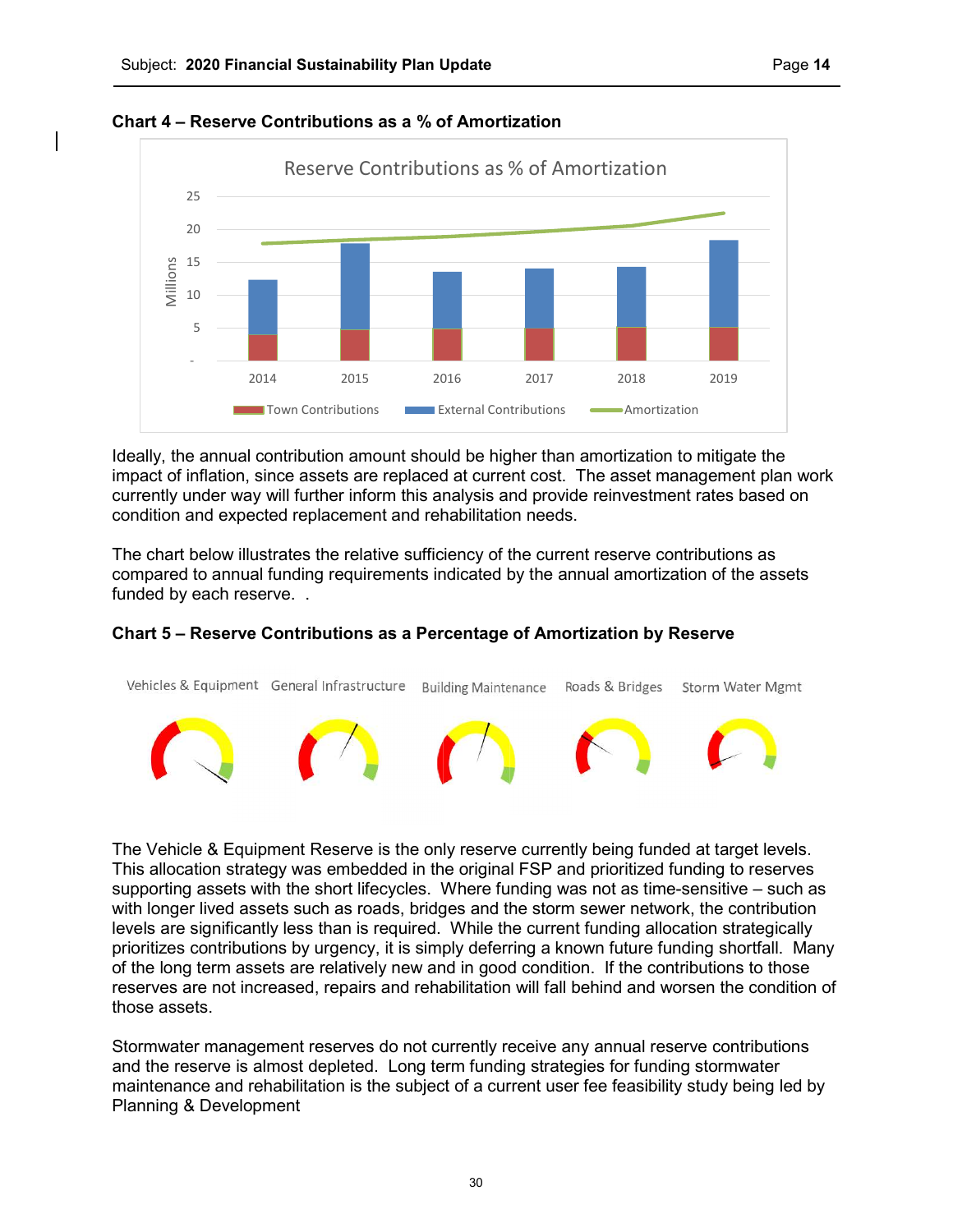Inflationary forces will worsen the funding pressures that the Slots revenue shortfall can be expected to produce. Over the past 5 years, the Non-Residential Building Construction Price Index, a measure of inflation on the Town's capital program, has averaged 3.4%. The Town has not applied an inflation increase to its annual reserve contributions over this time and as a result, the purchasing power has declined. If not addressed, inflation will erode the value of the Town's current contributions by over \$1 million in the next 5 years.

Additionally, challenges will soon emerge due to a gap between that rate at which the Town increases its reserve contributions and the annual acquisition and assumption of new assets.

To illustrate these growth pressures, from 2015 to 2019 the Town has assumed over \$45 million in new assets. These are the roads, bridges, sidewalks, streetlights and storm water management ponds constructed by developers in new subdivisions and contributed to the Town at the time of assumption. The FSP policies provide for an increase in annual contributions to capital reserves and one-time allocations to the Post-Growth Capital reserve for the future

replacement and rehabilitation of these assets. Unfortunately, these allocations are not sufficient to fund the lifecycle costs and as a result the infrastructure gaps continues to grow.

\$1.457M increase in amortization on assumed assets

> \$0.84M increase in reserve contributions

The FSP directs staff to use 25% of Assessment Growth to increase annual reserve contributions and to allocate 15% of Assessment Growth as a one-time contribution to the Post Growth Capital Reserve.

In the past 5 years this has only covered about 57% of the amortization expense on these assets.

These 3 factors: declining Slots, inflation and growth, will inevitably combine to create significant funding gaps on the Town's capital program in the next few years.

Table 7 illustrates the areas where shortfalls are expected. Minimum and target reserve balances are not currently part of the Town's FSP, but have been calculated to provide some insight into staff's assessment of the adequacy of the reserves. The minimum balance is estimated at 1 year's amortization based on the average age of assets in the class. The target is 2 year's amortization. As previously noted, staff believe that it is prudent to carry higher reserves where financing is primarily from external sources and income levels cannot be controlled. Establishing higher reserve target balances, and strong capital reserves in general is a prime goal of the FSP, and enables the Town to respond to changing funding levels without immediate service cuts or sudden tax increases.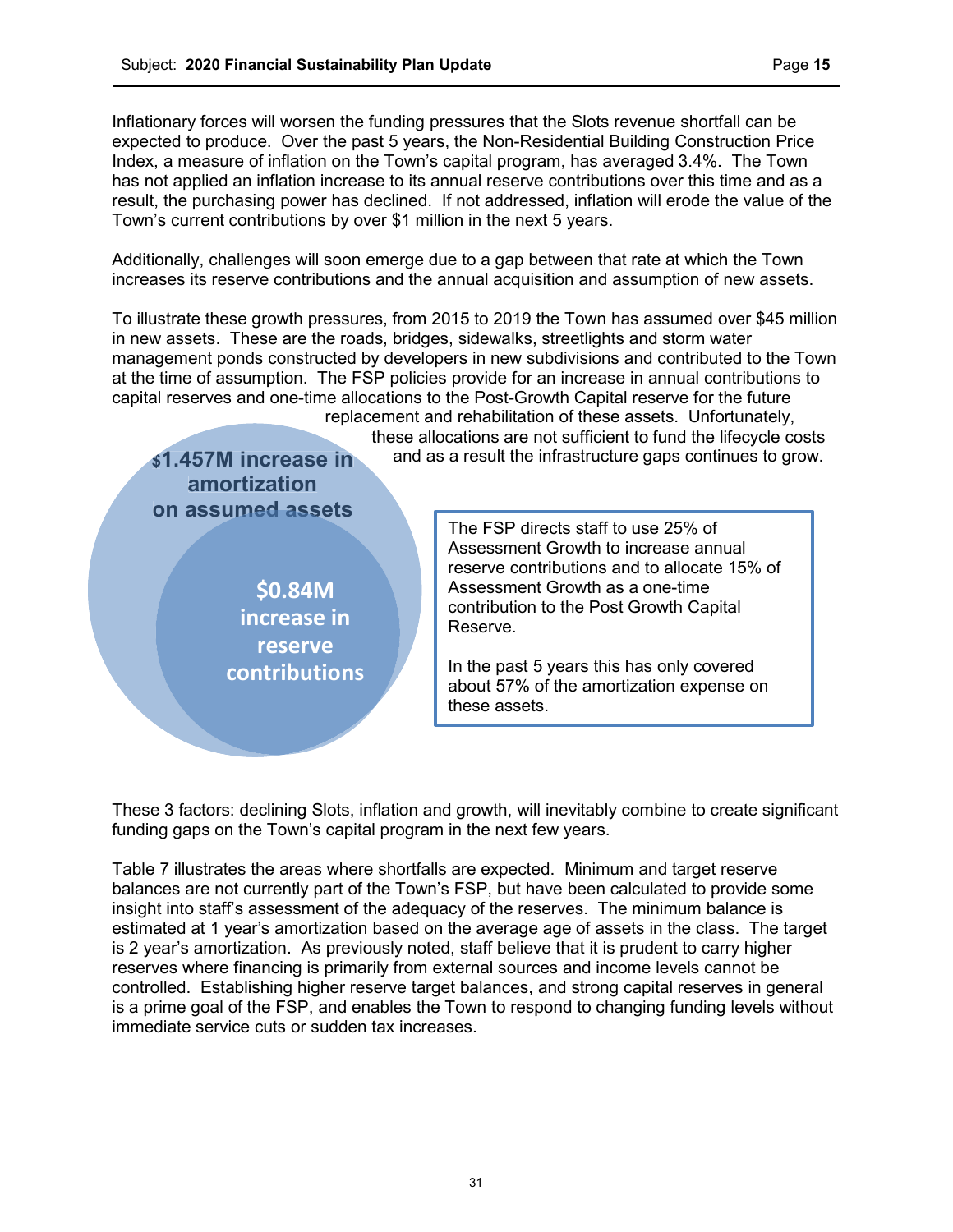|                             | 2019<br><b>Asset</b><br><b>Costs</b> | 2019<br><b>Reserve</b><br><b>Balance</b> | <b>Minimum</b><br><b>Reserve</b><br><b>Balance</b> | <b>Target</b><br><b>Reserve</b><br><b>Balance</b> | Diff. to<br><b>Minimum</b> | Diff. to<br><b>Target</b> |
|-----------------------------|--------------------------------------|------------------------------------------|----------------------------------------------------|---------------------------------------------------|----------------------------|---------------------------|
| Vehicles & Equipment        | \$44.47                              | \$16.60                                  | \$5.26                                             | \$10.51                                           | \$11.34                    | \$6.09                    |
| <b>Building Maintenance</b> | \$162.95                             | \$8.80                                   | \$9.90                                             | \$19.80                                           | (\$1.10)                   | (\$11.00)                 |
| Roads & Bridges             | \$403.84                             | \$10.20                                  | \$18.63                                            | \$37.26                                           | (\$8.43)                   | $(\$27.06)$               |
| General Infrastructure      | \$80.70                              | \$10.50                                  | \$5.64                                             | \$11.27                                           | \$4.86                     | \$0.77)                   |
| <b>SWM Ponds</b>            | \$12.40                              | \$0.50                                   | \$0.87                                             | \$1.73                                            | (\$0.37)                   | (\$1.23)                  |
| <b>Post Growth Reserve</b>  |                                      | \$10.30                                  |                                                    |                                                   | \$10.30                    | \$10.30                   |
| <b>TOTAL</b>                | \$704.37                             | \$56.90                                  | \$40.29                                            | \$80.58                                           | \$16.61                    | (\$23.68)                 |

#### Table 7 – Asset Management Reserve Analysis (in millions)

To help safeguard reserve balances, the Town's FSP contains provisions for an annual budget guideline that caps capital spending at 65% of projected revenues and allocates the remaining 35% to the reserve balances. The aim of this policy is to grow the reserves to target balances using the annual reserve allocations from the operating budget and the forecast external revenues. By staying within this spending cap, departments prioritize projects based on immediate need.

In addition, the FSP reserve allocations anticipate future rehabilitation needs arising from development, allocating a portion of assessment growth as one-time contributions to the Post Growth Reserve. This reserve was created to fund maintenance and rehabilitation needs after the major growth period of the Town was over (build-out projection at that time was 2021). As noted in Table 7, this is a core asset management capital reserve and when the level of service update for the Asset Management Plan is completed, this reserve will be included in the funding analysis.

Despite these pressures, the 65% spending cap guideline forces the Town to live within its means. In response to the projected loss of revenues from Casino Ajax over the next 5 year, the capital program has already been curtailed by almost \$4 million per year. In the absence of new tax-based reserve allocations, the capital program is unlikely to deliver the level of service which residents and businesses have historically been accustomed.

## Asset Consumption Ratio

This ratio shows the value of the tangible capital assets that have been 'consumed' through operational use based on depreciation and the related age of the assets. It highlights the aged condition of the assets and the extent of potential asset replacement needs. The Ministry of Municipal Affairs and Housing considers a ratio of 25% or under to reflect assets that are relatively new; 26%-50% to be moderately new; 51%-75% to be moderately old and over 75% to be old. If assets are replaced on a timely basis, the ratio will stay consistent or decrease over time.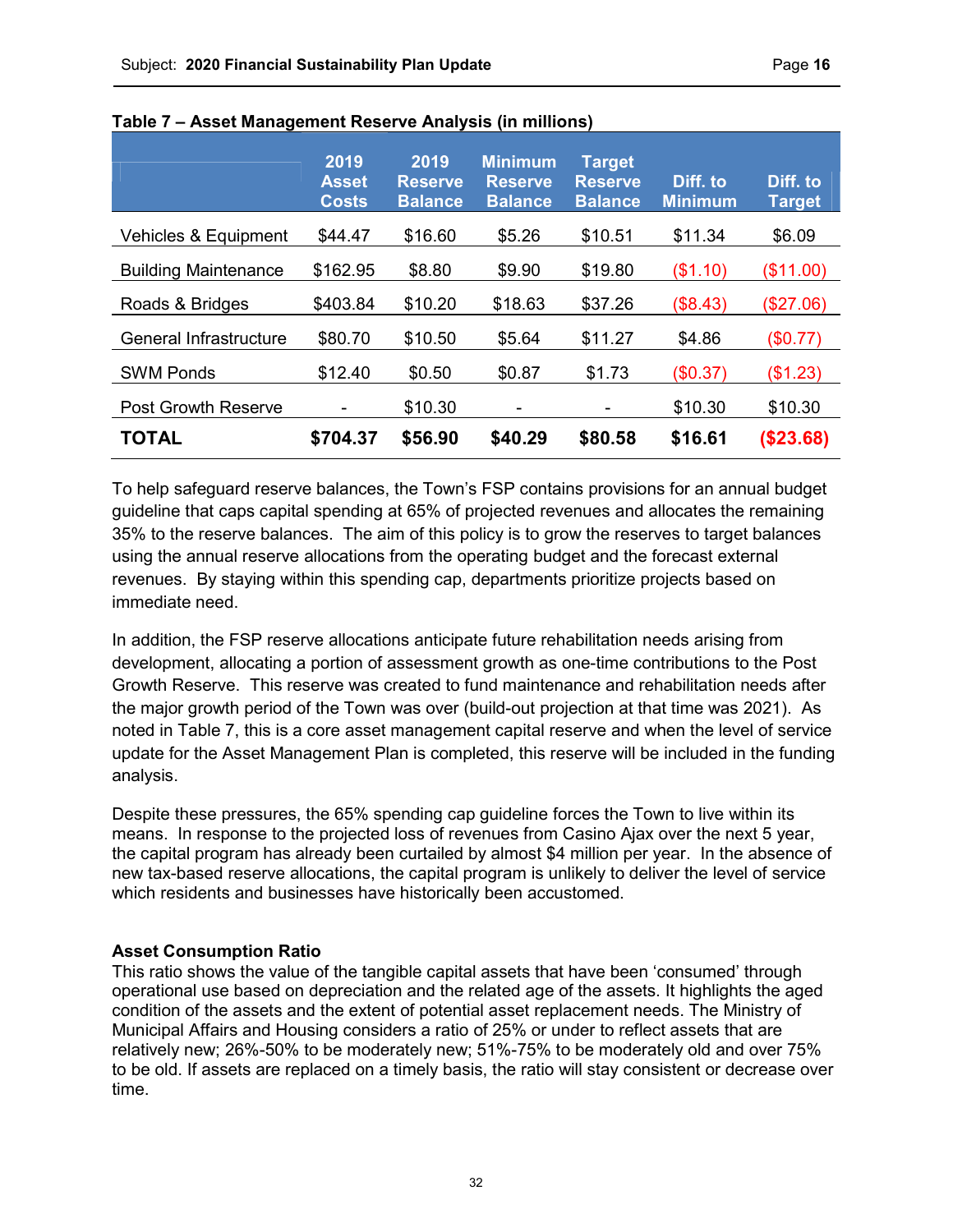Analysis: At 40%, the asset consumption rate is in line with our comparator group reflecting the relatively new asset pool owned by the Town. This is due to the high growth activity in the Town from 2000-2010, such that most of the Town's assets are relatively new and in good condition. However, these assets are now nearing the middle or end of their lifecycle and ongoing investments are required to maintain a good state of repair.

# Recommended Actions:

In order to close this funding gap, a number of strategies and tactics can be considered:

- A reserve optimization review should be conducted at the completion of the Asset Management Plan Level of Service study, to rebalance the Town's capital reserves and re-align them with the funding requirements set out in the plan. The Post Growth Capital reserve should also be included in this review and consideration given to dissolving this reserve into the other capital reserves.
- Reserve targets should be established and approved by Council.
- A policy for the use of Federal Gas Tax should be adopted by Council. (Attachment 6)
- A dedicated annual capital levy of 1% could provide new capital funding of approximately \$700,000 per year just to replace the lost Slots revenues. If added annually, this levy will compound to steadily fill the gap. This is a long-term commitment as it would take 10 years of increased levies to replace the projected total lost revenues of \$8 million per year. Higher or longer-term increases will be needed to bridge the structural funding gap related to inflation, underfunding and growth. Several municipalities, including Oshawa, Mississauga, Oakville, Milton, Newmarket, Waterloo and Cambridge have introduced a capital levy to address their infrastructure gaps.
- The federal and provincial governments often offer grant opportunities for projects that are "shovel-ready". The Town should continue to identify priority projects and complete the related design preparation in order to take advantage of these opportunities when they arise. Healthy reserve balances will also ensure that the Town has sufficient capital available to contribute its share where the funding requires local contributions.
- A municipal best practice is to apply inflation, typically at CPI or Non-residential Construction Price Index rates to capital contributions. This helps to ensure that reserve balances will be sufficient to fund the future replacement cost of the Town's assets. This recommendation will be brought forward for consideration through future budget processes.
- Staff recommend that assessment growth allocations to capital reserves be continued. This creates a partial funding source for future rehabilitation on assets assumed through subdivisions.

# 2020 Workplan – FSP Review Phase 1

Despite the challenges presented by Covid, Town staff throughout the organization have undertaken a number of initiatives to inform and strengthen the Town's financial position in 2020:

- Updated User Fees & Charges policy to incorporate the Town's internal Municipal  $\bullet$ Price Index and ensure the Town continues to recover fees from direct users to the extent possible
- Level of Service assessment and update to the Town's Asset Management Plan (ongoing)
- Stormwater Fee Feasibility Study (ongoing)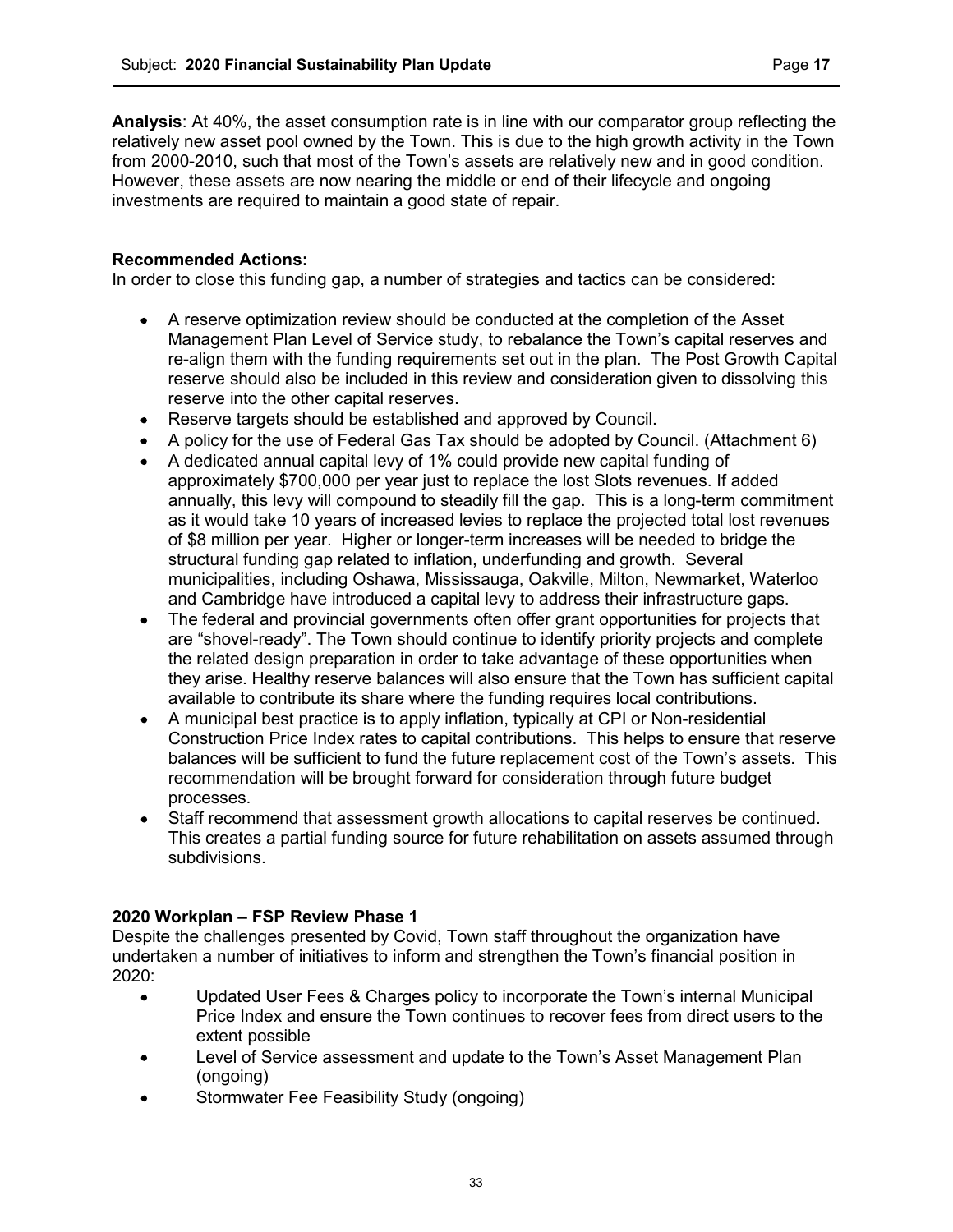Benchmarking review of the Town's financial position and FSP policy review and  $\bullet$ update

#### Future Workplan – FSP Review Phase 2

The Town's financial plan must continue to grow and evolve to address emerging issues. Continually monitoring our policies and practices will ensure that the Town will thrive for generations to come. Over the next 12-18 months, Town staff plan to continue work on the following priority areas:

- Complete the Asset Management Plan and related Level of Service review. Outcomes from this work will include:
	- Assessment of contribution levels, development of funding strategies and review of FSP policies related to reserves and spending caps to address the findings of the AMP Level of Service study.
	- Complete a reserve optimization strategy to rebalance the Town's reserves, pool risk where possible, and allocate funds where they are most needed.
	- Establish target reserve balances and integrate these targets into the FSP policies.
	- Continue work toward condition-based asset inventories for Asset Management purposes
	- Risk based capital prioritization methodology to support evidence based decision making for all rehabilitation and replacement investments.
- Develop funding strategy and reporting model for CIP obligations based on the outcomes of the CAIST study and related financial implications review.

## Financial Implications:

There are no direct financial costs associated with the updating of the Financial Sustainability Plan. Implementation of the recommendations contained in this report will enhance the Town's financial sustainability and provide flexibility to meet our future needs.

#### Communication Issues:

The updated policies will be posted on the Town's internal Document Management System.

#### Relationship to the Strategic Plan:

Investing in our Community - 5. Undertaking key Corporate Reviews and Strategies.

#### Conclusion:

The policy updates and recommendations contained in this report will ensure that Council's financial decisions retain a long-term focus and continue to meet the changing needs of our community.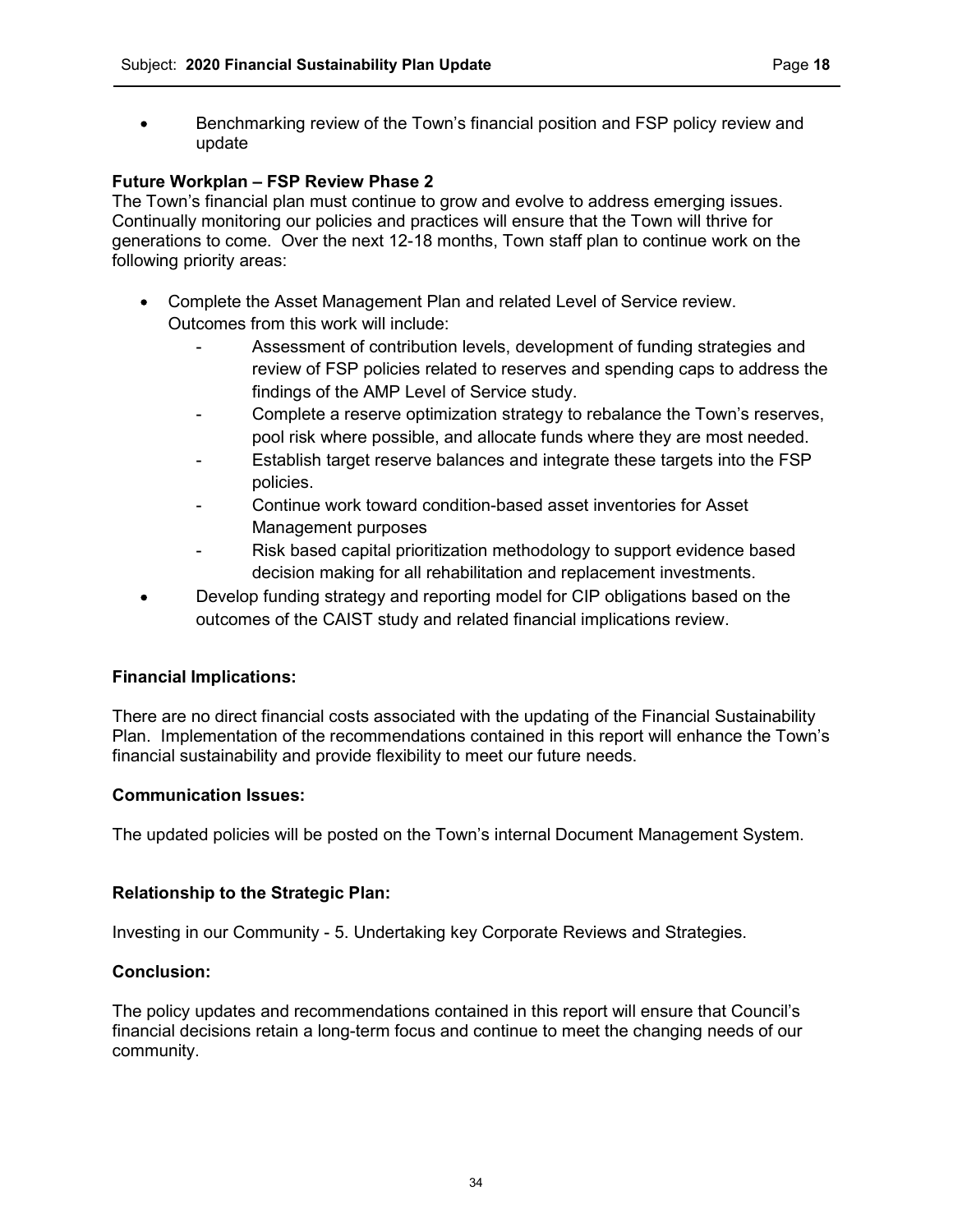#### Attachments:

- ATT-1: Summary of Policy Changes<br>ATT-2: Policy #120 Financial Susta ATT-2: Policy #120 – Financial Sustainability Plan<br>ATT-3: Policy #122 – Discretionary Stabilization Re ATT-3: Policy #122 – Discretionary Stabilization Reserves<br>ATT-4: Policy #123 – Discretionary Capital Reserves ATT-4: Policy #123 – Discretionary Capital Reserves<br>ATT-5: Policy #124 – Debt Management Policy #124 – Debt Management ATT-6: Policy #125 – Federal Gas Tax<br>ATT-7: Policy #127 – Capital Expenditu
- Policy #127 Capital Expenditure Control

Prepared by:

Danna Munns – Senior Financial Analyst

Submitted by:

Dianne Valentim, CPA, CGA – Director of Finance / Treasurer

Approved by:

Shane Baker – Chief Administrative Officer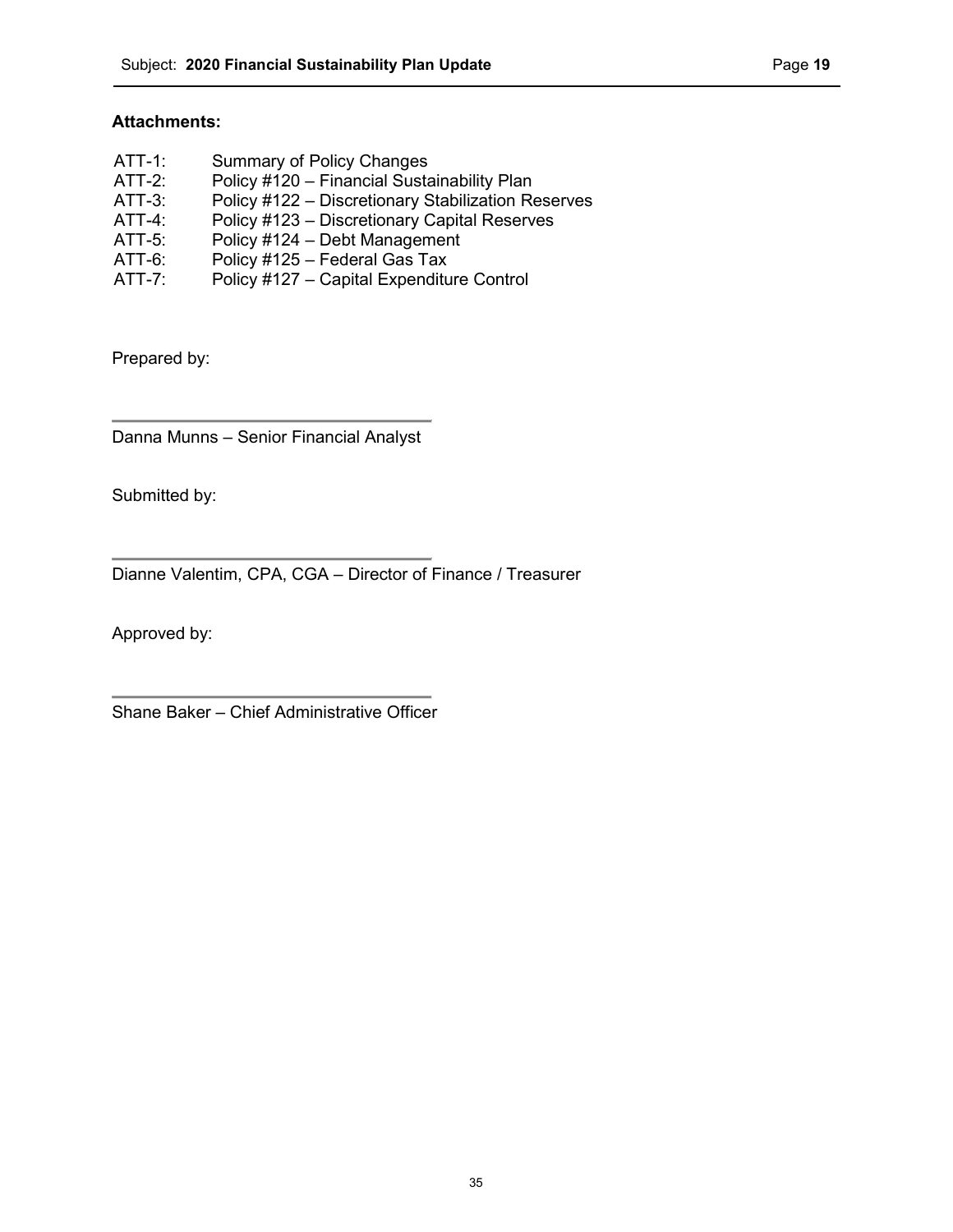# SUMMARY OF FSP POLICY RECOMMENDATIONS

The significant proposed updates to the FSP's underlying policies are outlined below. Minor housekeeping changes have also been made for clarity, to follow current style guidelines and ensure consistency between policies.

SECTION PROPOSED CHANGE

# 120 – Financial Sustainability Plan (ATT-2)

Housekeeping changes to reflect changes in other policies and updated format.

## 121 – Discretionary Reserve Administration

No changes are recommended at this time

# 122 – Discretionary Stabilization Reserves(ATT-3)

There was a lack of clarity about target amount, acceptable uses and repayment strategies associated with the Stabilization Reserve.

| Section 1 & 2 - | Added Policy Objective and Scope sections for clarity                                  |
|-----------------|----------------------------------------------------------------------------------------|
| Section 3.4 -   | Clarified the eligible uses of the Stabilization Reserve                               |
| Section 3.6 -   | Added a maximum target balance of 15% based on GFOA best<br>practices                  |
| Section 3.7 -   | Added language to clarify how a shortfall in the reserve balance would<br>be addressed |

# 123 – Discretionary Capital Reserves(ATT-4)

The new Risk Mitigation reserve was added to the list of capital reserves in accordance with the recommendations of the October 13, 2020 GGC report "Insurance Renewal – 2020-2021". No other changes are recommended until the updated Asset Management Plan and CAIST study are completed.

| Section 1 & 2 - | Added Policy Objective and Scope sections for clarity      |
|-----------------|------------------------------------------------------------|
| Section 3.1 -   | New Risk Mitigation reserve added as recommended by        |
| Section 3.2 -   | No change the 65% spending caps guidelines are recommended |

# 124 – Debt Management (previously Long Term Debt Management) (ATT-5)

Based on the benchmarking results, the Town's debt capacity was determined to be sufficient to warrant expansion of the eligible uses, term and overall amount of debt. A set of metrics was also introduced to ensure that any expansion in debt usage is to the benefit of the taxpayers.

| Section 1 & 2 | Added Policy Objective and Scope sections for clarity |
|---------------|-------------------------------------------------------|
|---------------|-------------------------------------------------------|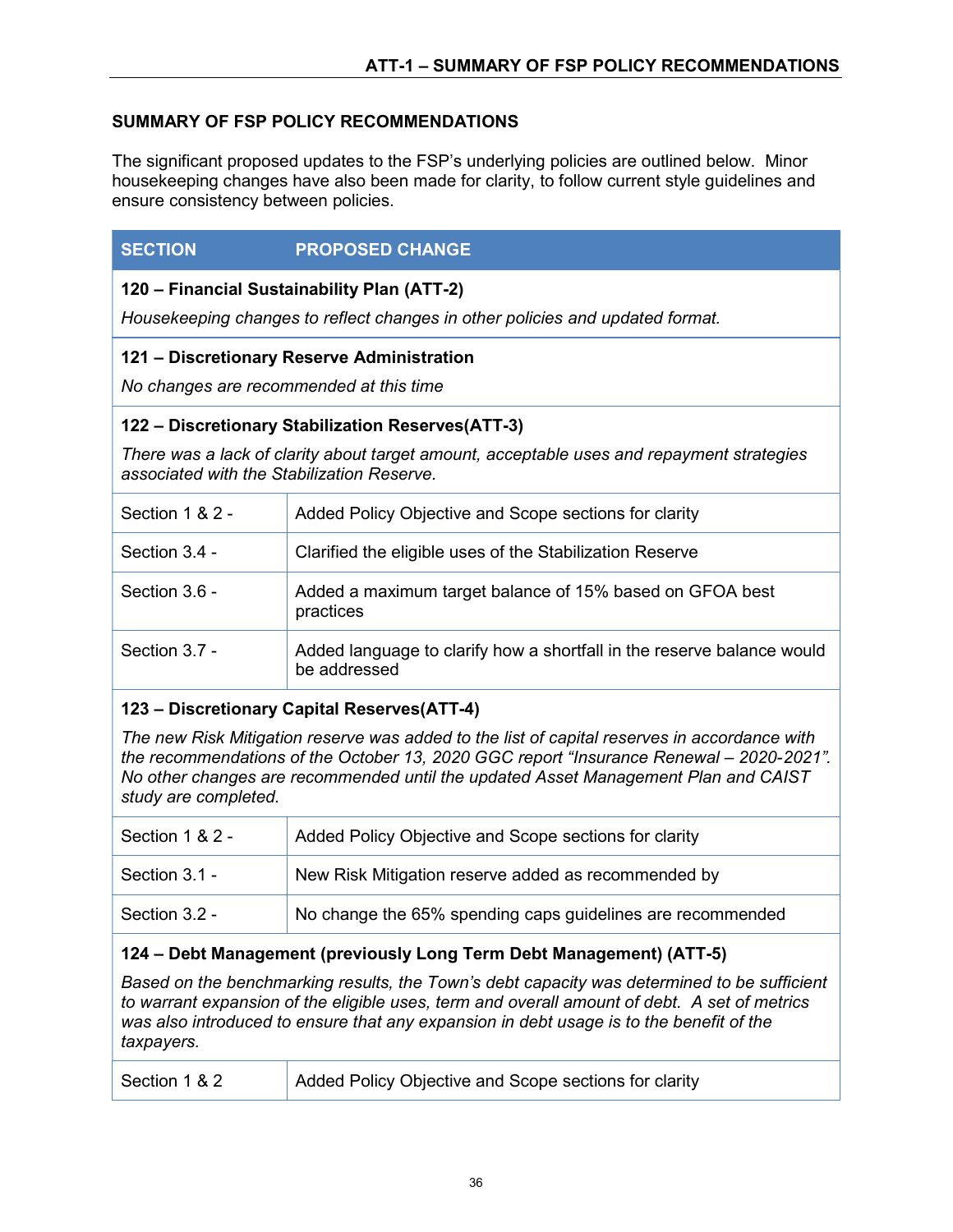| <b>SECTION</b>       | <b>PROPOSED CHANGE</b>                                                                                                                                               |
|----------------------|----------------------------------------------------------------------------------------------------------------------------------------------------------------------|
| Section 3.1          | Amended to allow for 100% funding for internal debt project and to<br>expand from only buildings to include all projects with a useful life<br>greater than 10 years |
| Section $3.2 - 3.6$  | Added to clarify acceptable uses of debt given the broadening in<br>Section 3.1                                                                                      |
| Section $3.7 - 3.10$ | Extended allowable term from 15 years to 20 years to match potential<br>longer useful lives of the underlying assets being financed                                  |
|                      | Added new provisions to guide the amortization period when projects<br>are funded from external sources such as Development Charges                                  |
| Section 3.11 -       | Increased cap from 30% to 50%                                                                                                                                        |
| Sections 3.18 - 3.24 | Added to include the provisions of the Town's Temporary Borrowing<br>Bylaw # 013-2003 in the Debt policy for clarity                                                 |

# 125 – Federal Gas Tax (new) (ATT-6)

New policy to formalize the Town's practices relating to administration and use of Federal Gas Tax funds. This meets the FGT reporting requirement outlined in the AMO funding agreement.

# 127 – Capital Expenditure Control (ATT-7)

To increase the Town's flexibility and resources to access grant funding the Capital Contingency Reserve would not be used to fund grant-funded, unbudgeted or emergency projects that would otherwise be funded from another asset management related capital reserve.

| Section 3.4.5 | Previously all unbudgeted projects were funded from the capital<br>contingency reserve. The change would instruct the Treasurer to fund<br>these projects from the asset management related capital reserve<br>where the project would have been funded in the normal course of<br>business. |
|---------------|----------------------------------------------------------------------------------------------------------------------------------------------------------------------------------------------------------------------------------------------------------------------------------------------|
|               |                                                                                                                                                                                                                                                                                              |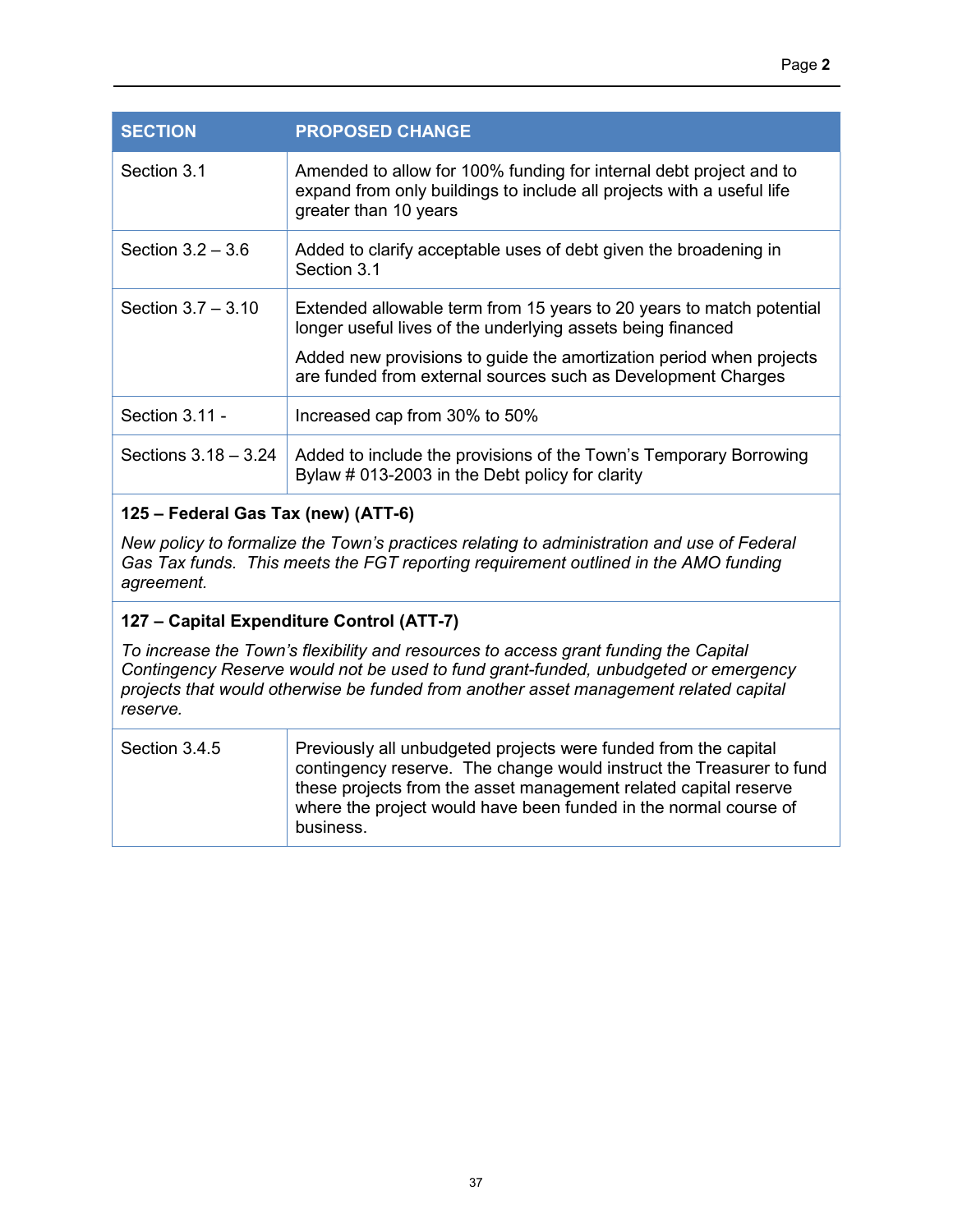

# SUBJECT: FINANCIAL SUSTAINABILITY PLAN

| <b>COUNCIL</b><br><b>COUNCIL REVISED:</b><br><b>AUTHORED BY:</b><br><b>ISSUED:</b><br><b>DIANNE VALENTIM</b><br>20/12/14<br>13/06/20 | <b>REVISION #:</b><br>д | Page 1 of 3 | <b>POLICY #:</b><br>120 |
|--------------------------------------------------------------------------------------------------------------------------------------|-------------------------|-------------|-------------------------|
|--------------------------------------------------------------------------------------------------------------------------------------|-------------------------|-------------|-------------------------|

# 1. POLICY OBJECTIVE

- 1.1. This document outlines the goals and objectives of the Financial Sustainability Plan (the "Plan"), and summarizes the policies, financial planning tools and reporting that comprise the Plan.
- 1.2. The goals and principles of the Plan are to:
- Align with the objectives and strategies contained within the strategic plan
- Enhance the Town's short and long term financial strength and sustainability  $\bullet$
- Provide a comprehensive framework to guide and assist priority setting and decision  $\bullet$ making by Council
- Protect and maintain the Town's infrastructure and other capital assets  $\bullet$
- Maintain programs and services at their desired levels  $\bullet$
- Provide the financial flexibility necessary to leverage future opportunities  $\bullet$
- Minimize financial vulnerability during economic downturns  $\bullet$
- Maintain a reasonable sharing of the tax burden between current and future taxpayers  $\bullet$
- Enable the Town to plan for its growth and intensification in a sustainable way

# 2. SCOPE

- 2.1. This policy applies to financial planning decisions recommended by the Town and those employees and Members of Council responsible for the control, administration or management of the Town's financial activities as applicable.
- 2.2. The following financial policies support the stated goals and objectives of the Plan.
	- #121 Discretionary Reserve Administration
	- #122 Discretionary Stabilization Reserves  $\bullet$
	- #123 Discretionary Capital Reserves
	- #124 Debt Management
	- #127 Capital Expenditure Control
	- #128 Operating Budget Management
	- #129 Annual Review of User Fees & Charges
	- #130 Investments
	- #131 Commodity Price Hedging
	- #132 Leasing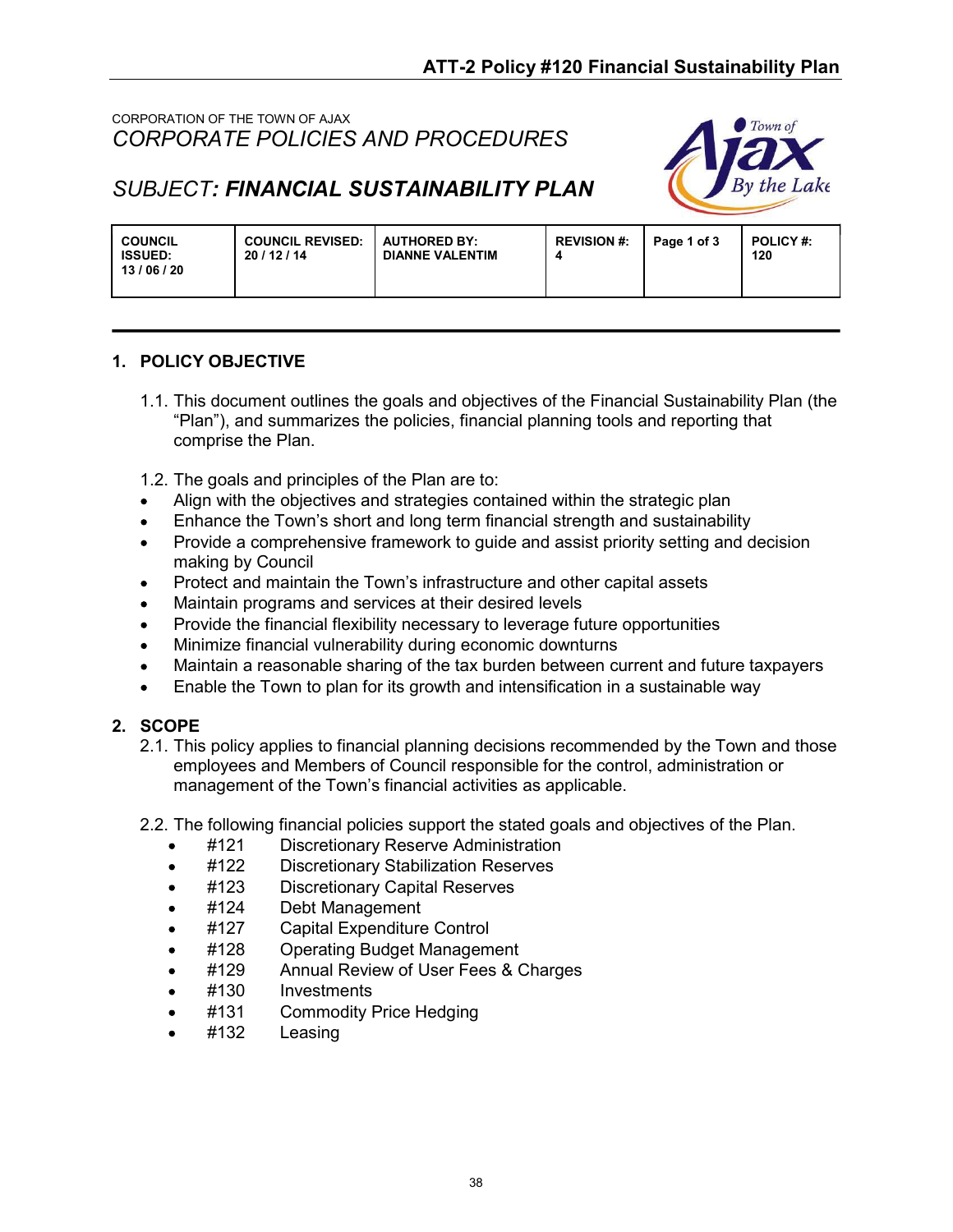| <b>ISSUED:</b> | <b>REVISED:</b> | <b>REVISION NO.:</b> | Page 2 of 3 | <b>POLICY:</b> |
|----------------|-----------------|----------------------|-------------|----------------|
|                |                 |                      |             |                |

# 3. PROCEDURE

3.1. The Town utilizes the following short and long term financial planning tools:

Annual Operating and Capital Budgets

Subject to the requirements of the Municipal Act, 2001

Multi-Year Operating Budget Forecast

- A multi-year, forecast of items impacting the annual general tax levy requirement
- Includes, but is not limited to:
	- Base Operating Budget, adjusted for growth and annualization of prior year or in-year decisions
	- New Items: Full and Part Time staff plus new and expanded programs/initiatives
	- Other Financial Inputs: Reserve Allocations, Debt Payments, Specific Council Identified Items
	- Multi-year forecast information/data may be used by Council to inform, set or confirm the target tax rate for the upcoming budget year

Long Range Capital Forecast (LRCF)

- A multi-year, forecast of the Town's future capital requirements and projected capital funding, that complements the annual capital budget
- Best practices and certain legislation will require a minimum LRCF of 10 years  $\bullet$ (annual capital budget plus 9-year forecast)
- The LRCF is reviewed and revised each year as part of the annual budget process

Operating Budget Reforecast

- A detailed in-year reforecast of all operating budget revenues and expenditures
- Results in a calculation of the forecast surplus or deficit for the current budget  $\bullet$ year
- Identifies issues that may need to be addressed in the following year's budget  $\bullet$
- The forecast surplus/deficit and details on major variances are reported to Council through a General Government Committee (GGC) report

Operating Budget Year-End Review

- A detailed review of the actual operating results as compared to the annual Operating Budget and to the Operating Budget Reforecast
- Quantifies the final surplus/deficit
- Provides details on major variances and recommended disposition of the surplus and/or funding of a deficit that are reported to Council through a General Government Committee (GGC) report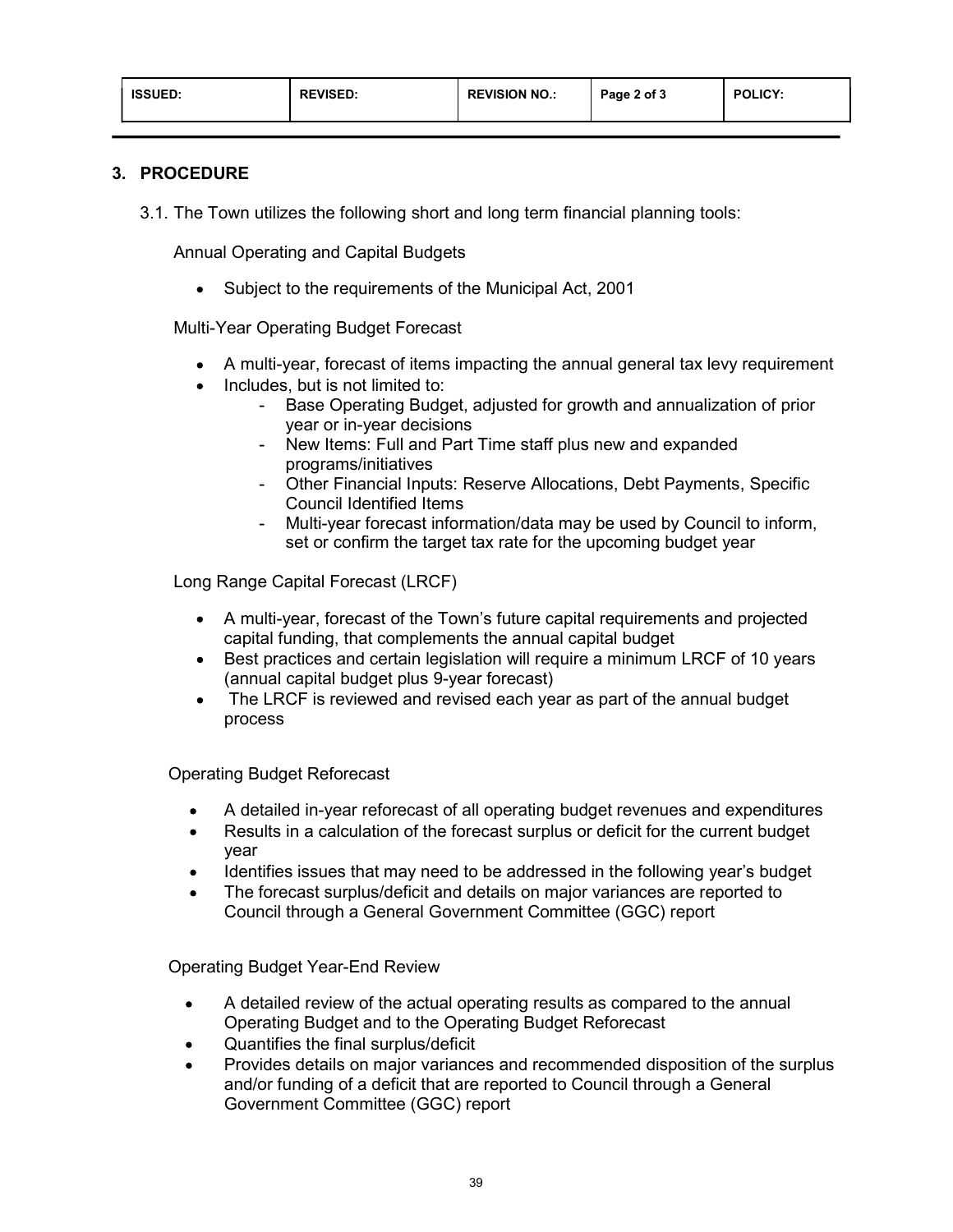| <b>ISSUED:</b> | <b>REVISED:</b> | <b>REVISION NO.:</b> | Page 3 of 3 | <b>POLICY:</b> |
|----------------|-----------------|----------------------|-------------|----------------|
|----------------|-----------------|----------------------|-------------|----------------|

- 3.2. Reporting to Council on the Town's financial activities, including the Plan, is accomplished through General Government Committee reports on:
	- Financial Planning Tools identified in Section 4 of this policy  $\bullet$
	- Actual Operating Budget Surplus, including explanations of major variances from  $\bullet$ budget
	- Capital Account Closing Reports  $\bullet$
	- Annual audited Financial Statements
	- Various activities in the areas of financial planning and management, budgets,  $\bullet$ forecasts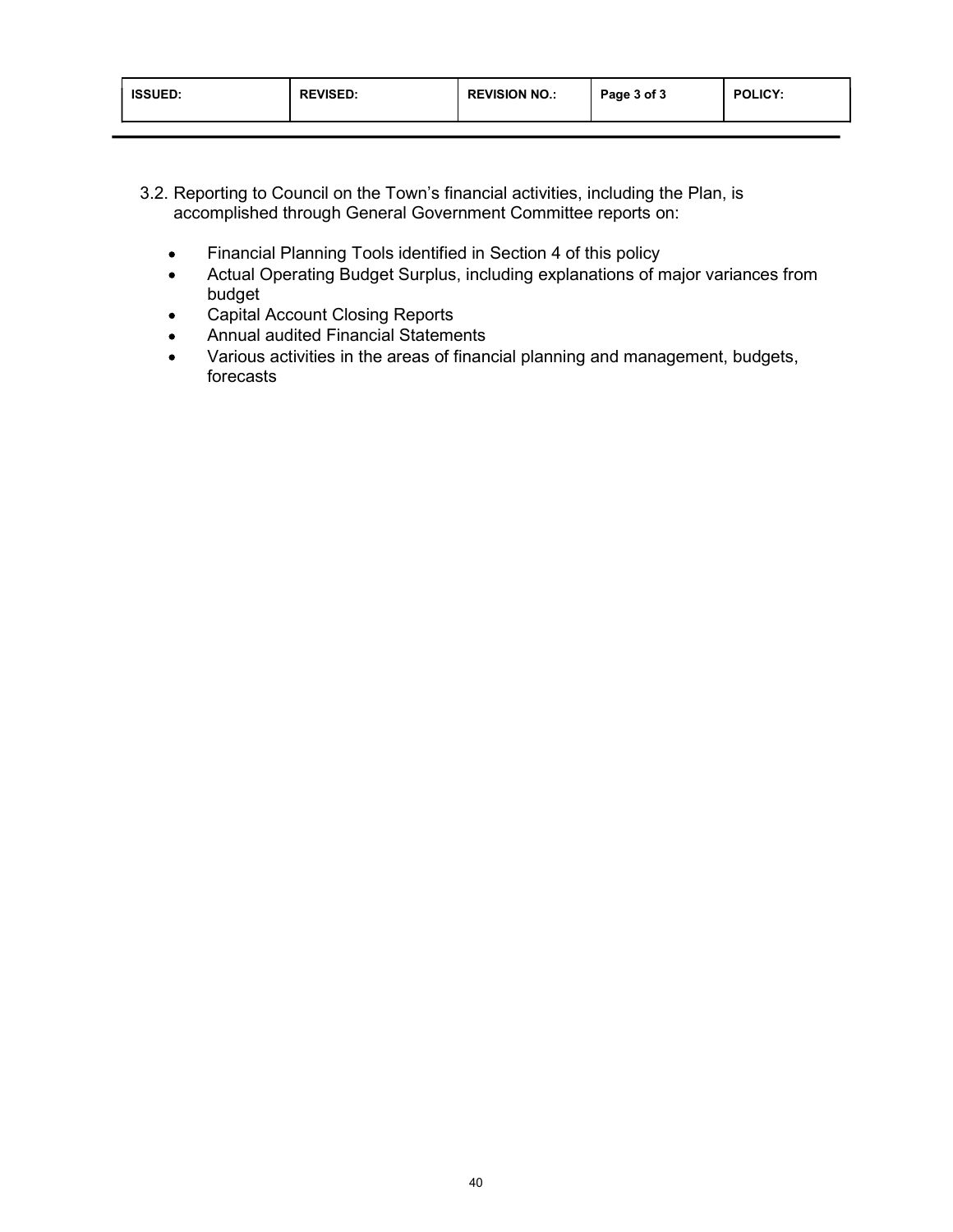

# SUBJECT: DISCRETIONARY STABILIZATION **RESERVES**

| <b>ISSUED: 13 / 06 / 20</b> | <b>REVISED: 20 / 12 / 14</b> | <b>REVISION NO.: 2</b> | Page 1 of 1 | POLICY: 122 |
|-----------------------------|------------------------------|------------------------|-------------|-------------|
|                             |                              |                        |             |             |

# 1. POLICY OBJECTIVE

- 1.1. Under the authority of Council, reserves and reserve funds are appropriations from the Town's net revenues designated for purposes that may extend beyond the current fiscal year. They are an integral part of the municipal budget planning process and long term financial sustainability plan that contributes to the municipality's overall financial health.
- 1.2. The primary purposes of the Town's Stabilization Reserves are to:
	- Mitigate the impact of variable and uncontrollable factors (growth, interest rates, changes in subsidies) and to ensure adequate and sustainable cash flows
	- To provide financing for periodic, one-time or short term requirements without permanently impacting tax and other rates
	- Provide a source of internal financing for future liabilities

## 2. SCOPE

2.1. This policy applies to the Election Reserve and the Stabilization Reserve, being reserves maintained by the Town and those employees and Members of Council responsible for the control, administration or management of the Town's financial activities as applicable.

## 3. PROCEDURE

## ELECTION RESERVE

- 3.1. The purpose of the Election Reserve is to fund all costs related to administration of the municipal election every four years, including any annual costs leading up to the election and the full cost of the election itself. In the event there is a by-election funds may also be drawn from this reserve if approved by Council.
- 3.2. The Elections Reserve receives an allocation from the operating budget, at an amount recommended by the Director of Finance, which is expected to be sufficient to fund the cost of administering the municipal election. If funds are used to administer a by-election, the annual contribution may be increased to achieve the target subject to annual budget deliberations.
- 3.3. The target reserve balance in the year of the election, shall be equal to the estimated total cost of the election.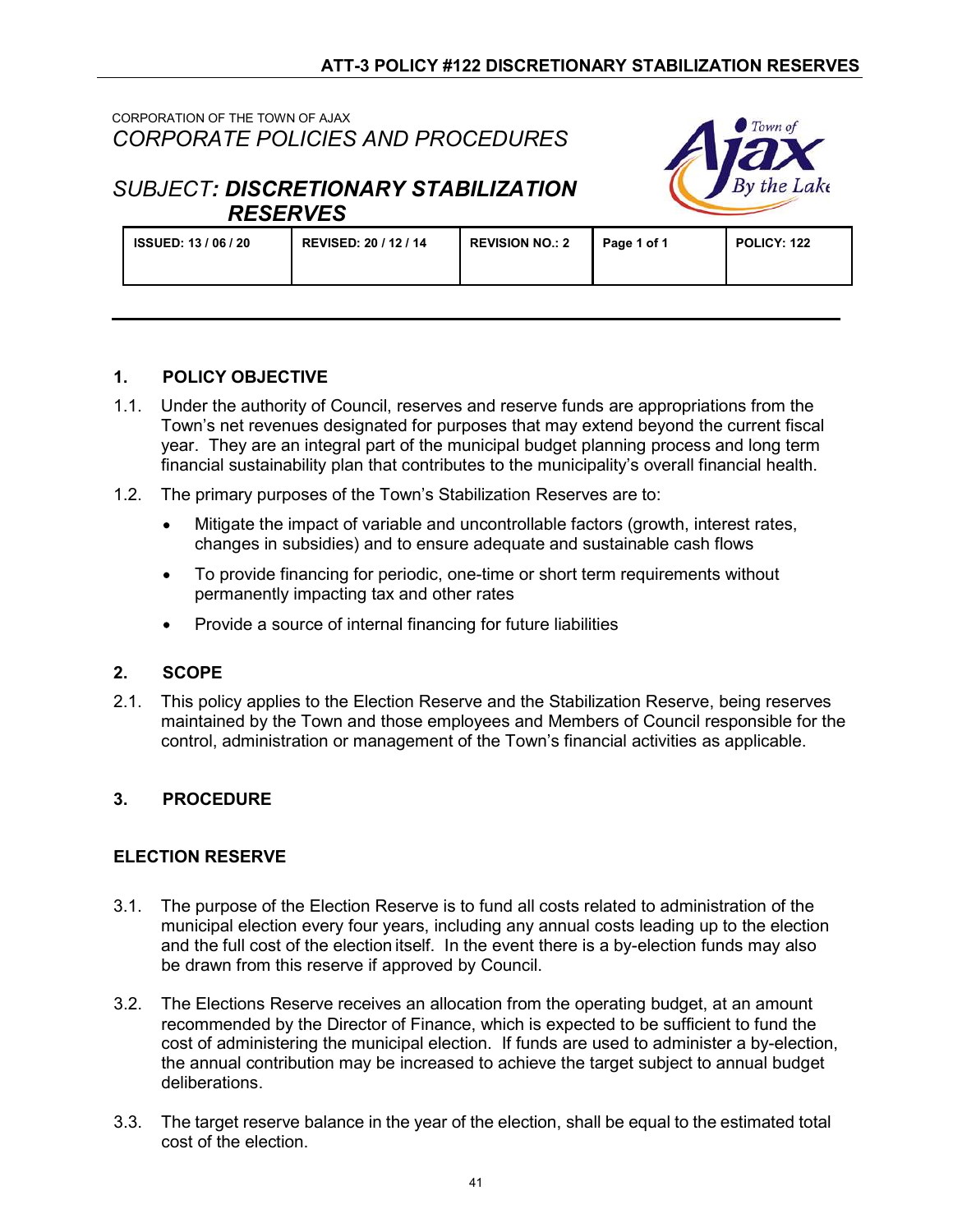# STABILIZATION RESERVE

# Uses of the Reserve

- 3.4. In the Annual Budget, the Stabilization Reserve may be used at the discretion of Council to:
	- Offset, in full or in part, short-term (less than 2 years) decreased revenues or increased expenditures caused by temporary economic conditions while expenditure reductions or other strategies are being identified and implemented to offset the projected deficit;
	- Provide funding for non-recurring emergency operating expenditures and/or uninsured losses arising from extreme weather events, natural disasters or public health emergencies; or
	- Provide funding to offset a shortfall in property tax arising from assessment appeal losses expected in the year.
- 3.5. In Year Post-Budget Approval
	- To fully offset an overall annual operating deficit, which would otherwise require a tax rate increase in the subsequent budget year.

# Reserve Balance

- 3.6. The minimum year-end balance of the reserve shall be 5% of the prior year's Net Revenues (as defined and calculated in the Financial Information Return). The maximum balance shall be 15% of the prior year's Net Revenues (as defined and calculated in the Financial Information Return)
- 3.7. Changes to the reserve balance are subject to the following rules:
	- Increases to the balance shall be funded from the annual operating budget surplus
	- If the surplus is not sufficient to increase the reserve to its minimum year-end reserve balance, the shortfall will be made up from the following years' budget allocations and/ or following years' surpluses, over a period not exceeding 3 years.
	- Should the Net Revenues decrease on a year over year basis, the minimum balance  $\bullet$ in the reserve shall not be reduced below its year-end reserve balance before the initial decrease.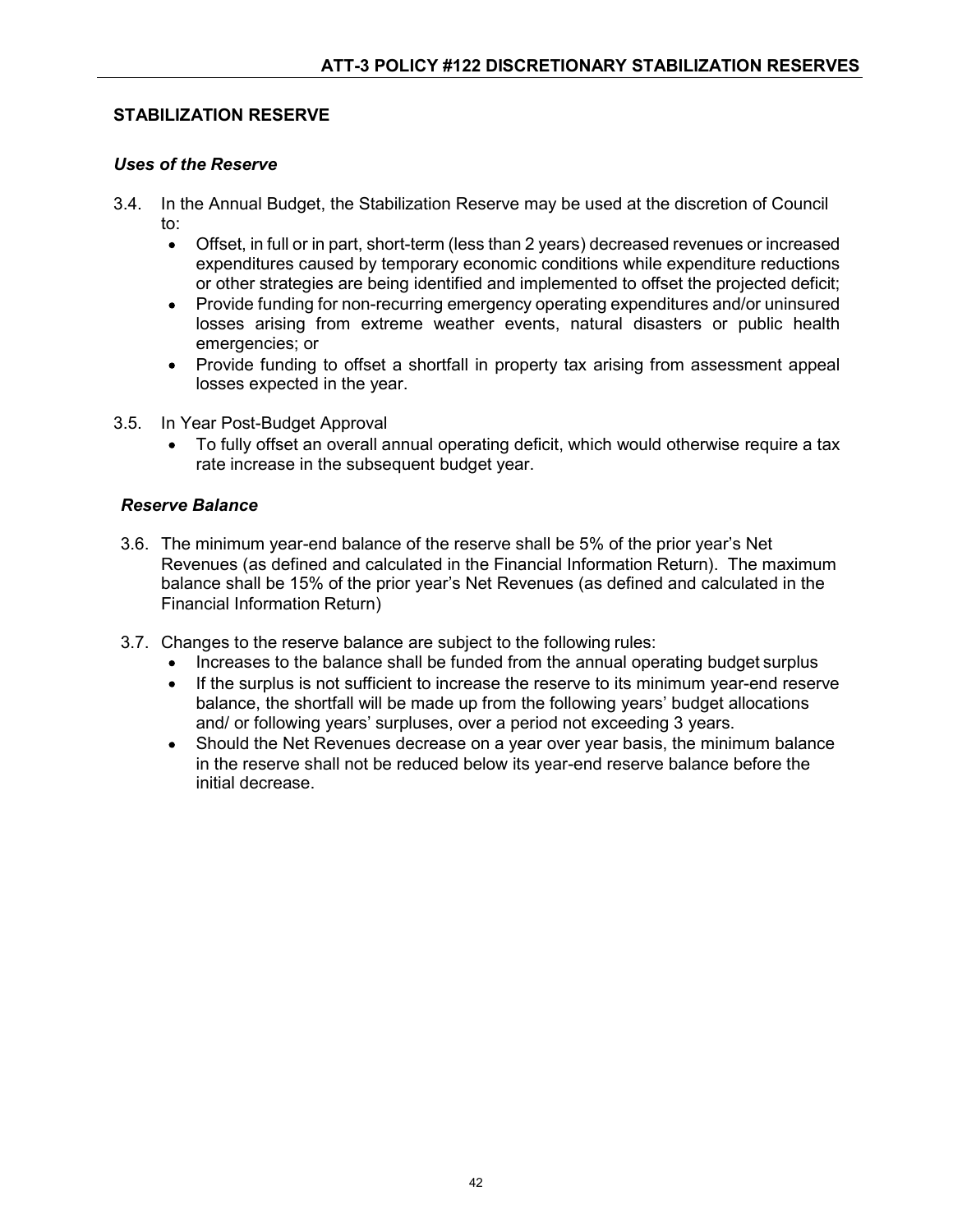# SUBJECT: DISCRETIONARY CAPITAL RESERVES



| <b>ISSUED: 13/07/04</b> | <b>REVISED: 20 / 12 / 14</b> | <b>REVISION NO.: 4</b> | Page 1 of 2 | POLICY: 123 |
|-------------------------|------------------------------|------------------------|-------------|-------------|
|                         |                              |                        |             |             |

# 1. POLICY OBJECTIVE

- 1.1. Under the authority of Council, reserves and reserve funds are appropriations from the Town's net revenues designated for purposes that may extend beyond the current fiscal year. They are an integral part of the municipal budget planning process and long term financial sustainability plan that contributes to the municipality's overall financial health.
- 1.2. The primary purposes of the Town's Capital Reserves are to:
	- Provide full or partial funding for projects contained in the Capital Budget/Long Range Capital Forecast at the time the funds are required
	- To fund unbudgeted and/or emergency capital projects that occur subsequent to the approval of the budget
	- Minimize the cost of capital acquisitions by reducing the amount of debt financing required to execute the capital program

# 2. SCOPE

2.1. This policy applies to all of the Town's capital reserves, being reserves maintained by the Town and those employees and Members of Council responsible for the control, administration or management of the Town's financial activities as applicable.

# 3. PROCEDURE

# **RESERVES**

- 3.1. The twelve (12) capital reserves are listed below. Details on the revenue sources and the use of each reserve in the Capital Budget/Long Range Capital Forecast are outlined in ATT-1.
	- Building Maintenance  $\blacksquare$  .
	- Capital Contingency
	- **CIP Development Improvement**
	- $\mathbf{u}$ Debt Reduction (Slots)
	- $\mathbf{u}$ Debt Repayment
	- Development  $\blacksquare$
	- General Infrastructure Maintenance  $\mathbf{m}$  .
	- Post Growth Capital  $\blacksquare$  .
	- Roads Maintenance  $\blacksquare$
	- Strategic Initiatives  $\blacksquare$  .
	- $\mathbf{u}$ Vehicle/Equipment Replacement
	- Risk Mitigation 43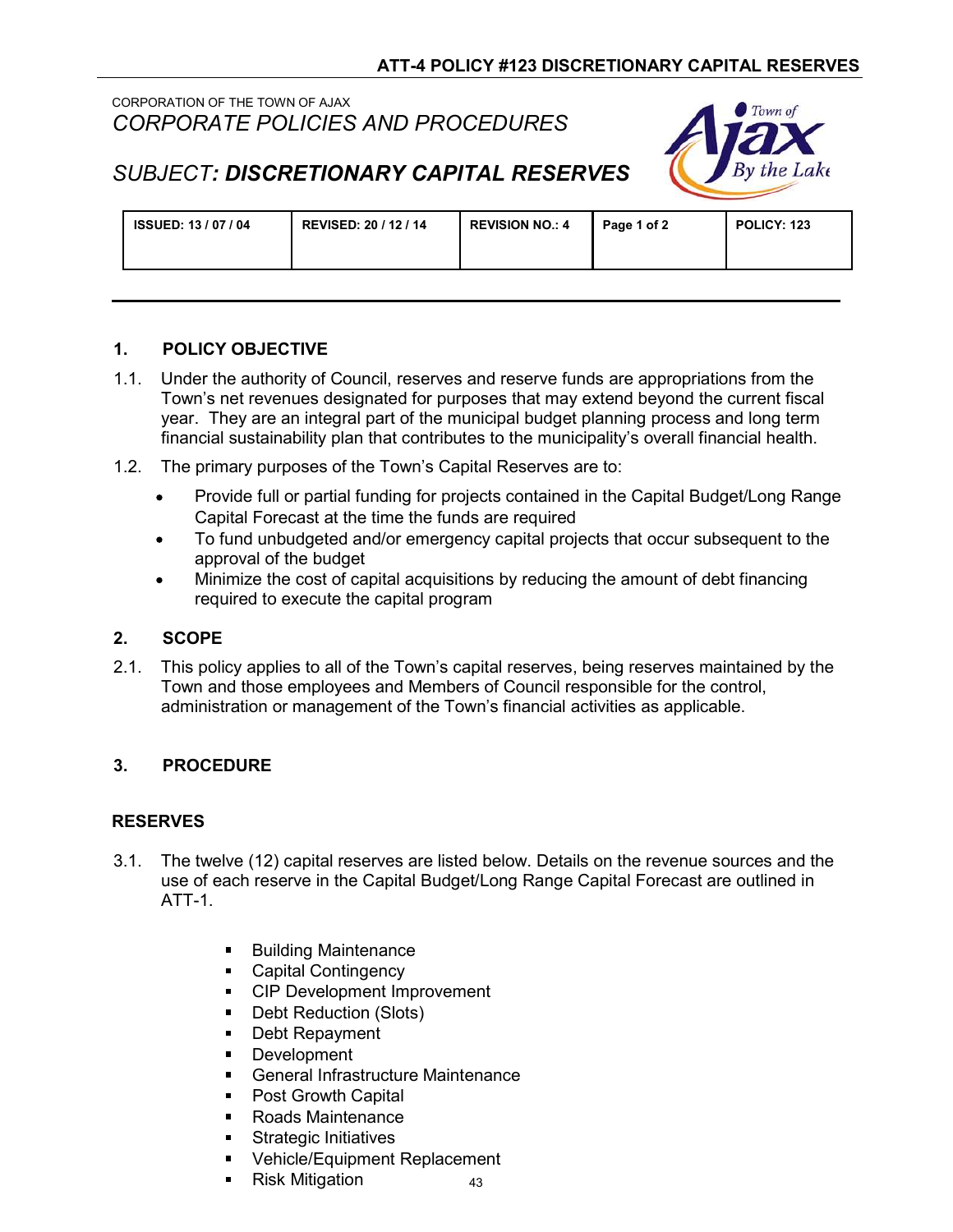# SPENDING CAP GUIDELINE

- 3.2. An annual spending cap guideline of 65% of a reserve's forecast total annual revenues, will be used by staff to guide the funding of the Capital Budget/Long Range Capital Forecast recommended to Council for approval.
	- The annual spending cap only applies to the following reserves:
		- **Building Maintenance**
		- **Development**
		- **EXEC** General Infrastructure Maintenance
		- Roads Maintenance
		- **Strategic Initiatives**
		- **Vehicle/Equipment Replacement**
- 3.3. The annual spending cap is a guideline only. The actual expenditures in a given budget year may exceed or fall below the cap.

# ALLOCATION OF SLOTS & VERIDIAN REVENUES

- 3.4. Background
	- Slots Revenues the Town's share of the slot and gaming revenue, as calculated according to the Municipality Contribution Agreement with Ontario Lottery and Gaming (OLG).
	- Elexicon Revenues the promissory note interest and dividend income the Town receives from its 21.8% ownership share of Elexicon Corporation.
- 3.5. Slots and Elexicon revenues shall not be included in the operating budget as revenue to reduce the general tax levy, but shall be allocated to specified Capital Reserves as summarized below:

| <b>Reserve Name</b>                  | Slots** | <b>Elexicon</b> |
|--------------------------------------|---------|-----------------|
| <b>Debt Reduction</b>                | 25%     | N/A             |
| <b>Building Maintenance</b>          | 10%     | 20%             |
| Development                          | 25%     | 20%             |
| General Infrastructure Maintenance   | 10%     | 15%             |
| Roads Maintenance                    | 10%     | 15%             |
| <b>Strategic Initiatives</b>         | 5%      | 5%              |
| <b>Vehicle/Equipment Replacement</b> | 15%     | 25%             |

\*\* Net of grandfathered grants program and social infrastructure funding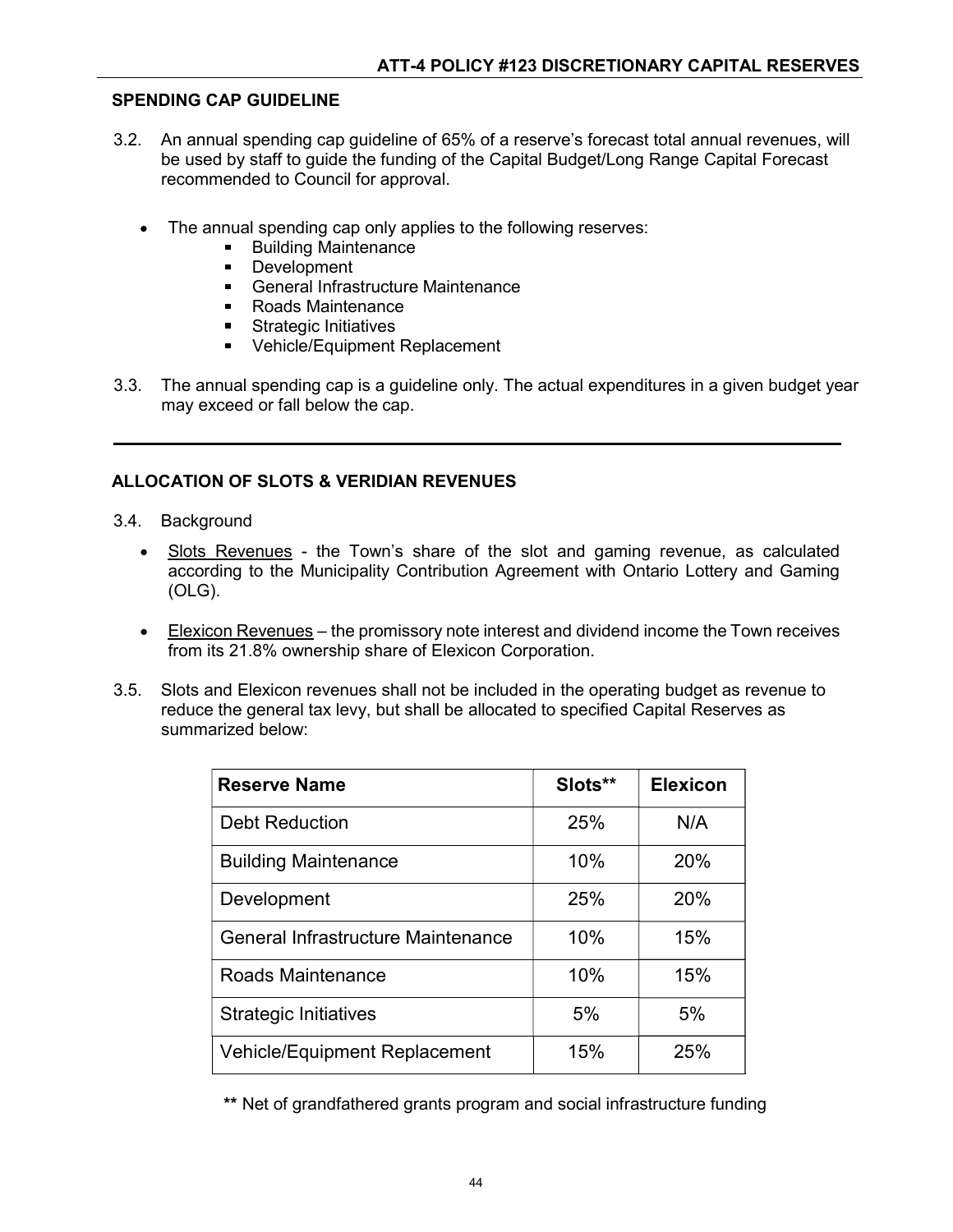| Reserve Name                      | Capital Budget / LRCF Funding                                                                                                                                                                                                                                                           | Revenue Source                                                                                                                                                                                                                                              |
|-----------------------------------|-----------------------------------------------------------------------------------------------------------------------------------------------------------------------------------------------------------------------------------------------------------------------------------------|-------------------------------------------------------------------------------------------------------------------------------------------------------------------------------------------------------------------------------------------------------------|
| Building Maintenance*             | Maintenance/repair/rehabilitation of existing<br>surrounding campus (e.g. parking lot, front<br>buildings and related facilities, including:<br>the building itself and all components<br>Renovations to existing buildings<br>entrance, grounds, etc.)<br>$\overline{\mathbf{r}}$<br>ର | Portion of the tax room from the annual<br>debt payments on retired (paid off) long<br>20% of Elexicon revenue<br>Annual budget allocation<br>10% of Slots revenue<br>term debt<br>$\widehat{\mathcal{L}}$<br>$\widehat{+}$<br>ၐ<br>$\widehat{\mathcal{N}}$ |
| Capital Contingency               | Unbudgeted capital expenditures that would not<br>otherwise be funded from one of the other capital<br>Federal/Provincial capital grant programs<br>Town's portion of cost shared<br>reserves<br>$\widehat{\mathcal{L}}$<br>ର                                                           | Surplus to "top up" to \$2.5M target balance<br>If required, portion of Operating Budget                                                                                                                                                                    |
| Development<br>Improvement<br>ូមិ | Capital projects within Downtown CIP area                                                                                                                                                                                                                                               | 20% of building permit fees for projects<br>in Downtown CIP area (0% from<br>Proceeds on disposal / sale of land<br>priority sites)<br>$\widehat{\mathbf{t}}$<br>ର                                                                                          |
| Debt Reduction (Slots)            | Offset the operating budget impact of existing debt<br>Reduce the amount of long term debt issued<br>payment<br>$\overline{\mathbf{r}}$<br>$\widehat{\infty}$                                                                                                                           | 25% of Slots revenue                                                                                                                                                                                                                                        |
| Repayment<br>Debt                 | Reduce the amount of long term debt issued                                                                                                                                                                                                                                              | Portion of the tax room from the annual debt<br>term<br>payments on retired (paid off) long<br>debt                                                                                                                                                         |
| Development                       | Town's share (Ineligible & Benefit to Existing) of<br>Development Charge projects<br>New Infrastructure not eligible for Development<br>Waterfront and Shoreline Improvements<br>Charge funding<br>ခြ<br>$\widehat{\mathcal{L}}$<br>$\widehat{\mathcal{N}}$                             | 20% of Elexicon revenue<br>Annual budget allocation<br>25% of Slots revenue<br>$\hat{+}$<br>$\widehat{\infty}$<br>$\widehat{\mathcal{N}}$                                                                                                                   |
| General Infrastructure*           | infrastructure not fundable from Building Maintenance<br>Maintenance/repair/rehabilitation of all other<br>Reserve or Roads Maintenance Reserve                                                                                                                                         | 15% of Elexicon revenue<br>Annual budget allocation<br>10% of Slots revenue<br>$\hat{=}$<br>၈<br>$\widehat{\mathcal{N}}$                                                                                                                                    |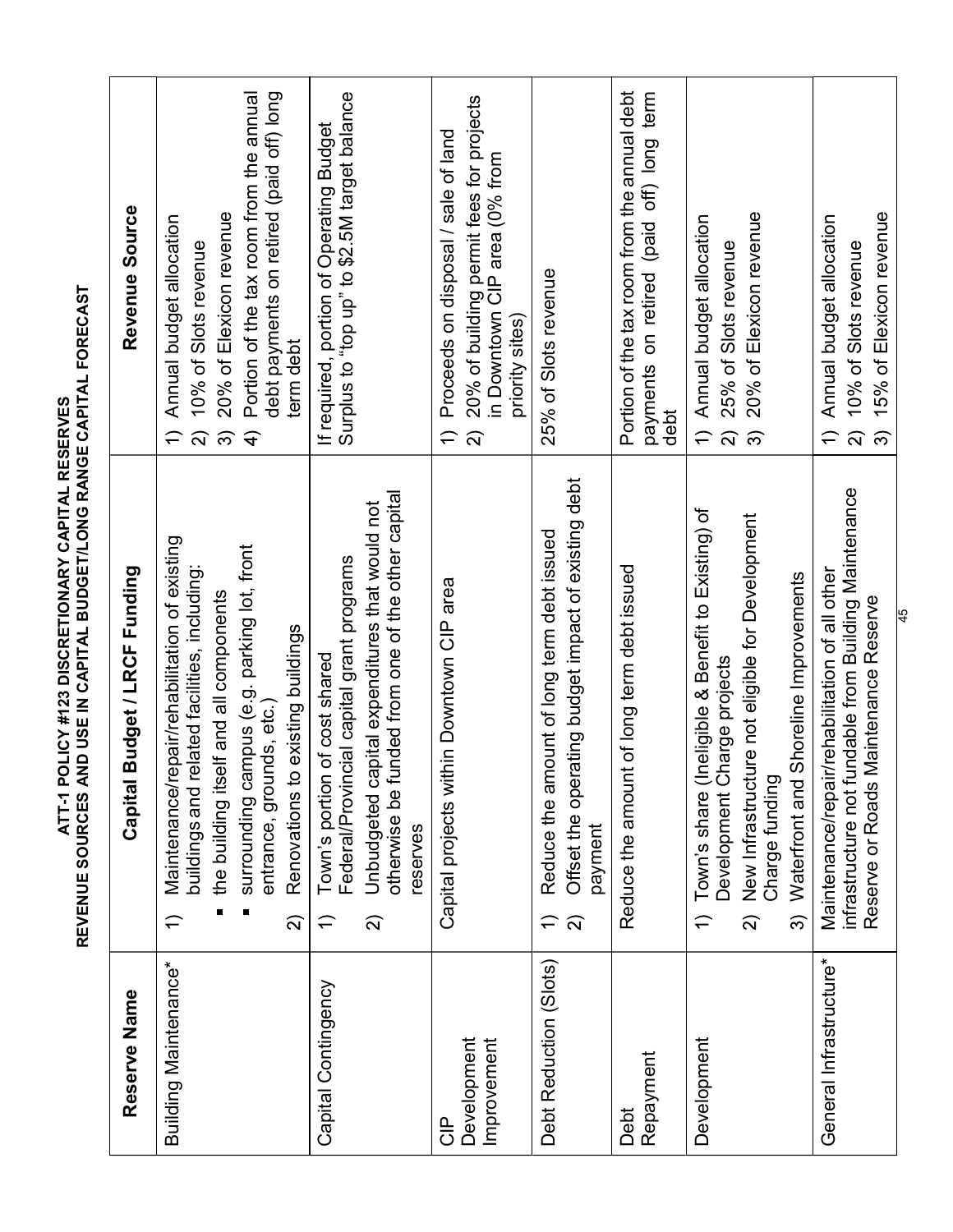| Reserve Name                      | Capital Budget / LRCF Funding                                                                                                                                                                                                                                                                                                                                                                   | Revenue Source                                                                                                                                                                                                                                           |
|-----------------------------------|-------------------------------------------------------------------------------------------------------------------------------------------------------------------------------------------------------------------------------------------------------------------------------------------------------------------------------------------------------------------------------------------------|----------------------------------------------------------------------------------------------------------------------------------------------------------------------------------------------------------------------------------------------------------|
| Post Growth Capital*              | Not an active/current funding source                                                                                                                                                                                                                                                                                                                                                            | Tax revenue in excess of \$500,000<br>Up to 15% of assessment growth<br>Annual surplus of Supplementary<br>$\widehat{\mathbf{t}}$<br>$\widehat{\mathcal{L}}$                                                                                             |
| Roads Maintenance*                | Repair/Maintenance/Rehabilitation of roads and related<br>streetlights, sidewalks, curbs & gutters, traffic signals,<br>infrastructure, including but not limited to bridges,<br>multi-use trails within the road allowance and<br>storm water infrastructure                                                                                                                                   | 15% of Elexicon revenue<br>Annual budget allocation<br>10% of Slots revenue<br>$\overline{\phantom{0}}$<br>$\widehat{\infty}$<br>$\widehat{\mathsf{S}}$                                                                                                  |
| Strategic Initiatives             | Acquisition and installation of art in public spaces<br>Master Plan, Studies, Strategies, EA's not<br>Capital projects resulting from Community<br>Action Plan (e.g. Customer Polling)<br>fundable from another source<br>Traffic Calming<br>New Software<br>$\hat{=}$<br>$\widehat{\mathcal{N}}$<br>$\widehat{\mathbf{f}}$<br>ခြ<br>စြ                                                         | Annual budget allocation<br>5% of Elexicon revenue<br>5% of Slots revenue<br>$\widehat{\mathbf{t}}$<br>ର ଚ                                                                                                                                               |
| Vehicle/Equipment<br>Replacement* | Recreation - Fitness, Floor Care Machines<br>Information Technology - Workstations,<br>Fire - SCBA, Bunker Gear, Hose, Auto<br>Operations - Vehicles and Equipment<br>Hardware, Servers, Software<br>Extrication, AED<br>$\widehat{+}$<br>$\widehat{\mathbf{z}}$<br><u> က</u><br>$\ominus$                                                                                                      | Proceeds from sale of used and<br>surplus vehicles / equipment<br>25% of Elexicon revenue<br>Annual budget allocation<br>15% of Slots revenue<br>ၐ<br>$\widehat{+}$<br>$\widehat{\mathord{\hspace{1pt}\text{--}\hspace{1pt}}}$<br>$\widehat{\mathsf{c}}$ |
| Risk Mitigation                   | IT initiatives designed to detect and protect against cyber<br>inspections for slip and fall and general injury prevention,<br>future insurance claims. Such activities may include, but<br>are not limited to infrastructure repairs, maintenance and<br>Risk management initiatives intended to mitigate against<br>threats, administrative system to manage claims, third<br>party insurance | agency specifically related to risk mitigation<br>Durham Municipal Insurance Pool or other<br>Surplus payments, dividends, recoveries,<br>or other payments received from the<br>or claim settlement                                                     |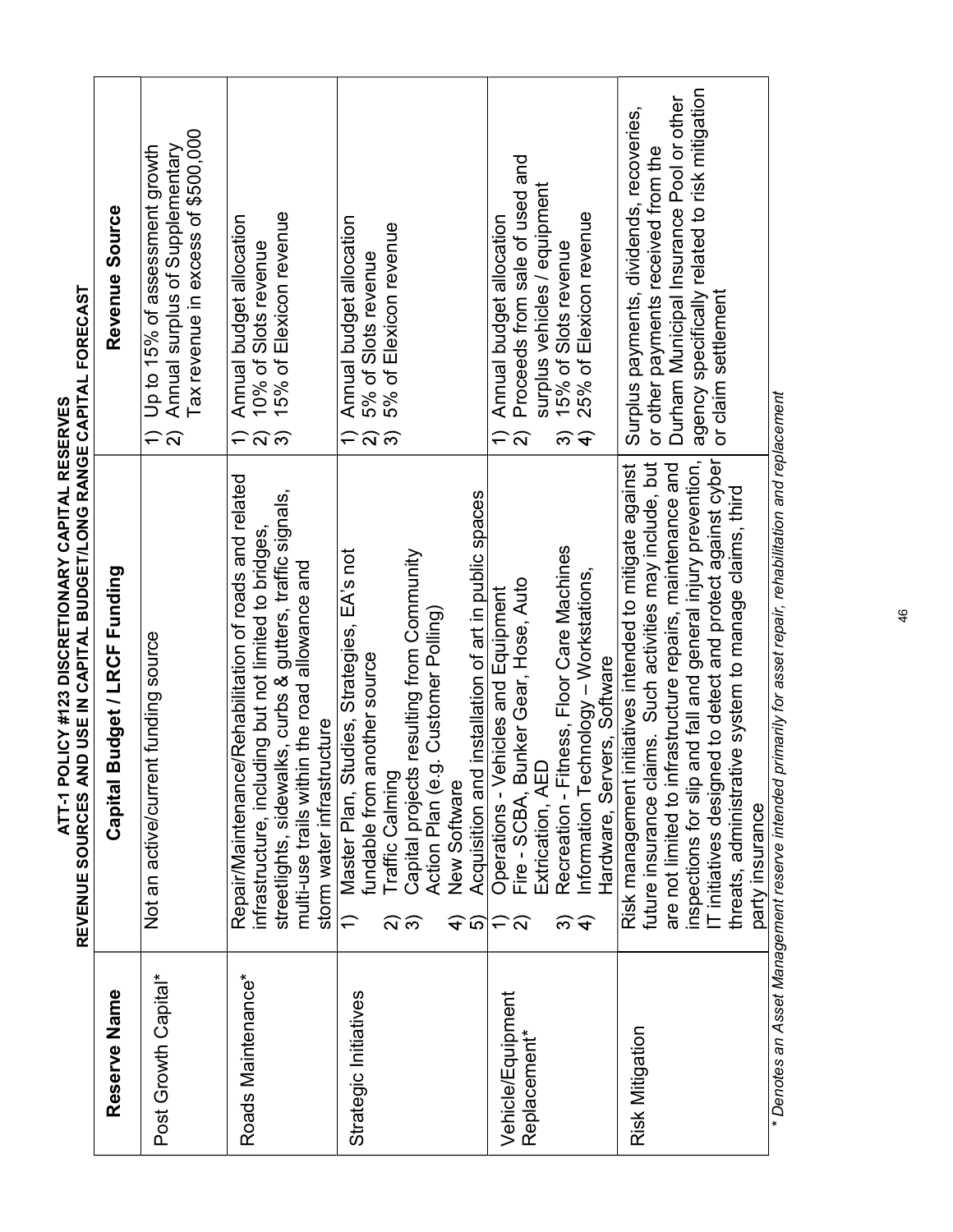# SUBJECT: DEBT MANAGEMENT



| <b>ISSUED: 13/06/20</b> | <b>REVISED: 20 / 12 / 14</b> | <b>REVISION NO.: 3</b> | Page 1 of 6 | POLICY: 124 |
|-------------------------|------------------------------|------------------------|-------------|-------------|
|-------------------------|------------------------------|------------------------|-------------|-------------|

# 1. POLICY OBJECTIVE

- 1.1. The issuance of debt may be in the best interest of the Town's taxpayers, if it:
	- Is considered necessary to meet the needs of the community,
	- Meets all statutory requirements,  $\bullet$
	- Minimizes the long-term cost of financing capital requirements,
	- Matches the amortization period to the lesser of the useful life of the related asset or the period over which external funding for the retirement of the debt will be received, and
	- Responds equitably to the needs of both current and future taxpayers.
- 1.2. The goal of this policy is to establish guidelines for use and administration of the debt of the Town of Ajax.

## 2. SCOPE

2.1. This policy applies to all long term financial obligations including related agreements and capital financing leases that are entered into by the Town and those employees and Members of Council responsible for the control, administration or management of the Town's debt and financing activities as applicable.

## **Definitions**

- 2.2. Long Term Debt is debt with a term of greater than 5 years, which may only be issued for capital financial purposes.
- 2.3. Short Term Debt is debt with a term of more than 1 year but less than 5 years.
- 2.4. Interim or Temporary Debt is debt with a term of less than 12 months that is required for cash-flow or operating purposes.
	- 2.5. Lease Financing is a long term agreement for the use of property or equipment for a period of time in exchange for a periodic fee. The property covered in a lease is usually real estate or equipment such as an automobiles, photocopiers or other machinery. The lease may be a capital lease in which ownership of the asset transfers to the Town at the end of the lease, or an operating lease, which is short-term and under which the lessor retains all rights of ownership.
- 2.6. Internal Debt is where funds are borrowed from the Town's discretionary reserves. This does not require this issuance of a debenture.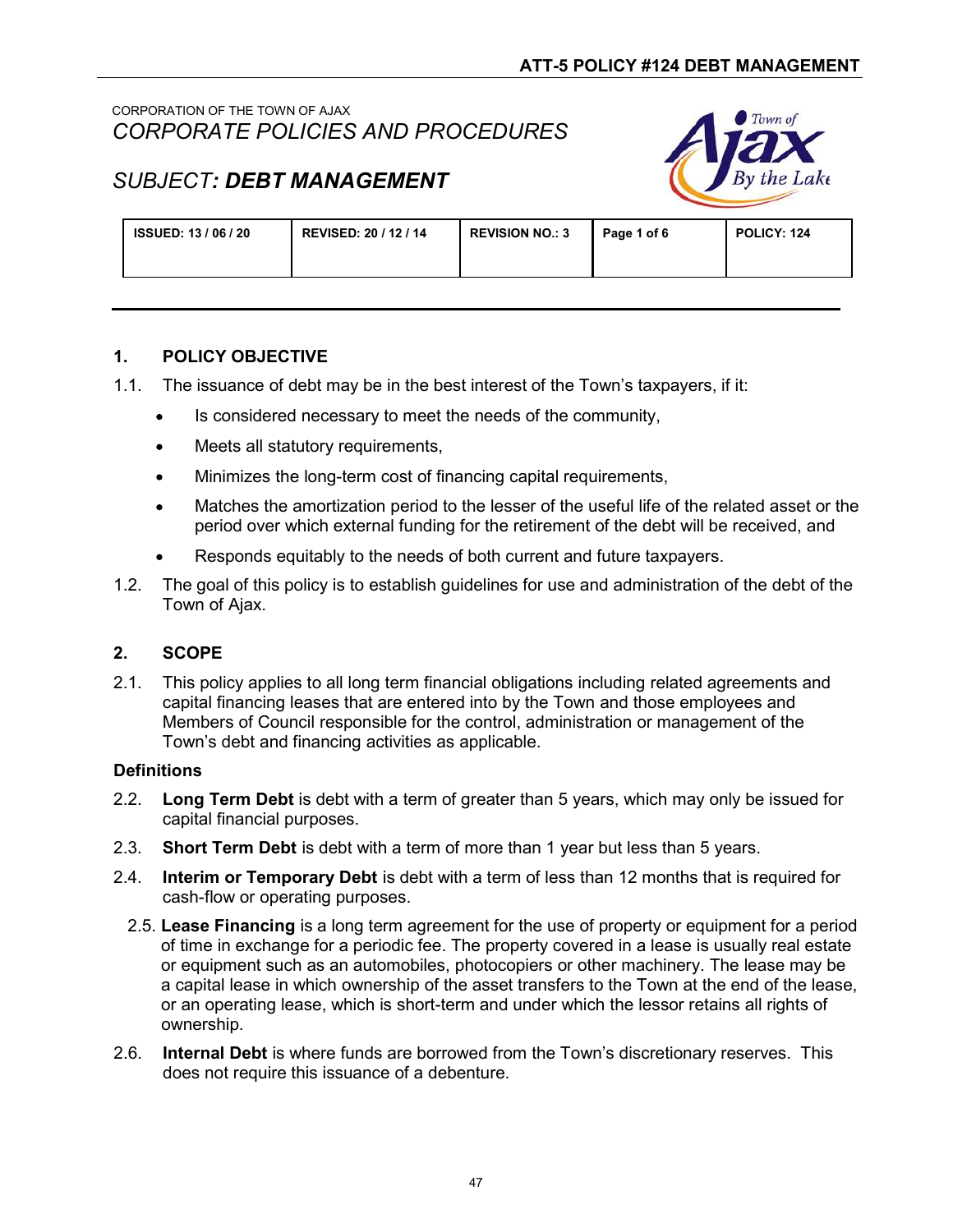# SUBJECT: DEBT MANAGEMENT



| <b>ISSUED: 13 / 06 / 20</b> | <b>REVISED: 20 / 12 / 14</b> | <b>REVISION NO.: 3</b> | Page 2 of 6 | POLICY: 124 |
|-----------------------------|------------------------------|------------------------|-------------|-------------|
|                             |                              |                        |             |             |

- 2.7. **External Debt** is debt that is issued through a debenture issued by the Region of Durham in accordance with Section 401 of the Municipal Act, or other financing, including Lease Financing agreements obtained through another financial institution, where permissible.
- 2.8. The **Municipal Act** is the statute governing the powers, duties, internal organization, and structure of Ontario municipalities.
- 2.9. Annual Repayment Limit (ARL) is a calculation provided annually to the municipality by the Ministry of Municipal Affairs and Housing that determines the maximum amount of new annual debt servicing costs that a municipality can undertake or guarantee without seeking the approval of the Ontario Municipal Board. It serves as a legislated limit that caps principal and interest payments for municipalities based on net operating revenues.
- 2.10. For the purpose of this policy, Municipal Infrastructure includes roads (including the road base, surface, sidewalk, curbs, drainage facilities, retaining walls or other elements in the road allowance), bridges, storm sewers, storm water management facilities and buildings used in the delivery of public programs and services in the Town of Ajax.
- 2.11. **Rolling Stock** is equipment that moves on wheels used for transportation and/or transit purposes. Examples include fire trucks, snow plows, and other trucks and trailers.
- 2.12. The Total Cost of Construction includes design, contract administration, and all costs required to bring the asset(s) into condition for service. The Cost of Construction may also include land acquisition costs and ancillary costs such as:
	- For buildings, furniture, fixtures and equipment integral to the building operation may be  $\bullet$ included in the total cost of construction.
	- For linear assets such as roads, bridges and stormwater management facilities, costs such as retaining walls, sidewalks, paths, landscaping, site furniture and signage may be included in the total cost of construction.

# 3. PROCEDURE

## Principles for the Use of Long Term Debt

- 3.1. Long term debt shall only be used to fund capital projects with a useful life of at least 10 years. Long term debt shall not be used to fund rolling stock.
- 3.2. Prior to issuance, consideration must be given to the impact on future taxpayers in order to achieve an appropriate balance between the cost of the financing and the overall benefit to the community. Circumstance where debt may be beneficial include:
	- Favourable market conditions periods of low interest rates and/or rapidly rising construction costs may indicate that projects should be advanced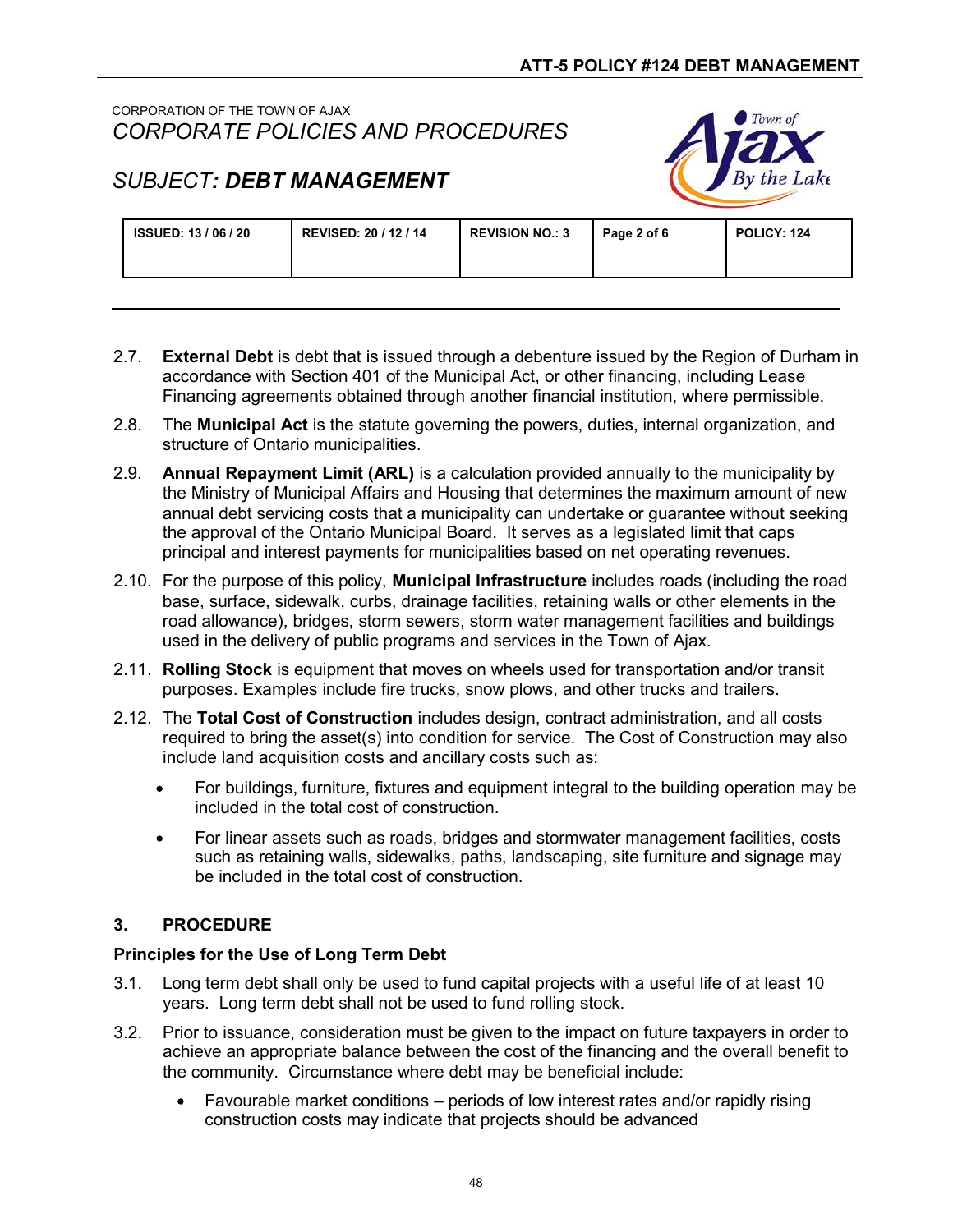# SUBJECT: DEBT MANAGEMENT



| <b>ISSUED: 13/06/20</b> | <b>REVISED: 20 / 12 / 14</b> | <b>REVISION NO.: 3</b> | Page 3 of 6 | POLICY: 124 |
|-------------------------|------------------------------|------------------------|-------------|-------------|
|-------------------------|------------------------------|------------------------|-------------|-------------|

- Project characteristics support use of debt a one-time critical infrastructure project with net benefits to the community would be a more appropriate use of debt than ongoing maintenance requirements which should be supported by the tax base.
- Community need the project is required to meet or relieve a capacity constraint
- Adequate financial resources are expected to be available new debt shall not be  $\bullet$ issued if it is expected to cause financial distress to the Town at any point over the life of the debt issuance. Examples of financial distress may include:
	- Total debt to reserves ratio is greater than 1.0
	- Total debt servicing costs are greater than 7.5% of the Town's own-source revenues
	- For externally funded debt, annual forecast revenues over the proposed term are less than 1.5 times the annual principle and interest payments (coverage rate is less than 1.5)
- 3.3. The term of the debt should be the shortest period possible to provide a fair allocation of the cost of debt-financed assets to both current and future beneficiaries and/or users.
- 3.4. To the extent practicable, preference shall be given to financing capital expenditures through tax levies, user fees, grants, donations and reserve or reserve fund contributions.
- 3.5. To provide maximum flexibility over the long term, adequate reserves should be maintained to fund the acquisition, repair and replacement of the Town's capital assets. Financing asset acquisitions without the issuance of debt typically results in the lowest total cost of acquisition.
- 3.6. Where long-term financing determined to be necessary or beneficial, consideration may be given to all forms of financing, including Internal Debt, External Debt, Construction Financing, and Lease Financing agreements.

## Maximum Term

- 3.7. To minimize the cost of financing, and notwithstanding the maximum permissible term under the Municipal Act of 40 years, the maximum amortization period for debt where repayment is planned to be funded from the Town's own-source revenues is twenty (20) years.
- 3.8. The amortization period may not exceed the expected useful service life of the asset as set out in the Town's Tangible Capital Asset policy.
- 3.9. The Director of Finance/Treasurer may recommend, and Council may approve a shorter term giving consideration to factors such as: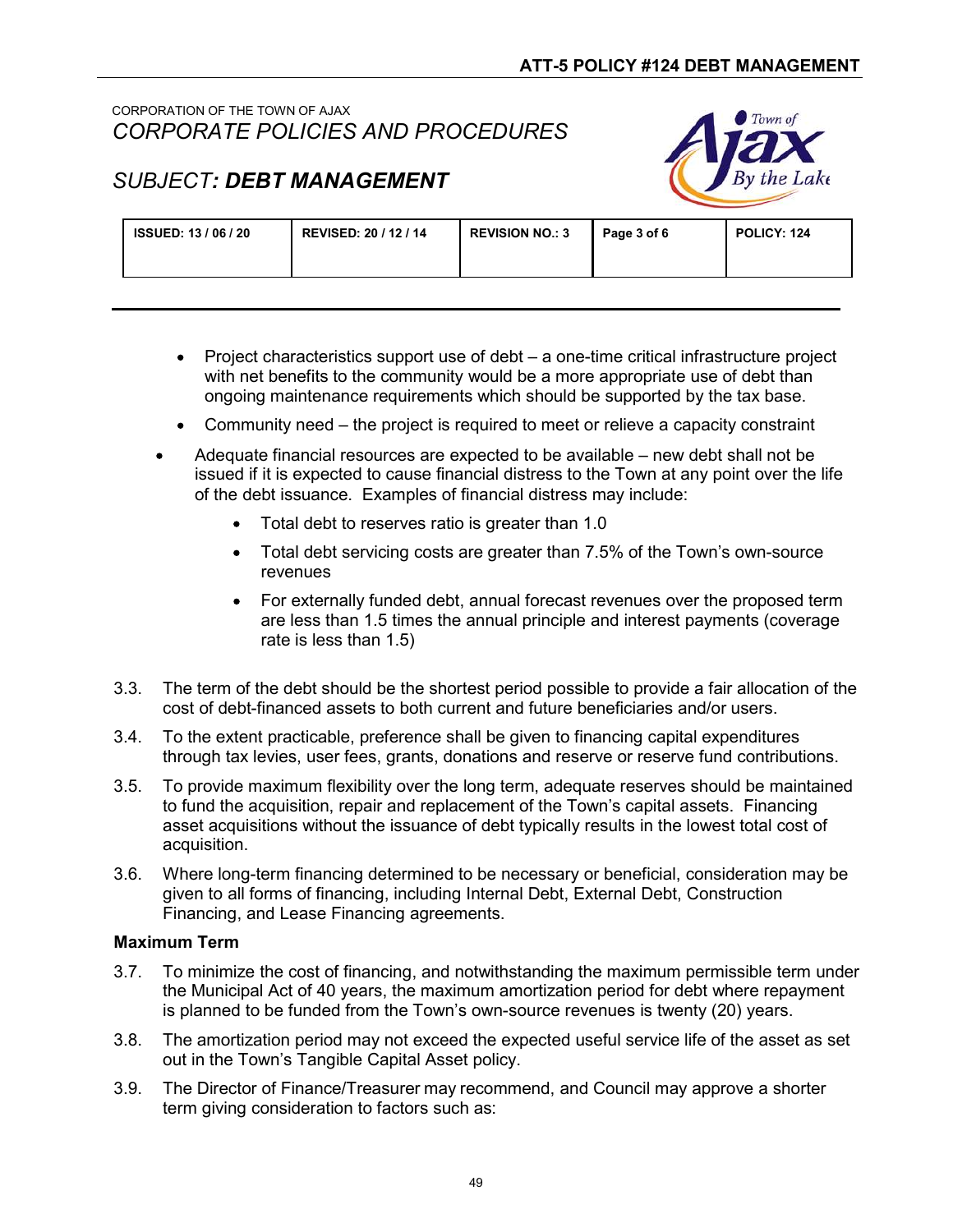# SUBJECT: DEBT MANAGEMENT



| <b>ISSUED: 13/06/20</b> | <b>REVISED: 20 / 12 / 14</b> | <b>REVISION NO.: 3</b> | Page 4 of 6 | <b>POLICY: 124</b> |
|-------------------------|------------------------------|------------------------|-------------|--------------------|
|                         |                              |                        |             |                    |

- current and forecasted interest rates and inflationary environment  $\bullet$
- the total current and forecasted amount of debt of the Town
- future debt retirements and requirements
- useful life of the asset(s)
- long term revenue and expenditure forecasts
- 3.10. The maximum recommended amortization period for debt where repayment is planned to be funded from external revenue sources (including Development Charges) is ten (10 years). In these cases, the amortization period should coincide with expected timing of the external cash flow projections associated with project. For example, projects listed in the approved Development Charges By-law, that have anticipated debenture financing recoverable through Development Charges should be financed over a period not exceeding 10 years to coincide with the cash flow projection that underlies the Town's Development Charge calculations.

# Maximum Debt per Project

3.11. The total debt issued shall not exceed 50% of the Total Cost of Construction.

# Total Debt Limits

- 3.12. The Annual Debt Repayment Limit (ARL) established by the Province, requires that a municipality's total annual debt payments (excluding internal debt), and cannot exceed 25% of its annual Net Revenues.
- 3.13. Notwithstanding the ARL, the Town's Debt Limit shall be 7.5% of Net Revenues, as determined in the annual ARL calculation, including both External and Internal debt.

# External and Internal Borrowing

- 3.14. Debt issued by the Town of Ajax may be Internal Debt or External Debt. The decision on the preferred method of borrowing will vary for each debt issuance.
- 3.15. Director of Finance/Treasurer will recommend the type of debt and terms to Council for their approval.

# Use of Tax Room from Retired Debt

3.16. Tax room created from the elimination of the annual principal and interest payments on retired (paid off) debt, shall be converted to General Levy Reserve Allocations to the: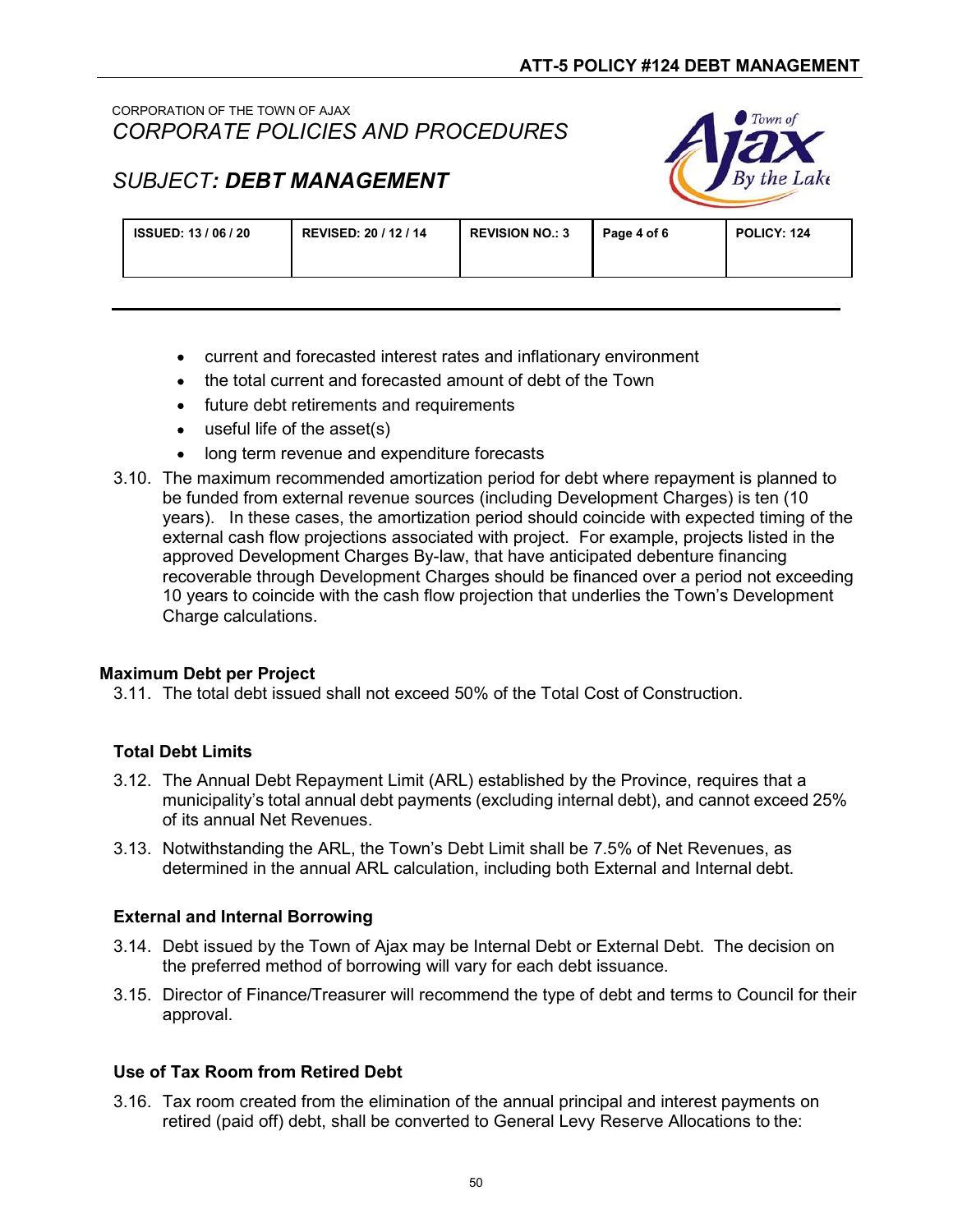# SUBJECT: DEBT MANAGEMENT



| <b>ISSUED: 13 / 06 / 20</b><br><b>REVISED: 20 / 12 / 14</b> | <b>REVISION NO.: 3</b> | Page 5 of 6 | POLICY: 124 |
|-------------------------------------------------------------|------------------------|-------------|-------------|
|-------------------------------------------------------------|------------------------|-------------|-------------|

- Debt Repayment Reserve and/or
- A capital asset maintenance reserve designated for the future repair, rehabilitation and replacement of the related asset for which the debt was issued.
- The recommended reserve allocation(s) arising from debt retirement will be included in the annual capital and operating budgets.

# Short Term Debt

- 3.17. Short-term financing for a term of one to five years may be obtained from one or more of the following sources:
	- Reserves and reserve funds An inter-fund loan from reserves and/or reserve funds to  $\bullet$ finance capital projects. This must be approved and authorized by Council.
	- A line of credit or loan agreement from a bank
	- Short-term promissory notes

## Interim or Temporary Borrowing

- 3.18. Section 407(1) of the Municipal Act 2001 provides that at any time during a fiscal year, a municipality may authorize interim or temporary borrowing, until the taxes are collected and other revenues received, of the amount Council considers necessary to meet the current expenditures for the year.
- 3.19. Section 407(2) of the Municipal Act 2001 provides that except with the approval of the Municipal Board, the amount borrowed at any one time plus any outstanding amounts of principal borrowed and accrued interest shall not exceed,
	- from January 1st to September 30th in the year, 50% of the total estimated revenues of  $\bullet$ the municipality as set out in the budget adopted for the current year; and;
	- from October 1st to December 31st in the year, 25% of the total estimated revenues of the municipality as set out in the budget adopted for the current year
- 3.20. Council must authorize the issuance of interim or temporary borrowing through a Council resolution and By-law. At the time of the issuance of this policy, the prevailing By-law is By-law 013-2003.
- 3.21. The Director of Finance/Treasurer and Mayor may execute the documentation required for all interim borrowing arrangements.
- 3.22. Interim borrowing may be undertaken by:
	- a) Temporary use of Internal Debt from the revenue fund. The terms and conditions will be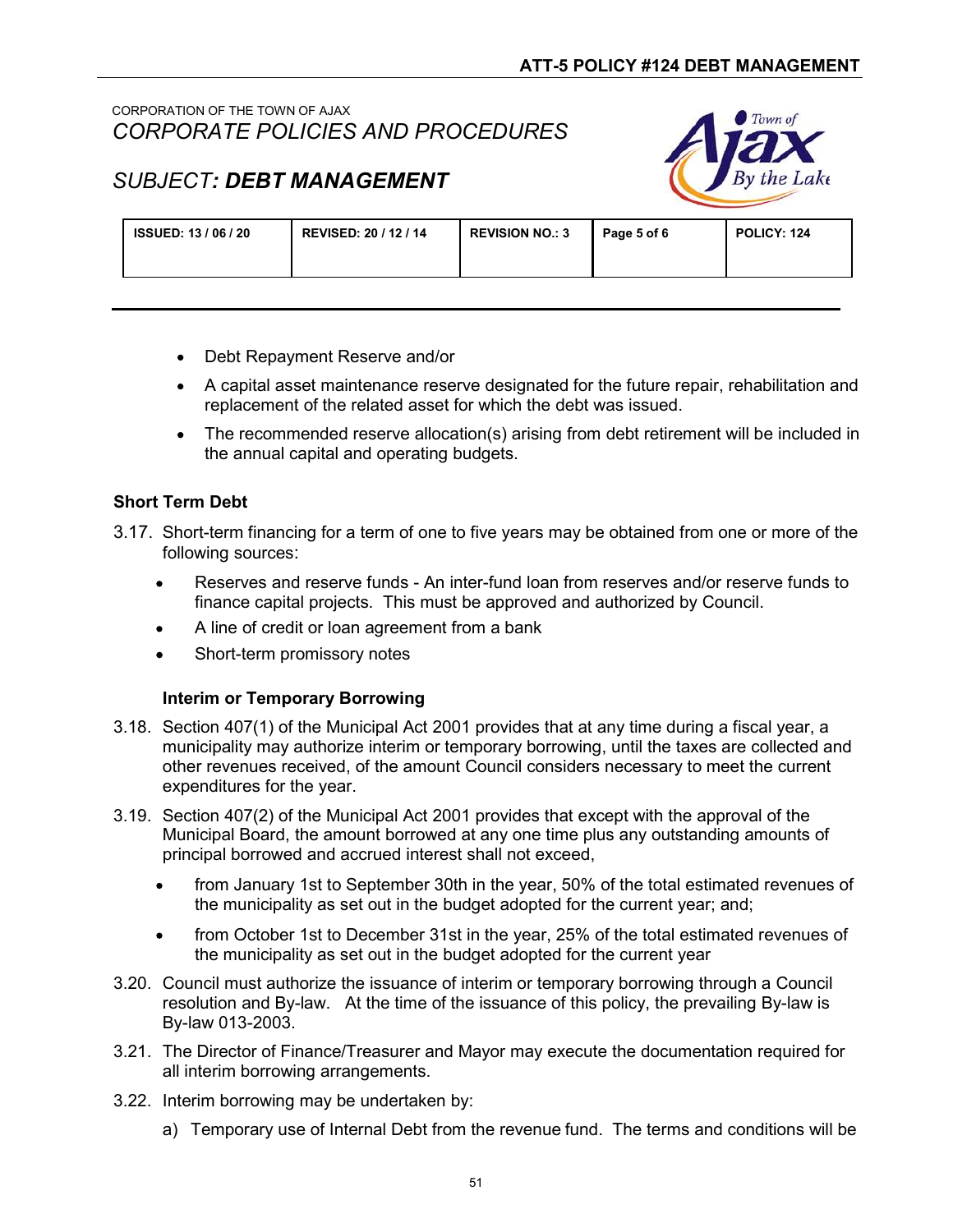# SUBJECT: DEBT MANAGEMENT



| <b>ISSUED: 13 / 06 / 20</b> | <b>REVISED: 20 / 12 / 14</b> | <b>REVISION NO.: 3</b> | Page 6 of 6 | POLICY: 124 |
|-----------------------------|------------------------------|------------------------|-------------|-------------|
|                             |                              |                        |             |             |

determined by the Director of Finance/Treasurer and evidenced by a signed and sealed promissory note.

b) Temporary use of External Debt from the Region of Durham, Infrastructure Ontario, or another financial institution. A formal agreement is required for all External Debt.

3.23. The Director of Finance/Treasurer may undertake temporary inter-fund transfers from reserves for cash-flow or other purposes without approval from Council whenever the shortfall is expected to be resolved within 60 days provided that interest is paid at prevailing market rates.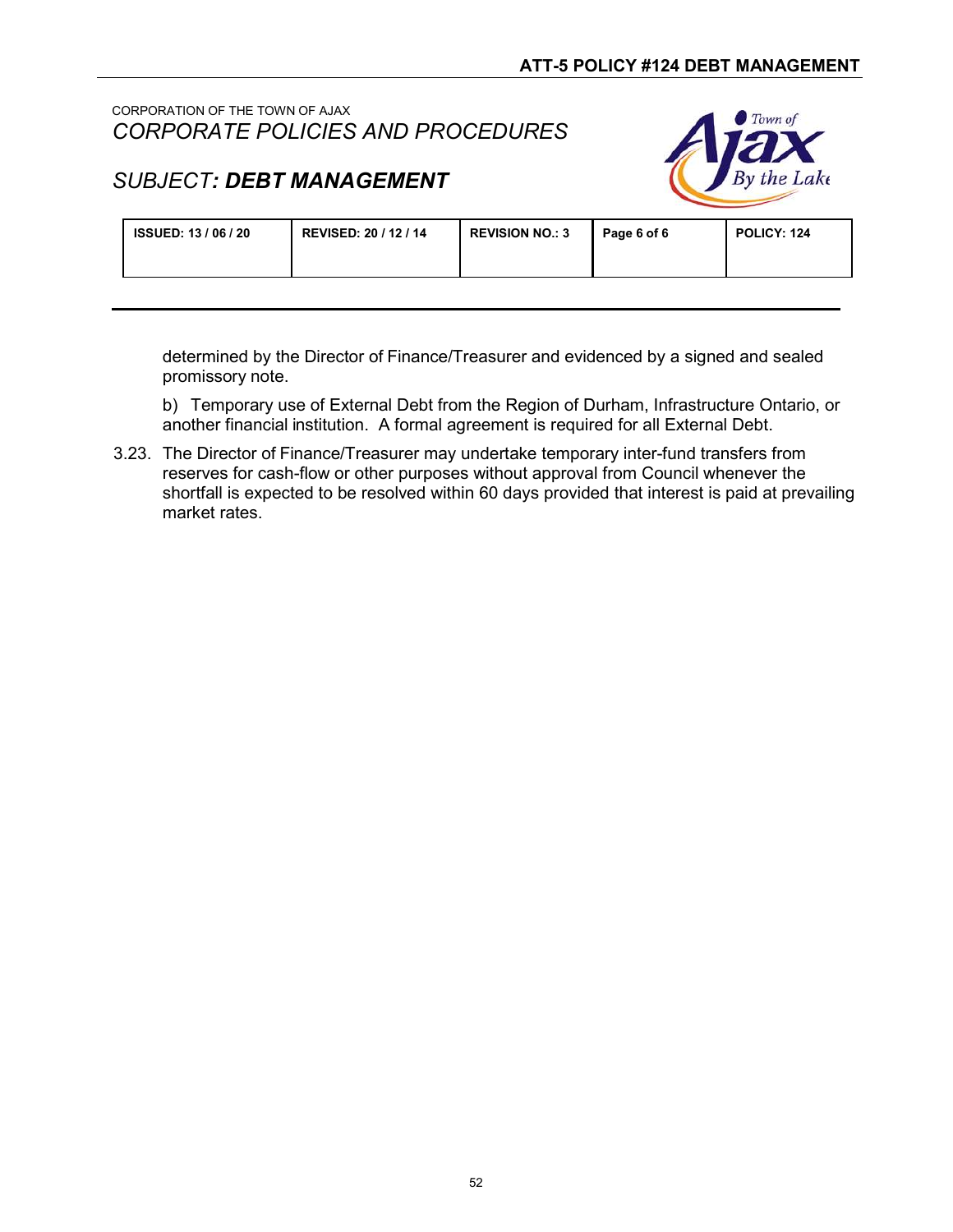# SUBJECT: DEBT MANAGEMENT



| <b>ISSUED: 13 / 06 / 20</b><br>REVISED: 20 / 12 / 14 | <b>REVISION NO.: 3</b> | Page 7 of 6 | <b>POLICY: 124</b> |
|------------------------------------------------------|------------------------|-------------|--------------------|
|------------------------------------------------------|------------------------|-------------|--------------------|

# Third Party Debt & External Revenues

3.24. The Town shall not:

- a) Issue debt on behalf of any external agency or organization.
- b) Guarantee or otherwise secure debt issued directly by an external agency or organization.

c) Issue debt where all or a portion of the principal/interest payments are reliant on the receipt of future revenues from external third parties if there is a high degree of uncertainty as to future collections.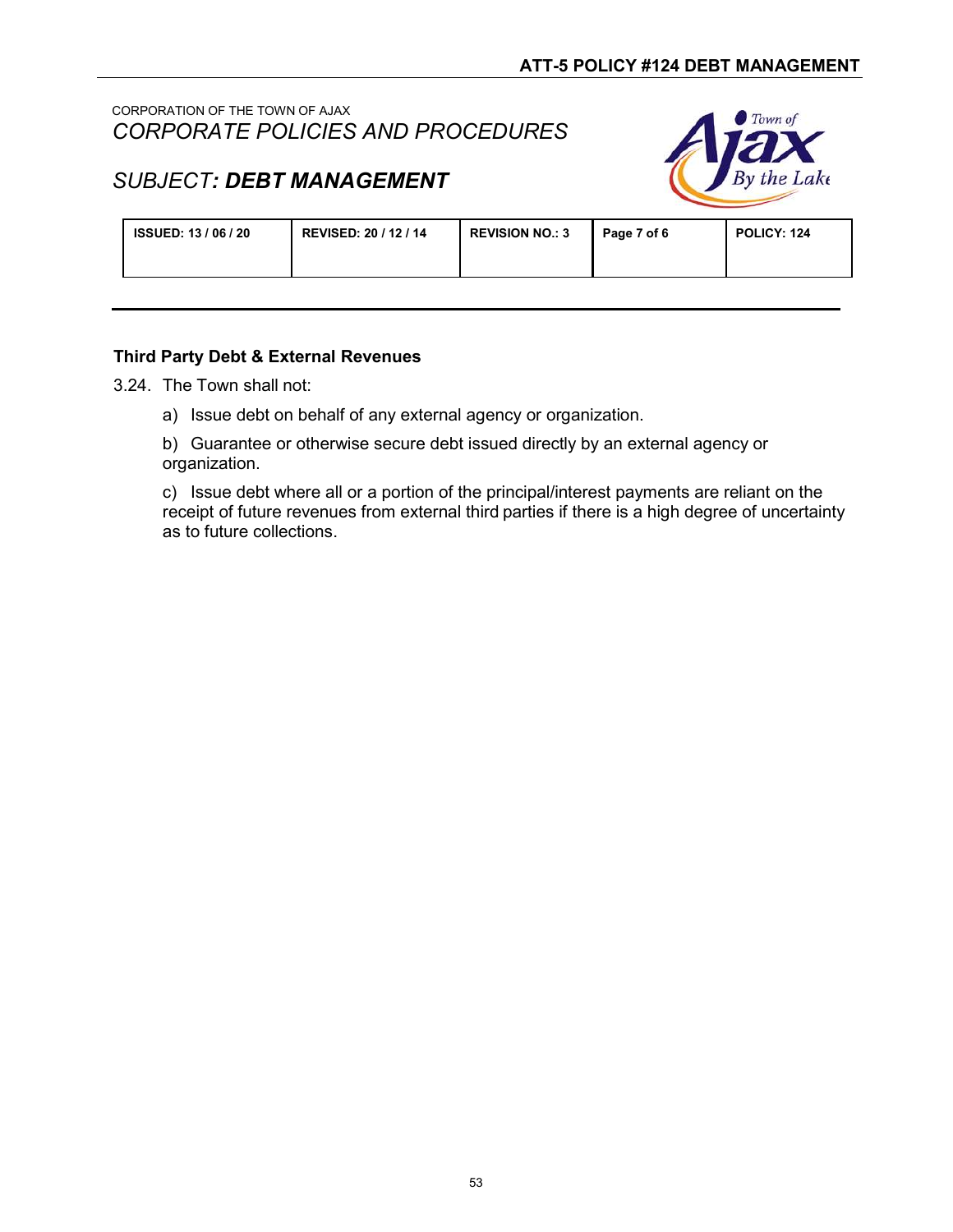# SUBJECT: FEDERAL GAS TAX



# 1. POLICY OBJECTIVE

- 1.1. The objective of this policy is to provide guidance on the administration and use of Federal Gas Tax funds received under the terms of the Municipal Funding Agreement for the Transfer of Federal Gas Tax Funds.
- 1.2. This policy will also direct the use and administration of the Town's Federal Gas Tax reserve fund, an obligatory reserve fund established in accordance with the terms of the Agreement.

# 2. SCOPE

2.1. This policy governs the administration and use of all funds received from the Association of Municipalities of Ontario on behalf of the Federal Government of Canada in respect of the Federal Gas Tax.

## **Definitions**

- 2.2. The Agreement refers to the Municipal Funding Agreement for the Transfer of Federal Gas Tax Funds (or replacement) which is the signed agreement between the Association of Municipalities of Ontario (AMO) and the Town of Ajax containing a framework for the transfer of Federal Gas Tax (FGT) funds to provide stable, reliable and predictable funding for municipal infrastructure programs.
- 2.3. Capital Budget Control Policy is an approved policy that stipulates the authorization levels for any in-year capital budget.
- 2.4. The Gas Tax Allocation refers to the Town of Ajax's allocation of Federal Gas Tax Funds from the Federal Government of Canada (Canada) and transferred to the Town by AMO.
- 2.5. An Obligatory Reserve Fund is a reserve fund created when senior government statute or agreement requires that revenue received for special purposes is segregated from the general revenues of the municipality. Obligatory reserve funds are to be used solely for the purpose prescribed for them by statue or agreement. Amounts collected in obligatory reserve funds are considered to be deferred revenue, as services have yet to be performed. These amounts will be recognized as revenue in the fiscal year the services are performed. Reserve Funds also earn interest.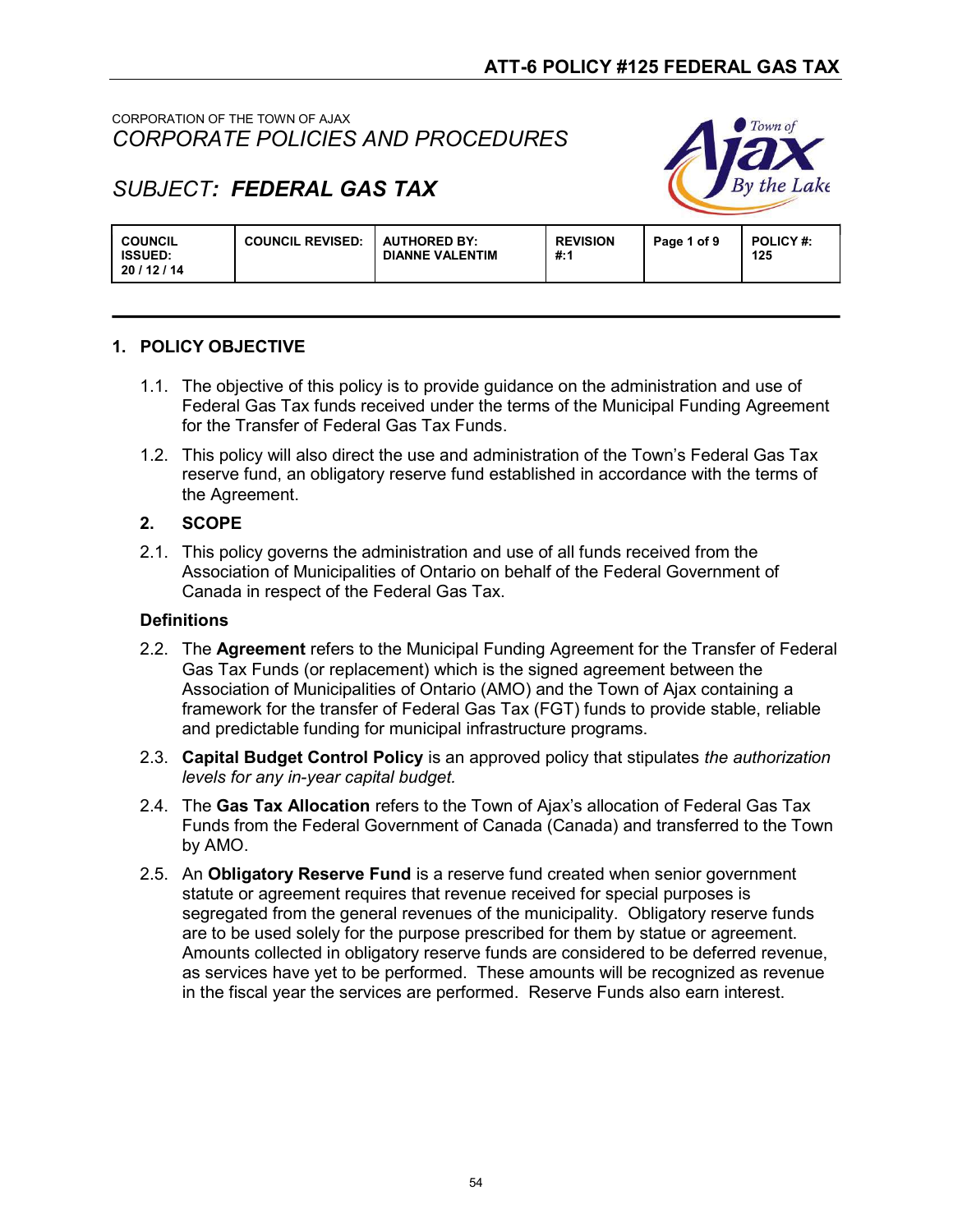| <b>ISSUED:</b> | <b>REVISED:</b> | <b>REVISION NO.:</b> | Page 2 of 9 | <b>POLICY:</b> |
|----------------|-----------------|----------------------|-------------|----------------|
|                |                 |                      |             |                |

- 2.6. A Tangible Capital Asset (TCA) is a tangible capital asset as defined by Generally Accepted Accounting Principles.
- 2.7. An Eligible Project is a project that meets the eligibility criteria set out by Infrastructure Canada. As summary of the eligible project categories and criteria are set out in Appendix A.

# 3. PROCEDURE

# **Responsibilities**

- 3.1. The Treasurer or delegate will deposit the Funds on behalf of the Corporation in a dedicated reserve fund or other identified approved account/program as per the Agreement.
- 3.2. The Treasurer or delegate has the authority to utilize the reserve fund as proposed under Section 3 of this policy.
- 3.3. The Treasurer or delegate has the responsibility for meeting all reporting and deadlines in the Agreement, including, but not limited to the Annual Report on Federal Gas Tax.
- 3.4. The Treasurer or delegate has the responsibility for maintaining all accounting principles and separate records as identified in the Agreement.
- 3.5. The Treasurer has the responsibility for maintaining where appropriate and without limitation all insurance requirements as identified in the Agreement for all Eligible Projects.
- 3.6. The Town of Ajax has the responsibility of developing and implementing an Asset Management Plan and Outcomes Report demonstrating that Asset Management Plans are being used to guide infrastructure planning and investment decisions and how the funds are being used to address priority projects as per Section 8 in the Agreement.

# Administration Funds

- 3.7. Gas Tax Allocations received from AMO on behalf of the Government of Canada will be deposited into a segregated bank account in accordance with the Section 6.6 of the Agreement.
- 3.8. All Gas Tax Allocations will be retained in this segregated bank account until such time as the funds are expended or transferred in accordance with Application of Funds guidance below and the terms of Agreement.
- 3.9. All income and expenditures related to Federal Gas Tax funds will be tracked in the Town's financial system in a segregated reserve fund.
- 3.10. Interest (or other investment income as applicable) earned in respect of funds held in the reserve fund will be retained in the reserve fund for use on eligible expenditures as permitted by the Agreement.
- 3.11. The reserve fund may not be overdrawn.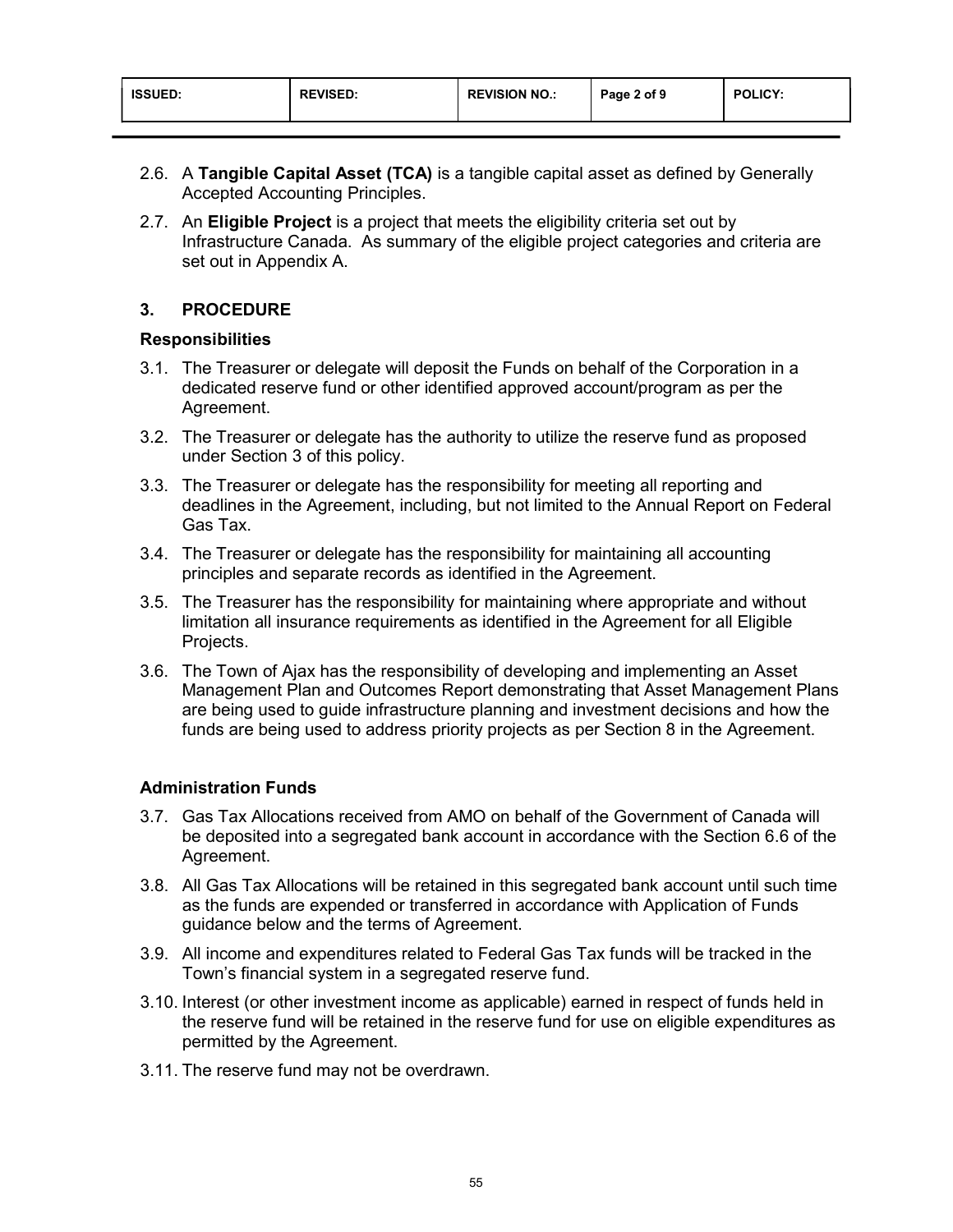|--|

- 3.12. The Treasurer will ensure that the annual Gas Tax Allocation is spent on eligible municipal infrastructure projects within five years following the year in which the money was received.
- 3.13. The Town will prepare and submit the annual Financial Reporting and reporting on Project Outcomes and Project Outputs as required by the Agreement to AMO by March 31 each year, or as otherwise directed by AMO in response to unforeseen/ special circumstances. This reporting will be submitted through the AMO website.
- 3.14. An Annual Treasurer's Report to Council on the receipt and use of FGT funds will be prepared.

## Application of Funds

- 3.15. The reserve fund shall only be used for costs identified as eligible expenditures in respect of eligible project categories in the Agreement.
- 3.16. Assets purchased or constructed using the Gas Tax Allocation must be for public use and benefit. If the asset is disposed of within five years, AMO will be notified and any revenue that is generated from the sale, lease, or other disposal of an asset shall be re-invested in another eligible infrastructure project and reported as per the Agreement.
- 3.17. Usage of FGT reserve funds must be identified in the annual Council-approved capital budget or other Council report, and authorized in accordance with the terms of the Town's Capital Expenditure Control Policy, Purchasing Policy and Purchasing By-law.
- 3.18. As per the Agreement, the FGT Reserve Fund can be used in conjunction with other funding sources, including:
	- federal infrastructure programs, subject to the maximum allowable federal contribution limitations set out in any other federal infrastructure program agreement, and
	- Development Charges, however, gas tax funds must not be used to displace or reduce funding provided by development charges, or
	- to partner with other municipalities on a project. The best way to do this is to designate a lead partner. The lead is responsible for reporting project details, expenditures and results to AMO. Other partners are responsible for transferring Federal Gas Tax funds to the lead. Transfers must be approved by By-law. Copies of this By-law must be submitted to AMO. All partners must report the transfer or receipt of funds in their annual report.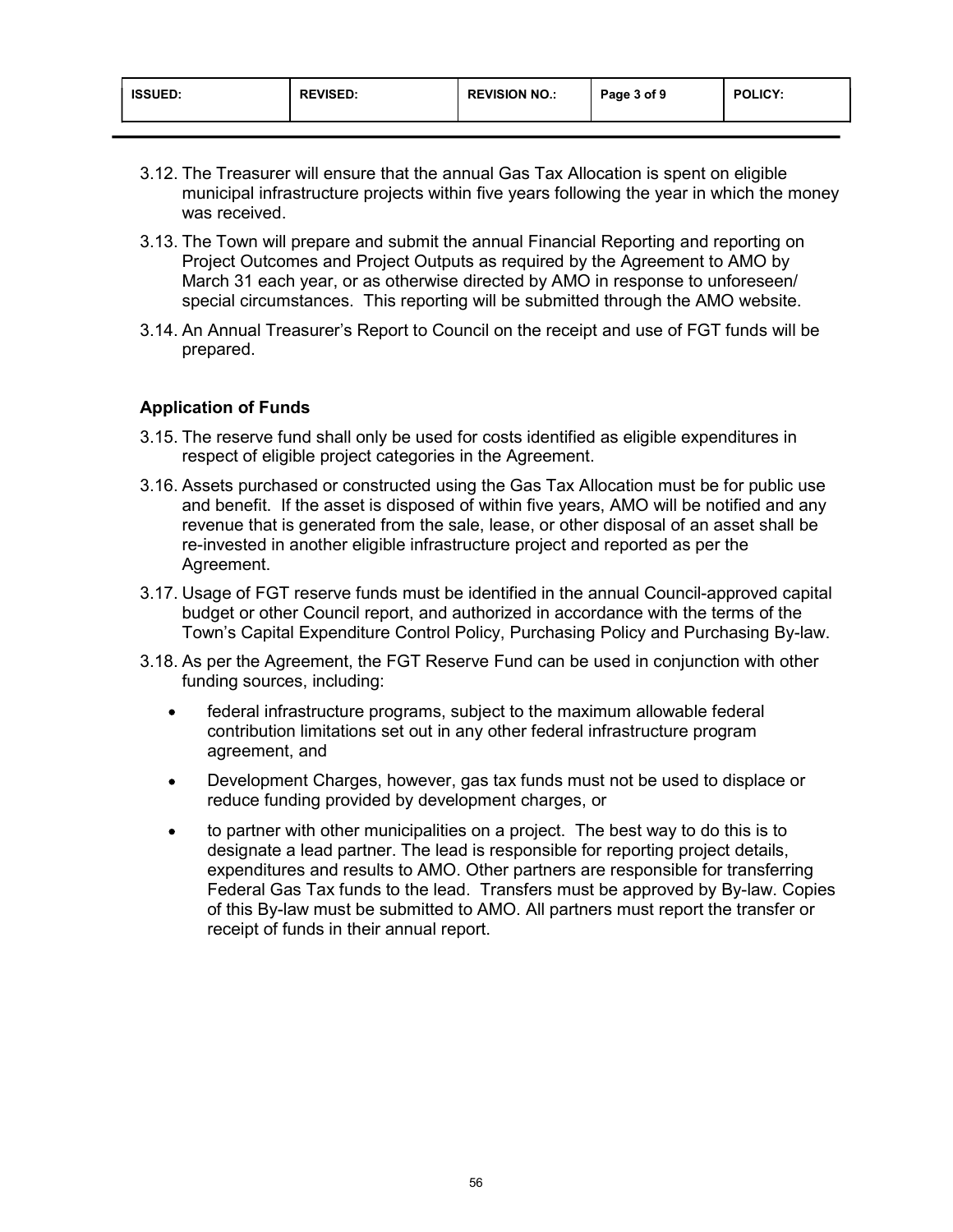| <b>ISSUED:</b> | <b>REVISED:</b> | <b>REVISION NO.:</b> | Page 4 of 9 | <b>POLICY:</b> |
|----------------|-----------------|----------------------|-------------|----------------|
|                |                 |                      |             |                |

# Project Eligibility

3.19. A project is eligible for funding from Federal Gas Tax (FGT) funds if the project meets the following eligibility criteria:

The project must meet the internal eligibility criteria established by the Town of Ajax:

- To minimize the administrative burden for all Town staff, the project should require at least \$100,000 of FGT funding in a single year. Exceptions to that threshold are for design costs preceding the construction of such a project, and eligible expenditures under the capacity building category, typically composed of, but not limited to, studies related to Asset Management Planning.
- Design costs associated with eligible projects can be funded by FGT as long as the  $\bullet$ design is followed by construction within 2 years of the completion of design.

The project must also meet the eligibility criteria established by the terms of the Agreement:

- The project meets the eligible Project Category criteria as set out in the Agreement. See Appendix A for a summary of those criteria.
- The expenditures must be capitalized as a Tangible Capital Asset (TCA) as per  $\bullet$ PSAB 3150, or if the project is an environmental/naturalization (non-TCA) project, the project must achieve clean environment objectives of improved water treatment, drainage, and/or water quality.
- The project must have an identifiable output and outcome indicator relevant to the project category as required by the Agreement.
- 3.20. For projects meeting the eligibility criteria in 3.19, eligible project expenditures<sup>1</sup> are limited to:
	- Expenditures associated with acquiring, planning, designing, constructing or renovating a tangible capital asset and any related debt financing charges specifically identified with that asset;
	- For projects qualifying under the capacity building category, the expenditures relate to strengthening the ability of the Town to improve local and regional planning including capital investment plans, integrated community sustainability plans, lifecycle cost assessments, and Asset Management Plans. The expenditures may include developing and implementing:
		- o studies, strategies, or systems related to asset management, which may include software acquisition and implementation
		- o training directly related to asset management planning
		- o long-term infrastructure plans

 $<sup>1</sup>$  Refer to Schedule C of the Municipal Funding Agreement for terms governing the Transfer of Federal Gas Tax</sup> Funds between The Association of Municipalities of Ontario and The Town of Ajax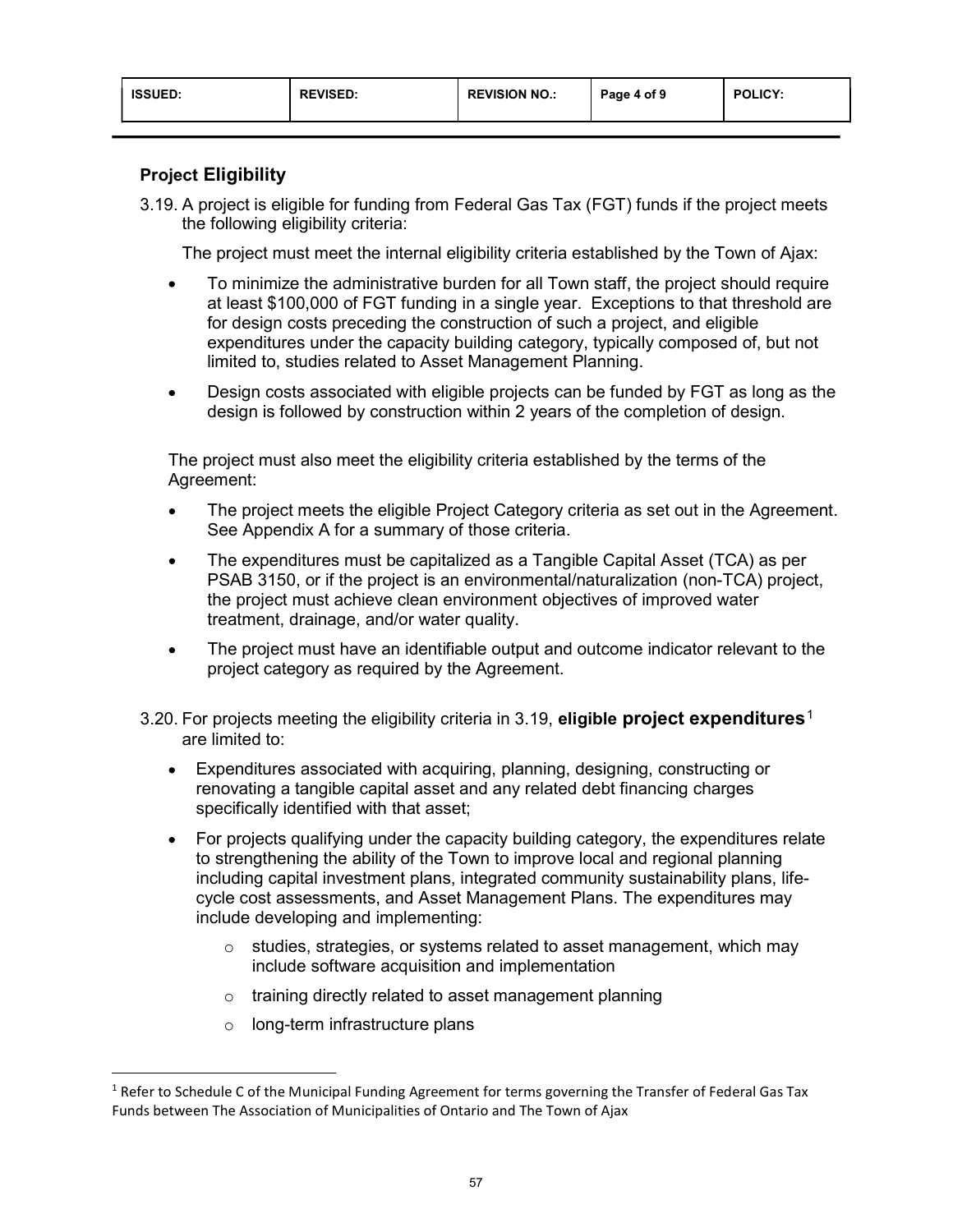| <b>ISSUED:</b> | <b>REVISED:</b> | <b>REVISION NO.:</b> | Page 5 of 9 | <b>POLICY:</b> |
|----------------|-----------------|----------------------|-------------|----------------|
|----------------|-----------------|----------------------|-------------|----------------|

- The expenditures directly associated with joint federal communication activities and with federal project signage.
- Employee and equipment costs are generally not eligible. Incremental costs of employees or leasing of equipment may be included as Eligible Expenditures under the following conditions:
	- $\circ$  the Town is able to demonstrate that it is not economically feasible to tender a contract;
	- $\circ$  the employee or equipment is engaged directly in respect of the work that would have been the subject of the contract; and
	- $\circ$  the arrangement is approved in advance and in writing by Canada and AMO's Executive Leads or Canada and Toronto's Executive Leads, as appropriate.
- 3.21. Notwithstanding the project eligibility criteria in 3.19, the following expenditures remain ineligible<sup>1</sup> for FGT funding under the terms of the Agreement, including:
	- The cost of leasing of equipment by the Town of Ajax
	- Overhead costs, including salaries and other employment benefits of any employees of the Town of Ajax, direct or indirect operating or administrative costs of the Town of Ajax, and more specifically costs related to planning, engineering, architecture, supervision, management and other activities normally carried out by Town of Ajax staff, except in accordance with Eligible Expenditures above
	- Taxes for which the Town of Ajax is eligible for a tax rebate and all other costs eligible for rebates
	- The purchase of land or any interest therein, and any related costs
	- Legal fees
	- Routine repair and maintenance costs. Under the terms of the Agreement, maintenance projects are not eligible for FGT funding unless they meet the requirements to be capitalized as a betterment to or full replacement of an existing Tangible Capital Asset.
- 3.22. Any Gas Tax Funds that are received from Canada are not intended to replace or displace existing sources of funding for the Town's tangible capital assets. The Town will ensure that its total annual expenditures on tangible capital assets over the life of the Agreement, on average, will not be less than the Base Amount.

The Base amount is the total municipally-funded capital spending on Infrastructure between January 1, 2000 and December 31, 2004 less: (i) monies raised (during that period) under the Development Charges Act, 1997 S.O, 1997, c.27; and (ii) monies received (during that period) by Municipalities under federal and provincial infrastructure programs against which investments of Funds will be measured to ensure that investments of Funds are incremental.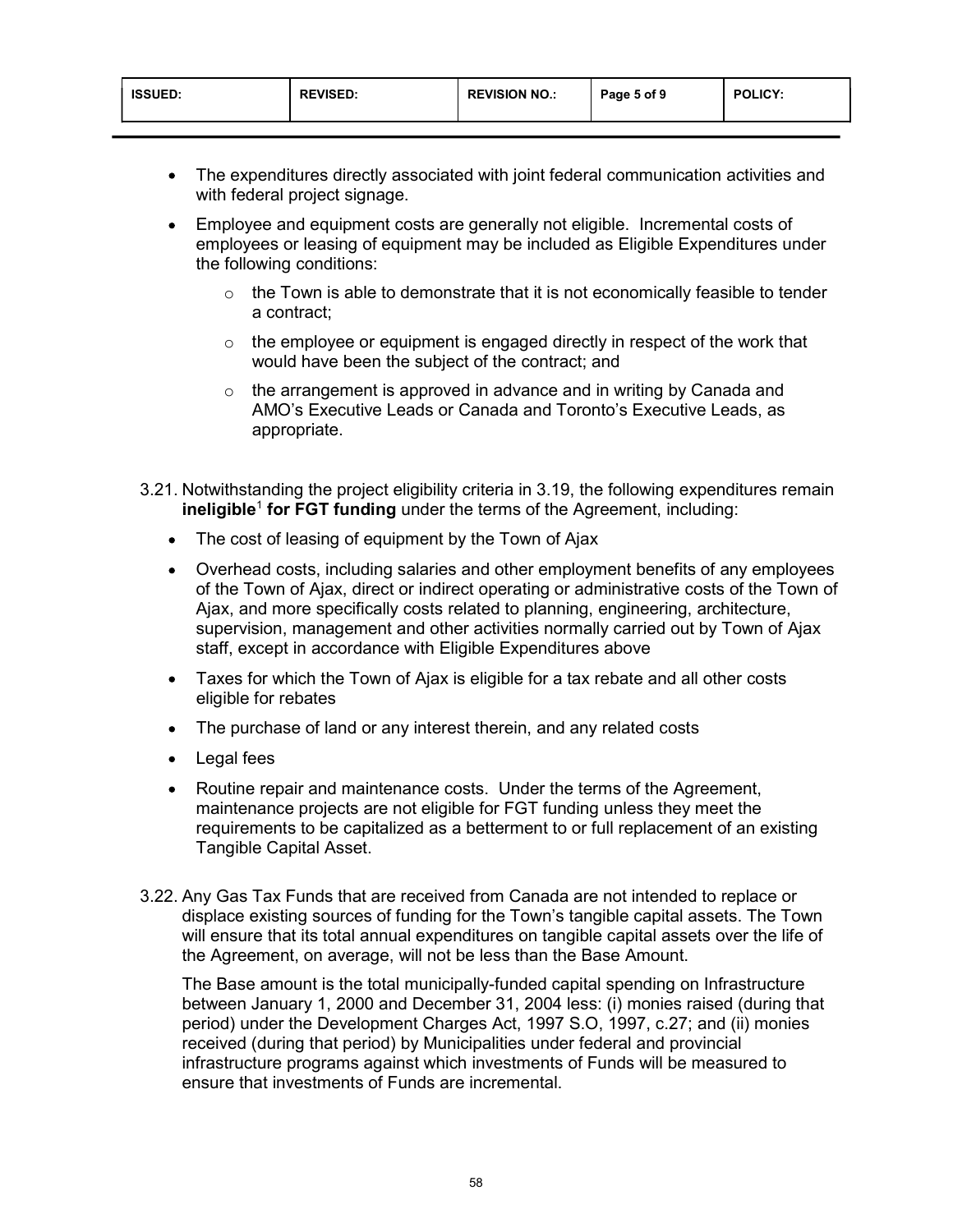|  | <b>ISSUED:</b><br><b>POLICY:</b><br><b>REVISED:</b><br><b>REVISION NO.:</b><br>Page 6 of 9 |
|--|--------------------------------------------------------------------------------------------|
|--|--------------------------------------------------------------------------------------------|

- 3.23. Municipalities are encourage to install a sign at project sites and/or post digital signage for all gas tax funded projects, except where it is impractical or inappropriate to do so.
	- $\bullet$ Physical signage is not necessarily appropriate if your project is:
		- $\circ$  Located in a remote area that is not visible to the public
		- o Short (i.e. under seven days); or
		- o Receiving a modest federal contribution (i.e. less than \$100,000).
	- In lieu of installing a physical exterior sign, the Town may, where appropriate, install  $\bullet$ an interior sign (e.g., in the lobby of the building affected by your project), or use digital signage (e.g., on a project web site or on a social media platform).
	- A single sign may be installed for a cluster of similar projects (i.e., a group of projects  $\bullet$ within the same investment category that are located in close proximity to one another).
	- Signs should be posted 30 days before construction begins and should be removed 30 days after construction has been completed. Costs incurred to post signs can be financed by the federal Gas Tax Fund within the respective capital project.
	- Signage templates, guidelines and specifications are available on Infrastructure  $\bullet$ Canada's signage page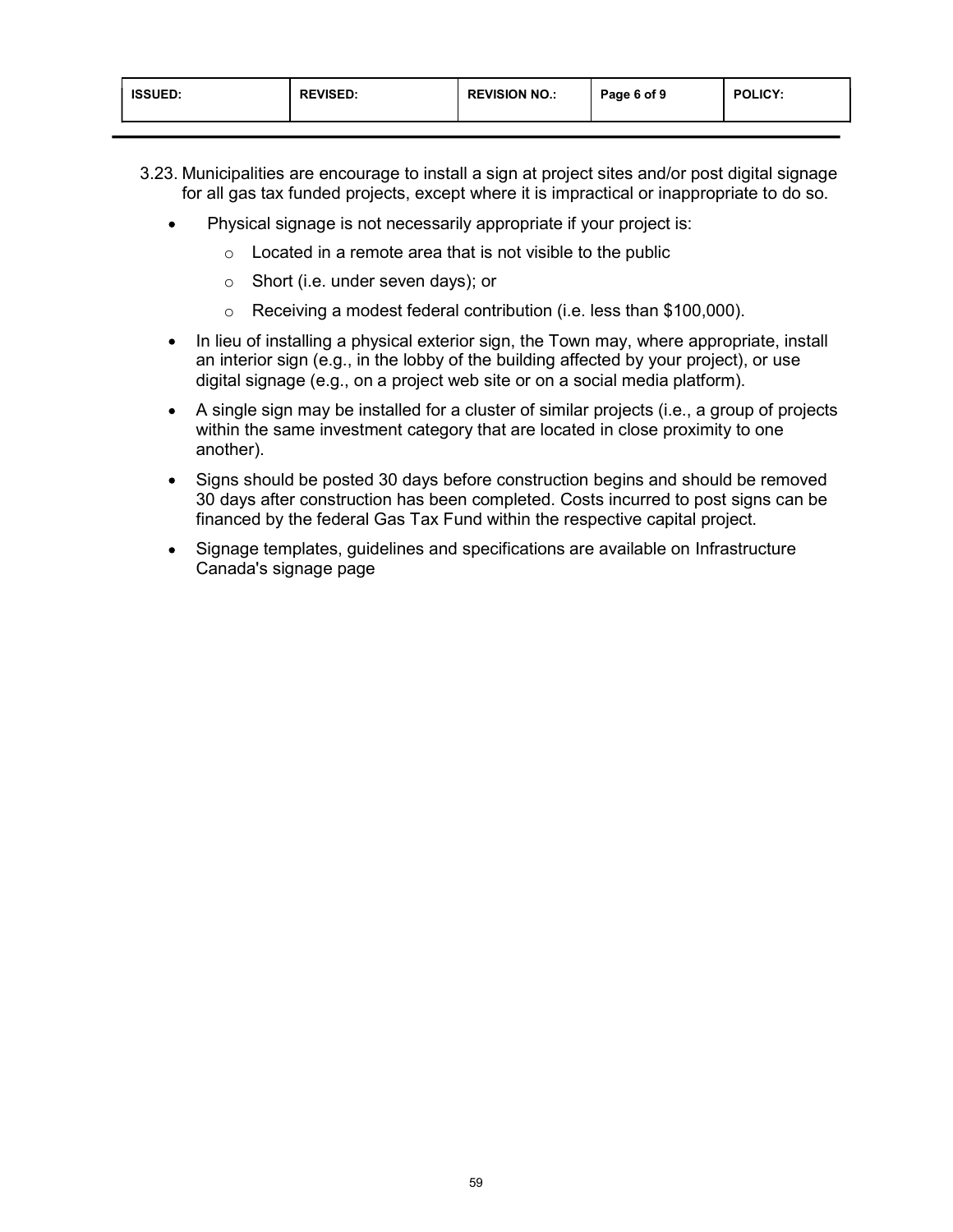| <b>ISSUED:</b> | <b>REVISED:</b> | <b>REVISION NO.:</b> | Page 7 of 9 | <b>POLICY:</b> |
|----------------|-----------------|----------------------|-------------|----------------|
|                |                 |                      |             |                |

# APPENDIX A - FGT Eligible / Ineligible Projects

The following table outlines the eligible project categories that apply to the Town of Ajax. Categories and criteria can change over time. Consult the Infrastructure Canada website for the most up-to-date information.

|                                                                           | <b>Eligible expenditures</b>                                                                                                                                                                                                                                                                                                                                                                                                                                                                                                                                | Ineligible<br>expenditures                                                    |
|---------------------------------------------------------------------------|-------------------------------------------------------------------------------------------------------------------------------------------------------------------------------------------------------------------------------------------------------------------------------------------------------------------------------------------------------------------------------------------------------------------------------------------------------------------------------------------------------------------------------------------------------------|-------------------------------------------------------------------------------|
|                                                                           | <b>National Objective: Productivity and Economic Growth</b>                                                                                                                                                                                                                                                                                                                                                                                                                                                                                                 |                                                                               |
| Local Roads and<br><b>Bridges (including</b><br>active<br>transportation) | • Full road reconstruction<br>• Mill and Overlay<br>(as long as top layer is replaced)<br>• Bridges and Tunnels<br>• Sidewalks, Multi-use trails<br>• New turning lanes, cycling lanes<br>• As part of a capital project:<br>Fixed bicycle racks, signage,<br>$\circ$<br>lighting, fixed benches/water<br>fountains along trail systems,<br>median dividers, or signal lights<br>$\circ$ Landscape work such as trees,<br>plantings, grass/sod (to return work<br>site to pre-existing state and<br>environmental benefits such as<br>water drainage, etc.) | Parking lots, public<br>works vehicles and<br>snow plows                      |
| <b>Broadband</b><br>Connectivity                                          | Infrastructure that provides internet<br>access to residents, businesses,<br>and/or institutions in Canadian<br>communities such as:<br>laying fiber optic cable<br>tower installation<br>servers                                                                                                                                                                                                                                                                                                                                                           | Purchase of<br>computers for<br>internet access at<br>public access<br>points |
|                                                                           |                                                                                                                                                                                                                                                                                                                                                                                                                                                                                                                                                             |                                                                               |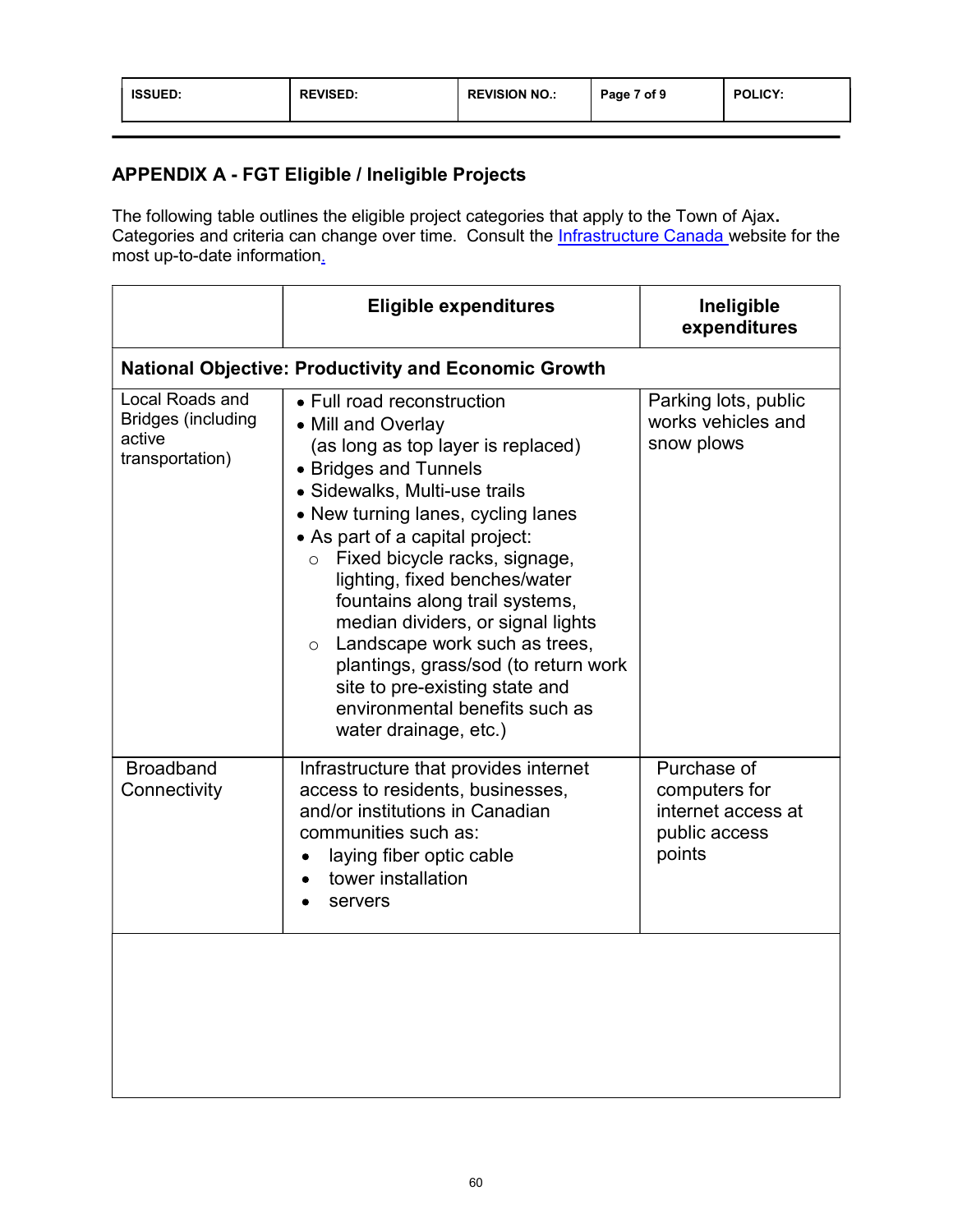| <b>ISSUED:</b> | <b>REVISED:</b> | <b>REVISION NO.:</b> | Page 8 of 9 | <b>POLICY:</b> |
|----------------|-----------------|----------------------|-------------|----------------|
|                |                 |                      |             |                |

|                                    | <b>Eligible expenditures</b>                                                                                                                                                                                                                                                                                                                                                 | Ineligible<br>expenditures                                                                       |
|------------------------------------|------------------------------------------------------------------------------------------------------------------------------------------------------------------------------------------------------------------------------------------------------------------------------------------------------------------------------------------------------------------------------|--------------------------------------------------------------------------------------------------|
|                                    | <b>National Objective: Clean Environment</b>                                                                                                                                                                                                                                                                                                                                 |                                                                                                  |
| Community<br><b>Energy Systems</b> | Building efficiency projects:<br>• HVAC systems<br>• Refrigeration controls<br>• Improvements to water in buildings<br>• Green roofs/energy efficient materials<br>• Electric vehicle charging stations                                                                                                                                                                      |                                                                                                  |
|                                    | Lighting:<br>• LED streetlights<br>• LED building/parking lot lighting                                                                                                                                                                                                                                                                                                       | Lighting not being<br>replaced with LED<br>bulbs on<br>sportsfields                              |
| Wastewater                         | Infrastructure that supports wastewater<br>and stormwater collection, treatment and<br>management systems:<br>• Rain gardens<br>• Stormwater pond rehabilitation                                                                                                                                                                                                             | <b>Natural assets</b><br>without any impact<br>on water treatment,<br>drainage, water<br>quality |
| <b>Brownfield</b><br>Development   | Remediation or decontamination and<br>redevelopment of a brownfield site within<br>municipal boundaries, where the<br>redevelopment includes:<br>• Construction of public infrastructure as<br>identified in the context of any other<br>category under the Gas Tax Fund,<br>and/or;<br>• Construction of municipal use public<br>parks and publicly-owned social<br>housing |                                                                                                  |
| Solid Waste<br>Management          | • New assets used to support waste<br>management systems including the<br>collection, diversion and disposal of<br>recyclables, compostable materials and<br>garbage if able to demonstrate<br>incremental waste/recycling related<br>results.                                                                                                                               |                                                                                                  |
|                                    |                                                                                                                                                                                                                                                                                                                                                                              |                                                                                                  |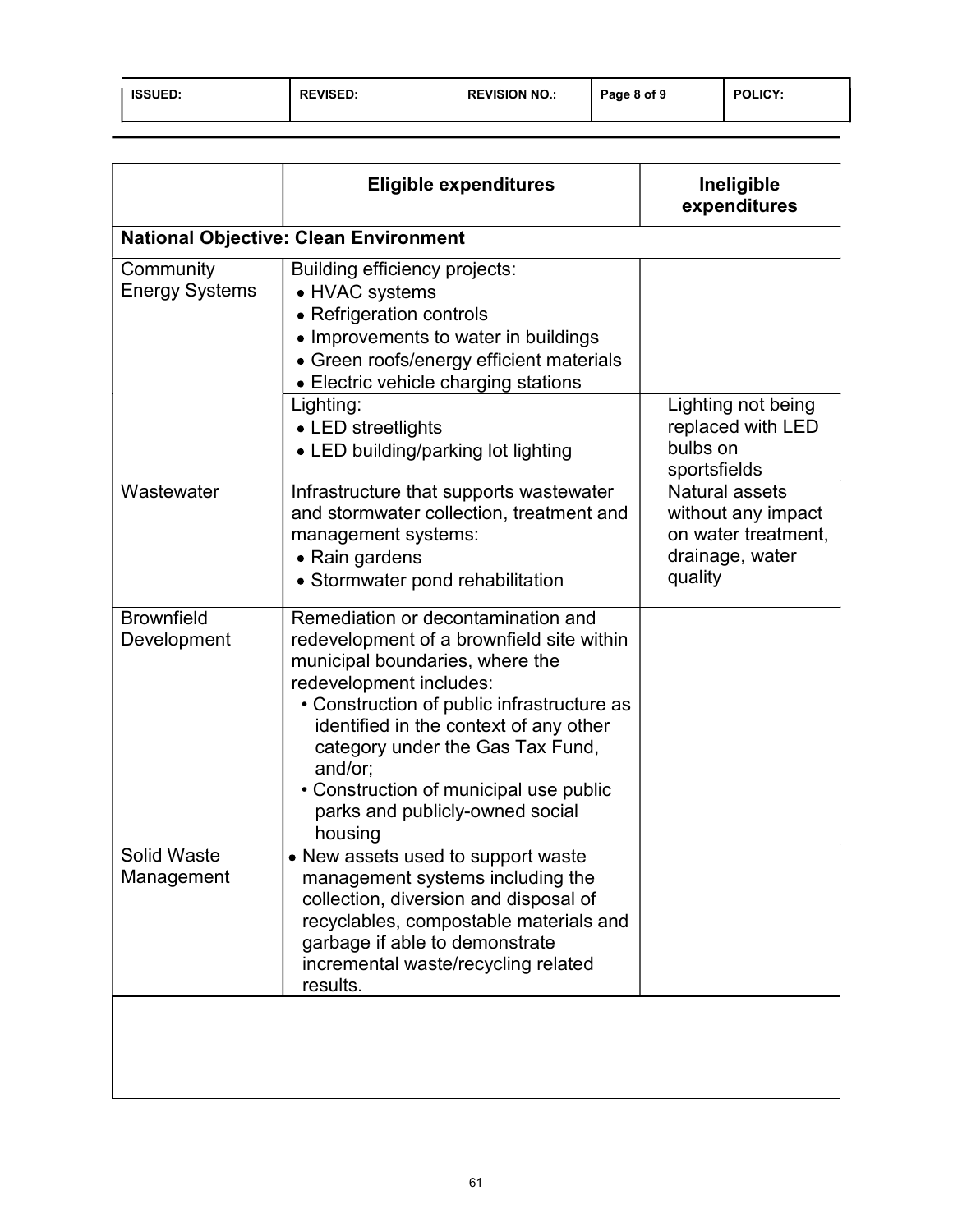| <b>ISSUED:</b> | <b>REVISED:</b> | <b>REVISION NO.:</b> | Page 9 of 9 | <b>POLICY:</b> |
|----------------|-----------------|----------------------|-------------|----------------|
|                |                 |                      |             |                |

|                                | <b>Eligible expenditures</b>                                                                                                                                                                                                              | Ineligible<br>expenditures                                                    |
|--------------------------------|-------------------------------------------------------------------------------------------------------------------------------------------------------------------------------------------------------------------------------------------|-------------------------------------------------------------------------------|
|                                | <b>National Objective: Strong Cities and Communities</b>                                                                                                                                                                                  |                                                                               |
| <b>Capacity Building</b>       | • Studies, strategies, or systems related<br>to asset management, which may<br>include software acquisition and<br>implementation;<br>• Training directly related to asset<br>management planning; and, long-term<br>infrastructure plans |                                                                               |
| Sport<br>Infrastructure        | • Sport infrastructure for organized,<br>competitive amateur activities                                                                                                                                                                   | Home of<br>professional sports<br>teams or major<br>junior hockey teams       |
| Recreational<br>Infrastructure | • Multi-purpose community facilities -<br>not always sports focused (e.g.<br>fitness facilities, public swimming<br>pools, sports fields, playground<br>structures, picnic shelters, comfort<br>stations in parks, beach areas, etc.)     |                                                                               |
| <b>Cultural sites</b>          | • Infrastructure that supports arts,<br>humanities, and heritage (e.g.<br>libraries, museums, theatres, concert<br>halls, heritage sites, memorial<br>buildings or structures, monuments<br>and sculptures)                               |                                                                               |
| Tourism<br>Infrastructure      | • Infrastructure that attract travelers for<br>recreation, leisure, business or other<br>purposes                                                                                                                                         |                                                                               |
| <b>Disaster</b><br>mitigation  | • Infrastructure that reduces/eliminates<br>long-term impacts and risks<br>associated with natural disasters<br>(e.g. construction of a dike, berm,<br>foreshore)                                                                         | disaster response<br>(i.e. fire halls, fire<br>trucks, ambulance<br>stations) |

# Other eligible gas tax categories that the Town will not use include:

- Public Transit,
- Drinking Water,
- Regional and local airports,
- Short-line rail,
- Short-sea shipping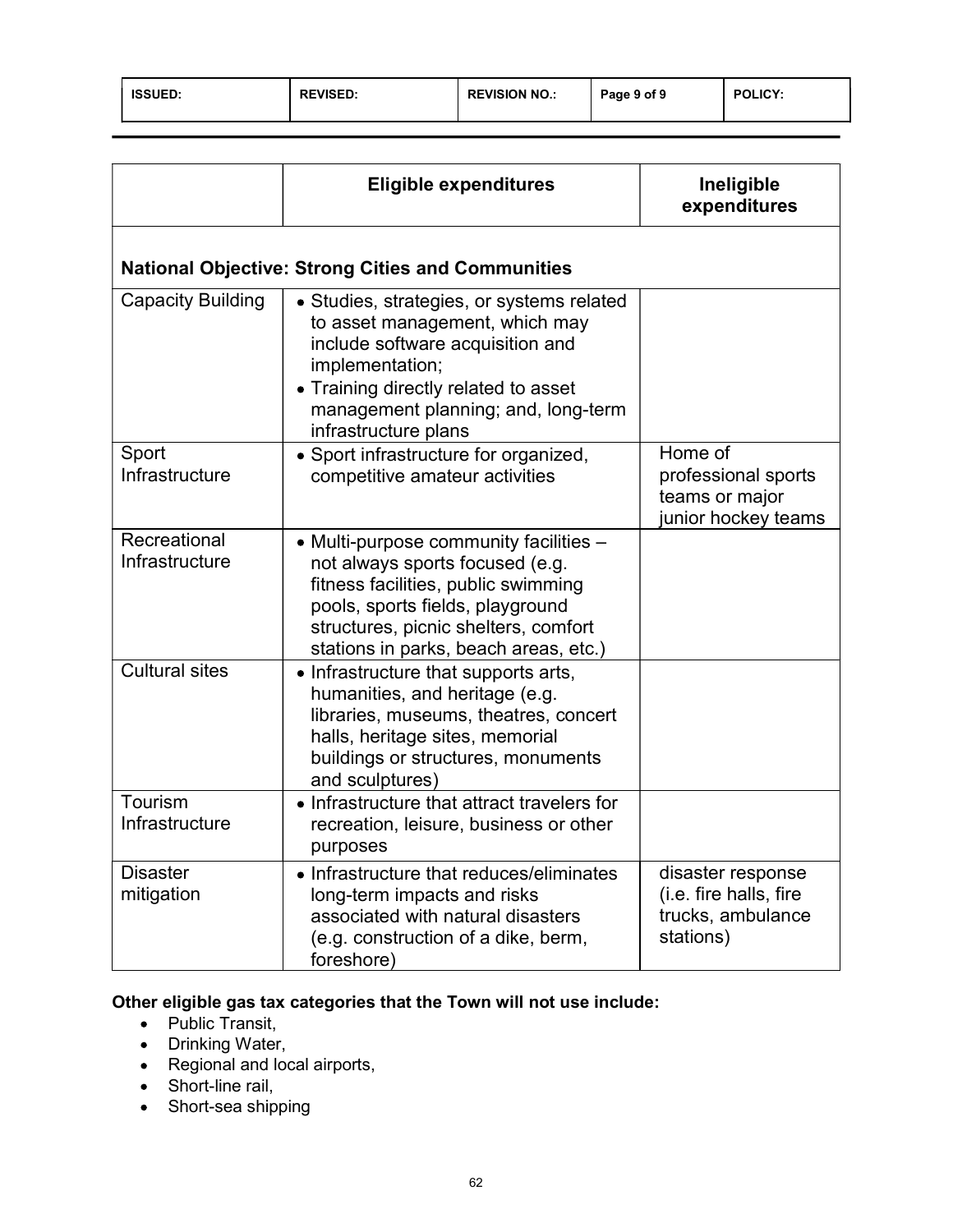# SUBJECT: Capital Expenditure Control



| <b>COUNCIL ISSUED:</b><br><b>COUNCIL REVISED:</b><br><b>AUTHORED BY:</b><br><b>REVISION #: 16</b><br><b>POLICY #: 127</b><br>Page 1 of 8<br>04 / 06 / 26<br><b>Dianne Valentim</b><br>14 / 12 / 20 |  |
|----------------------------------------------------------------------------------------------------------------------------------------------------------------------------------------------------|--|
|----------------------------------------------------------------------------------------------------------------------------------------------------------------------------------------------------|--|

# 1. POLICY OBJECTIVE

- 1.1. The purpose of the Capital Expenditure Control Policy is to ensure that appropriate approvals are acquired and funding sources identified for:
	- a. Capital expenditures exceeding the approved budget or approved spending limit, as awarded by Staff or Council
	- b. Unbudgeted capital projects
	- c. Emergency capital expenditures
	- d. A material change in the scope of a capital project
- 1.2. This policy is subject to the guidelines outlined in the Town of Ajax Purchasing By-law, and the following corporate purchasing work instructions:
	- FIN-WI-304 Emergency Purchases  $\bullet$
	- FIN-WI-306 Purchase of Goods and Services  $\bullet$
	- FIN-WI-302 Single/Sole Purchase  $\bullet$
	- FIN-WI-303 Bid Document Administration  $\bullet$
	- FIN-WI-305 Request for Proposal (RFP) Administration
	- FIN-WI-307 Purchase Order Amendment Process

# 2. SCOPE

2.1. The requirements of this policy apply to all capital project contract awards, including contract awards where the capital project is funded in full or in part by third parties.

# 3. PROCEDURE

## 3.1. RESPONSIBILITY

- 3.1.1. It is the responsibility of each Director to ensure that the financial status of capital projects is reviewed on an ongoing basis and to implement the requirements of this policy.
- 3.1.2. It is the responsibility of Council to award contracts for:
	- All capital project contracts over \$500,000 (inclusive of taxes)  $\bullet$
	- Unbudgeted capital projects, with a total project cost over \$100,000
	- Projects projected to be Over Budget in excess of \$100,000 or 20% of approved budget, whichever is greater
	- Projects where there has been a material change in scope or where another project has been cancelled in order to free up budget funding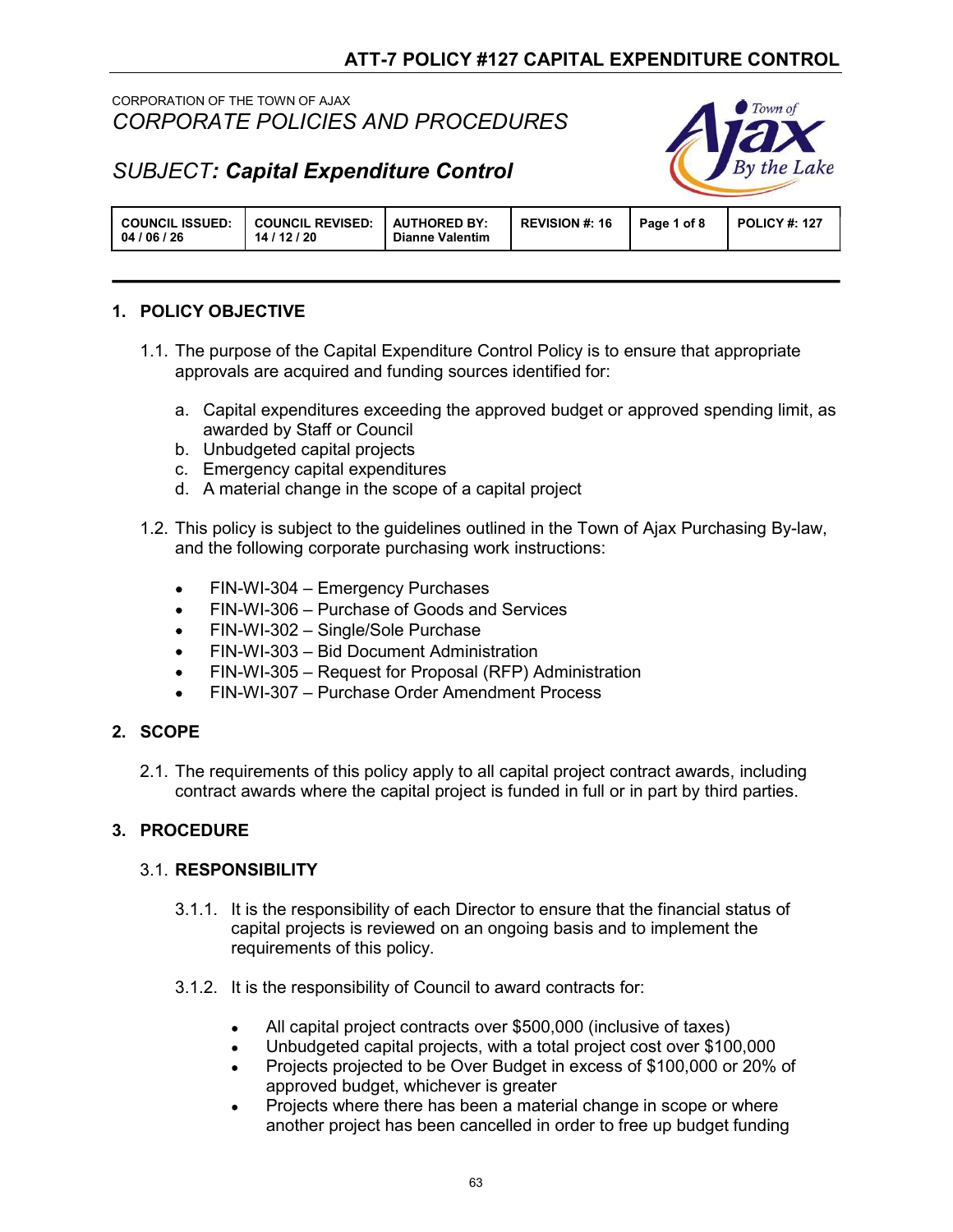| <b>ISSUED:</b><br>04/06/26 | <b>REVISED: 20/12/14</b> | <b>REVISION NO.: 14</b> | Page 2 of 8 | <b>POLICY:</b> | 127 |
|----------------------------|--------------------------|-------------------------|-------------|----------------|-----|
|                            |                          |                         |             |                |     |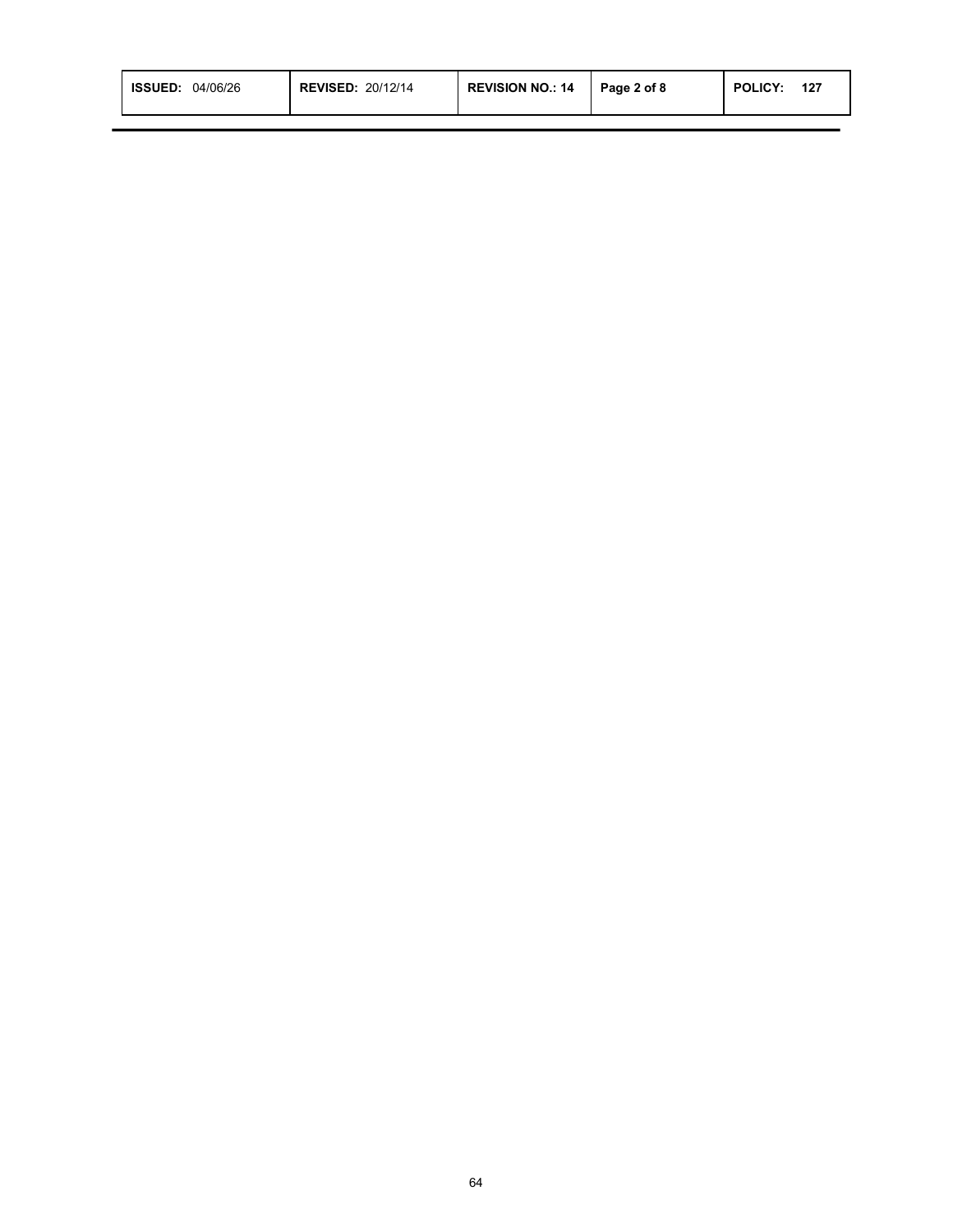| <b>ISSUED: 04/06/26</b> | <b>REVISED: 20/12/14</b> | <b>REVISION NO.: 14</b> | Page 3 of 8 | <b>POLICY:</b> | 127 |
|-------------------------|--------------------------|-------------------------|-------------|----------------|-----|
|                         |                          |                         |             |                |     |

#### 3.2. APPROVED SPENDING LIMIT & CONTINGENCY

3.2.1. Approved Individual Spending Limit is defined as the total amount that can be spent on an individual contract and is calculated as:

Contract Award (net of HST rebate) Plus Contingency

Example: Contract with 13% HST = \$113,000.00 Contingency recommended at 10%

| Contract (net of HST rebate): | \$101,760.00 (113,000 / 1.13 X 1.0176) |
|-------------------------------|----------------------------------------|
| Contingency:                  | $$10,200.00(101,760 \times .10)$       |
| Approved Spending Limit       | $=$ \$111,960.00                       |

- 3.2.2. Where, due to the type of capital project, there exists the potential for uncontrollable circumstances or events to occur, departments may recommend that a contingency amount be included in the project estimates to recognize the specific risks.
- 3.2.3. Contingency amounts shall be calculated as a percentage of the Contract Award, net of the HST rebate.
- 3.2.4. A contingency is an amount of funds added to the base cost estimate/awarded amount to address uncertainty and identified risks that may increase the final cost of the project. The contingency percentage typically ranges from 0% to 15%. Higher contingencies may be appropriate for complex projects such as infrastructure projects where there are many risks that may be encountered throughout the life of the project.
- 3.2.5. A contingency amount in excess of 15% may be recommended by the Department Head together with the Director of Finance. The Staff Contract Award Report (SCAR) or General Government Committee (GGC) Report must include the rationale for the contingency.
- 3.2.6. Use of contingency is subject to the following general rules:
	- a. Contingencies cannot be used to expand the scope of a project or to fund an item excluded at the time of the original contract award.
	- b. The contingency percentage shall not be lowered in order to keep a project within budget at the time the contract is awarded.
	- c. Contingency amounts must not be included in any bid document or awarded to a vendor.
	- d. Contingency amounts are not mandatory and their use is based on an evaluation of the risks associated with each capital project and contract.
	- e. The report should contain a description on the use of contingency tied to the specific risks of a project.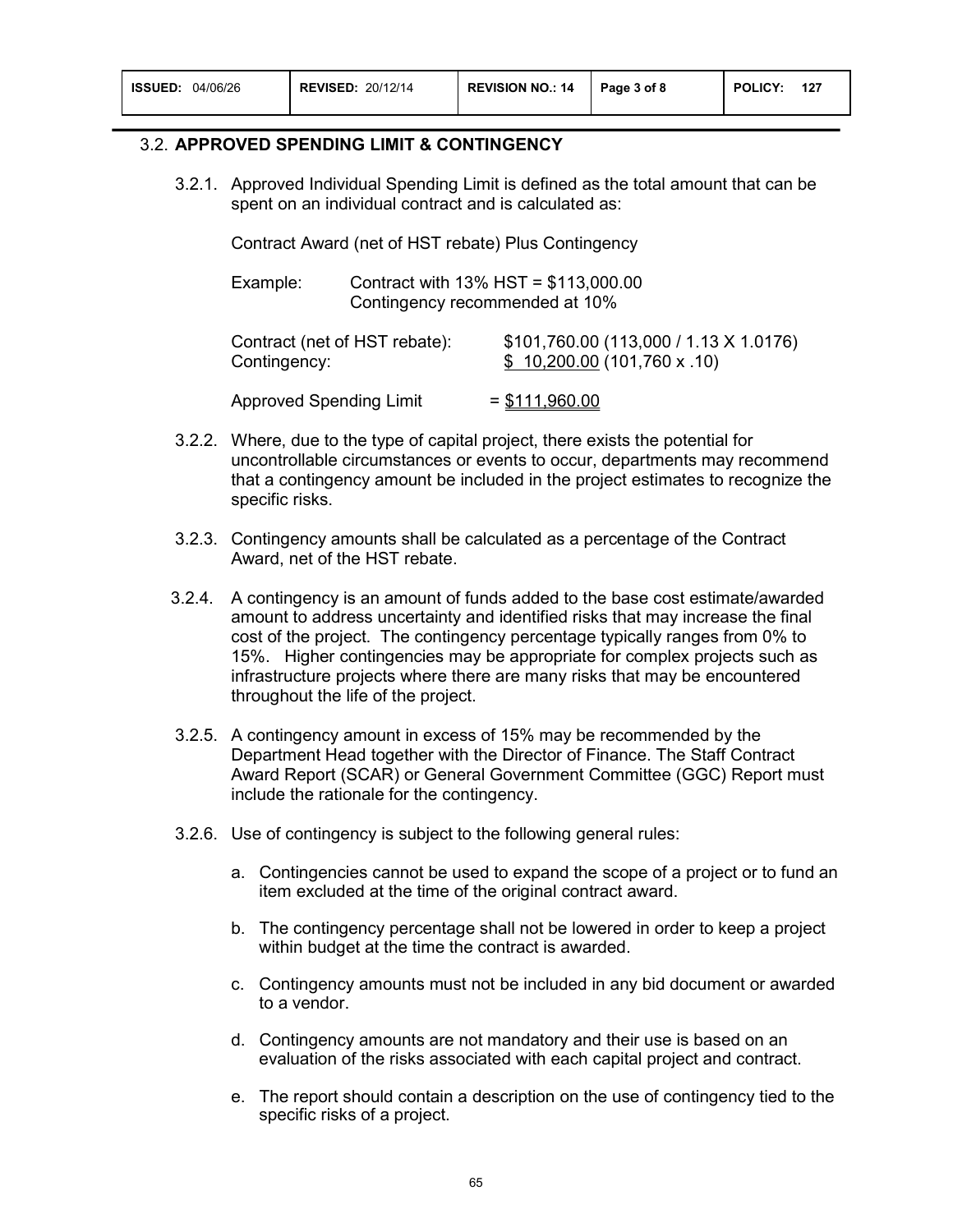#### 3.3. ADMINISTRATION

- 3.3.1 To ensure the correct allocation of costs and budget management, all bid documents must be written in a format which corresponds to the individual projects listed in the capital budget.
- 3.3.2 Under no circumstances shall expenditures related to a capital project be charged to the operating budget.
- 3.3.3 Under budget balances from awarded capital projects and/or the operating budget, cannot be used to fund unbudgeted or over budget capital expenditures.
- 3.3.4 Under budget balances cannot be used to complete works outside the original project scope and/or contract award.
- 3.3.5 Material Change in Scope
	- Defined as a change that alters the outcome or end result of a project as  $\bullet$ originally approved by Council in the Capital Budget, or at the time of the original contract award
	- Scope change must be reviewed and approved by CAO, Director of  $\bullet$ Finance/Treasurer and responsible Director, before a bid document or change order is issued
	- A report to General Government Committee or Council must be completed to award the contract or authorize the change order
- 3.3.6 Where Council/General Government Committee (GGC) has approved a contract award on a capital project, additional reporting to Council/GGC will be required where the:
	- Approved spending limit on the Council/GGC award was exceeded by more than \$5,000; or
	- The cumulative approved spending limit on the Council/GGC awards were exceeded by more than \$5,000
- 3.3.7 The Finance Department will complete Capital Project Closing Reports for General Government Committee, usually twice annually. The closing report indicates, on a project by project basis, the final balances of capital project accounts which have been completed or cancelled and identifies projects separately by funding. The report provides for Council's approval for all transfers to/from reserve and reserve funds required to close the projects.

#### 3.4. UNBUDGETED CAPITAL PROJECTS (see Section 3.8 for Emergency Capital Expenditures)

3.4.1 Unbudgeted capital projects can be driven by new grant opportunities or other in year needs (Emergency expenditures are excluded - see Section 3.8)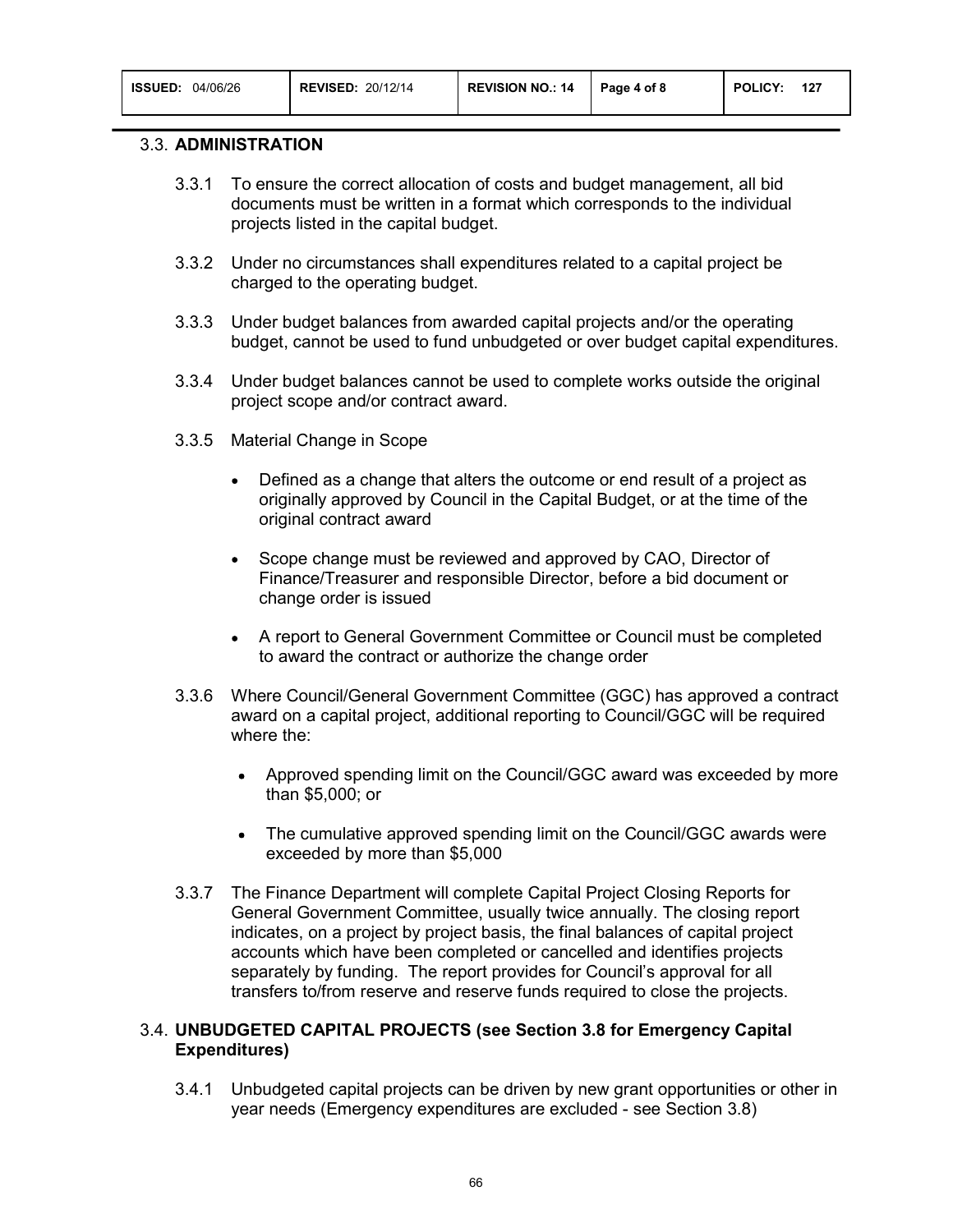#### 3.4.2 Grant Opportunities

- Typically an initial report is completed to General Government Committee on any grant application as the submission will require a supporting Council **Resolution**
- This initial report should include a recommendation for funding approval of the Town's estimated portion of the project, funded from Capital Contingency Reserve or other appropriate funding source as recommended by the Director of Finance/Treasurer

#### 3.4.3 Unbudgeted Capital Projects, in year

- The project scope and estimated project costs must be reviewed and approved by the responsible Director before any action is taken
- With the support of the responsible Director, through email, the CAO and Director of Finance/Treasurer are provided all pertinent information (scope, need, estimated cost, etc.) to allow for a decision on proceeding. The CAO or Director of Finance/Treasurer will respond with direction.

#### 3.4.4 Total Estimated Project Cost \$10,000 to \$100,000

- Once the direction to proceed is received (see 3.4.3 above) bid documents and SCAR (Staff Contract Award Report) are undertaken
- The SCAR should include details on the project, scope, need, etc. as there is no capital detail sheet to support it
- The unbudgeted project will be reported to Council through the capital closing report – it will be clearly identified as unbudgeted and details of the project will be disclosed in the report

#### 3.4.5 Total Estimated Project Cost over \$100,000

- Once the direction to proceed is received (see 3.4.3 above), a report on the total estimated project costs must be presented to GGC, for approval, prior to bid documents being issued
- Once approved by GGC, individual contracts within a single project must be awarded as follows:

| <b>Unbudgeted</b><br><b>Amount</b> | <b>Authority</b>                    | Award<br><b>Method</b> |
|------------------------------------|-------------------------------------|------------------------|
| $$0 - $100,000$                    | CAO, Director of Finance/Treasurer, | SCAR                   |
|                                    | <b>Responsible Director</b>         |                        |
| Over \$100,000                     | <b>General Government Committee</b> | <b>GGC Report</b>      |

All unbudgeted projects awarded under Section 3.4 will be reported to GGC  $\bullet$ through the Capital Account Closing Reports, as identified in the Financial Sustainability Plan Policy #120, unless a separate final capital project GGC report is presented. Reporting shall include all necessary funding approvals.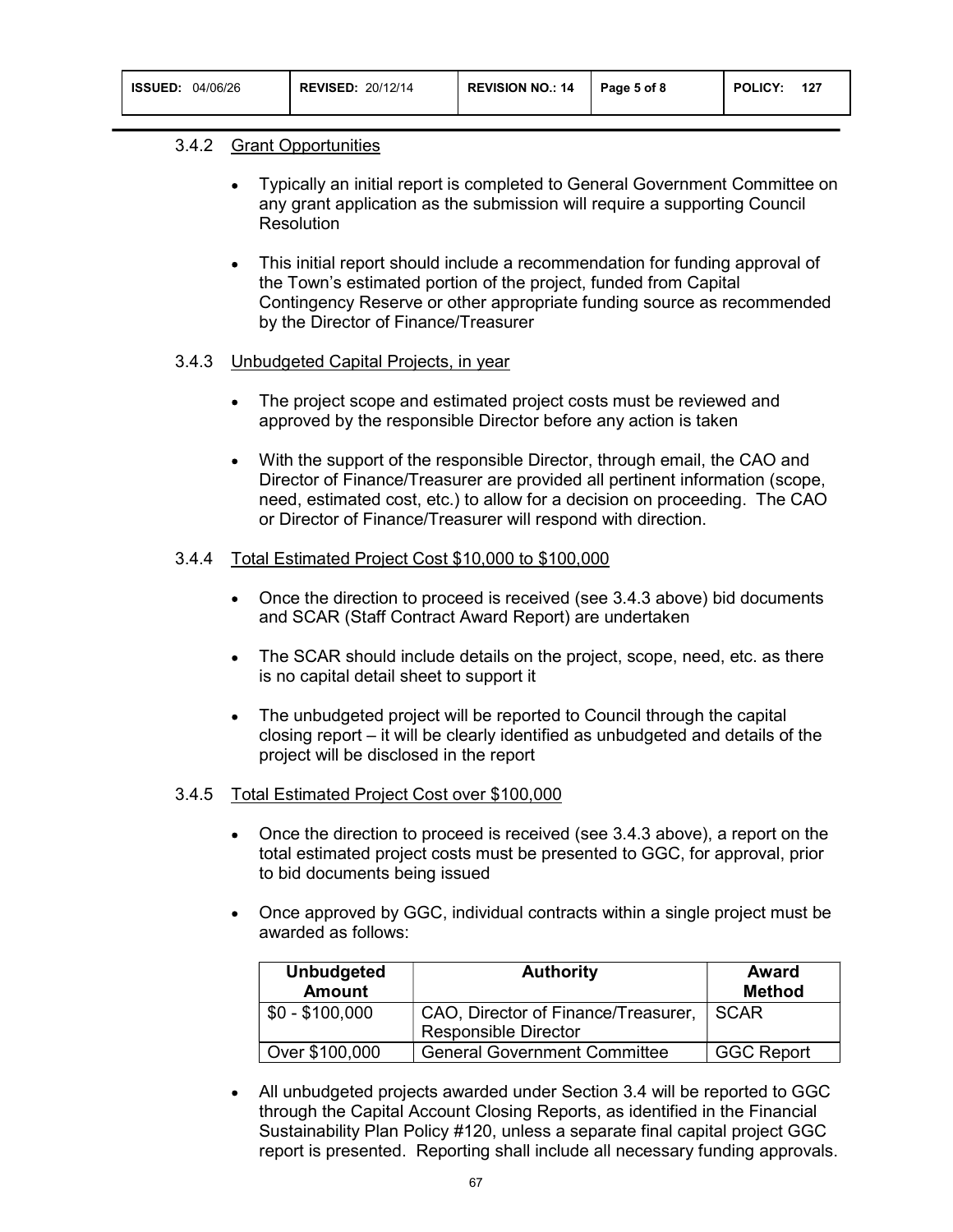| <b>ISSUED:</b><br>04/06/26 | <b>REVISED: 20/12/14</b> | <b>REVISION NO.: 14</b> | Page 6 of 8 | <b>POLICY:</b> | 127 |
|----------------------------|--------------------------|-------------------------|-------------|----------------|-----|
|----------------------------|--------------------------|-------------------------|-------------|----------------|-----|

Unbudgeted projects will be funded from the Capital Contingency Reserve unless eligible for Reserve Fund funding such as Development Charges or Federal Gas Tax or if the project would otherwise have been funded from one of the Town's capital reserves (i.e. Building Maintenance, General Infrastructure, Roads Maintenance, Stormwater Maintenance, Vehicle/Equipment Replacement, or Risk Mitigation) had it not arisen as an in-year unbudgeted project.

#### 3.5 OVER BUDGET – Prior to Award

- 3.5.1 To determine if a project is over budget, the project manager must consider the current contract award as well as past and future contract awards and expenditures. If the anticipated total of all of the costs, the Total Estimated Project Costs (see 3.5.2), exceeds the approved budget, the project is considered over budget prior to award.
- 3.5.2 Total Estimated Project Costs is calculated as the sum of:
	- Approved Spending Limit of current award (see Section 3.2); and
	- Previous Awards/Expenditures (use actuals where expenditures are complete, otherwise use approved spending limit of award); and
	- Estimated Future Awards/Expenditures (if any)
- 3.5.3 Departments must take the following steps to mitigate or eliminate the over budget amount:
	- Scale back the scope of the project to come within budget, or
	- Cancel another current or prior year capital project from the same funding source that has not yet been started, or
	- Cancel the project, close the capital account and resubmit the project for the subsequent year's capital budget/long range capital forecast.
- 3.5.4 With the support of the responsible Director, through email, the CAO and Director of Finance/Treasurer are provided the Total Estimated Project Costs, over budget amount, reasons, etc. and if any mitigation (see 3.5.3) can be achieved or if not, why not. The CAO or Director of Finance/Treasurer will respond with direction.

| 3.5.5 | Approvals: |
|-------|------------|
|       |            |

| <b>Over Budget</b><br><b>Amount</b> | <b>Other</b><br><b>Projects</b><br>Affected ** | <b>Authority</b>                                 | Award<br><b>Method</b> |
|-------------------------------------|------------------------------------------------|--------------------------------------------------|------------------------|
| $$0 - $100,000$                     | No                                             | CAO, Director of<br>Finance/Treasurer & Director | <b>SCAR</b>            |
| $$0 - $100,000$                     | Yes                                            | GGC/Council                                      | <b>GGC Report</b>      |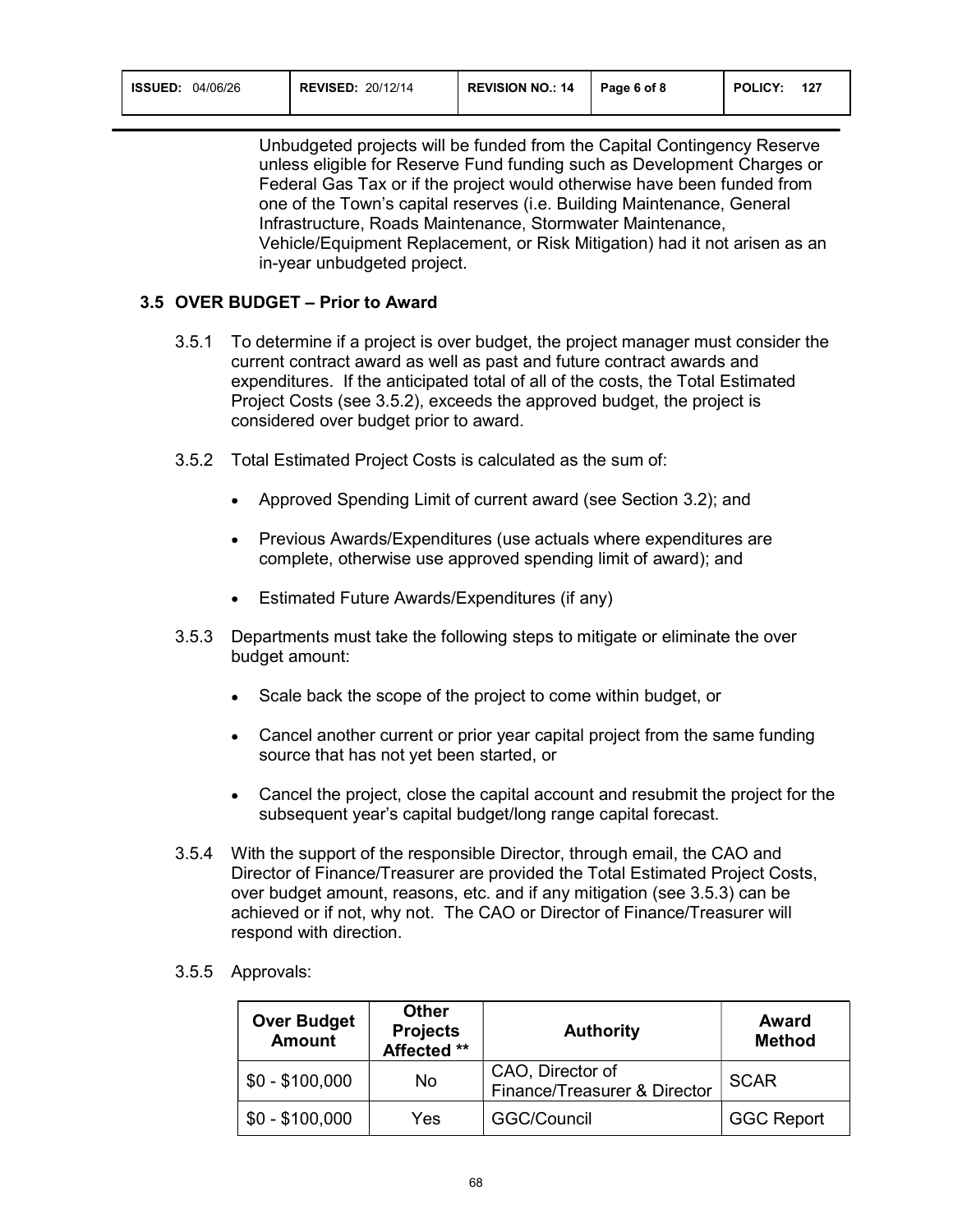| Over \$100,000 | N/A | <b>GGC/Council</b> | <b>GGC Report</b> |
|----------------|-----|--------------------|-------------------|
|----------------|-----|--------------------|-------------------|

\*\* Means the current project has been materially reduced in scope and/or another capital project has been cancelled or materially reduced in scope to free up the required budget funding (see 3.5.3)

3.5.6 All projects over budget up to \$100,000 will be reported to GGC through the Capital Account Closing Reports, as identified in the Financial Sustainability Plan Policy #120.

## 3.6 EXPENDITURES EXCEED APPROVED SPENDING LIMIT – Subsequent to Award

Notes:

- i. Applies to individual contract awards over \$5,000
- ii. Approved Individual Spending Limit (see section 3.2) is defined as: Contract Award (net of HST rebate) Plus: Contingency

a. The following approvals and reporting are required:

- iii. If the combined amount to be approved under Section 3.5 and Section 3.6 exceed \$100,000, follow the GGC reporting requirements as per section 3.6.2
- 3.6.1 Spending Limit Exceeded by Less than \$100,000 Staff Approval/Reporting

| Amount                             | <b>Authority</b> | <b>Internal Memo</b> |
|------------------------------------|------------------|----------------------|
| $$0 - $5.000$                      | Project Manager  | Nο                   |
| \$5,001 - \$100,000   Director/CAO |                  | Yes                  |

- b. The original, signed memo (see Section 6.1 of the Standardized Wording Template) must be submitted to the Director of Finance/Treasurer.
- c. All contract awards that exceed the approved spending limit up to \$100,000 will be reported to GGC through the Capital Account Closing Reports, as identified in the Financial Sustainability Plan Policy #120.

#### 3.6.2 Spending Limit Exceeded by Over \$100,000 – GGC Approval/Reporting

- a. Preliminary Information Report where practical, the report should be completed and presented to GGC prior to incurring the over expenditure, or at the earliest opportunity subsequent to the over expenditure.
- b. Final Report once the project is complete, a final detailed report must be presented to GGC.